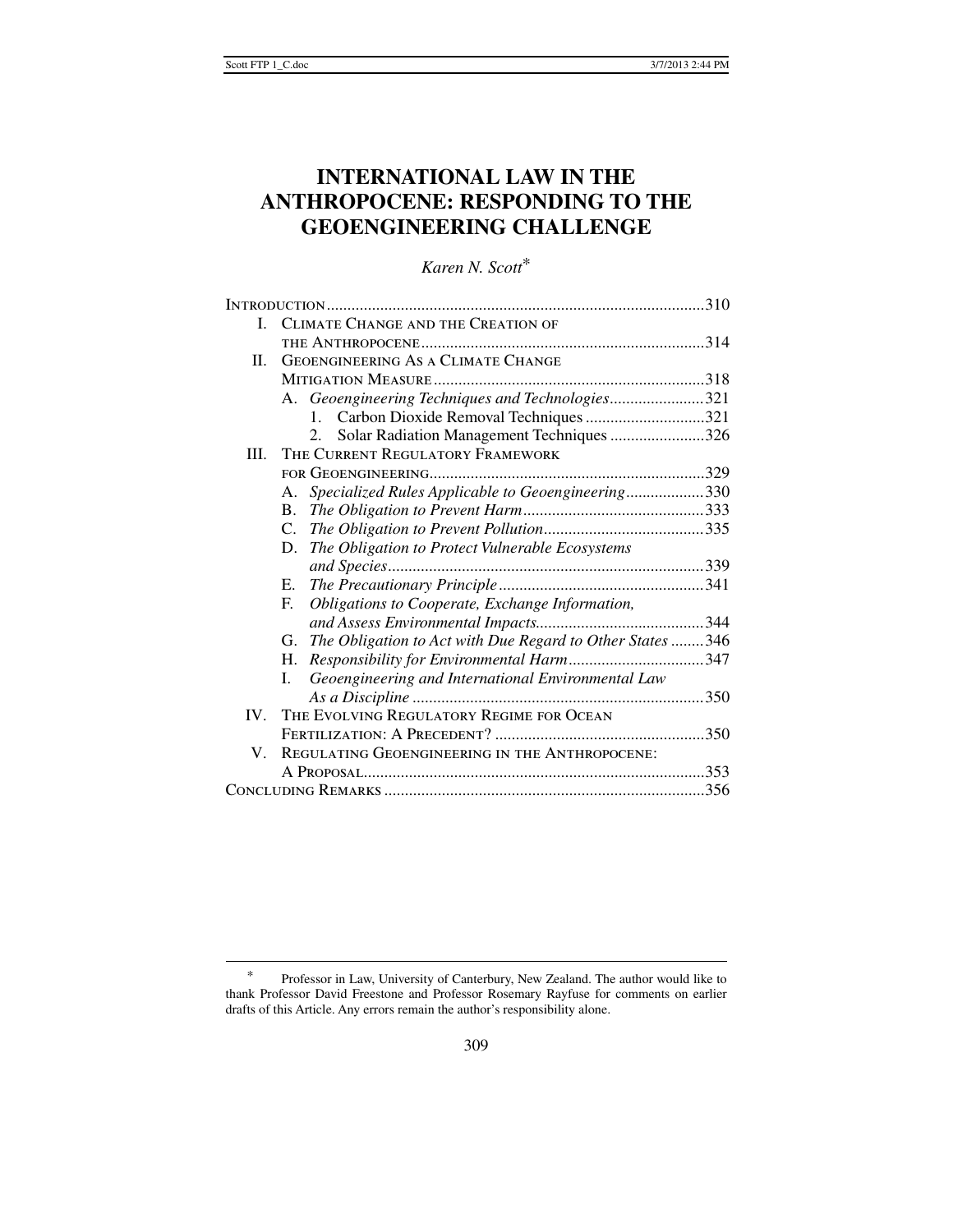*[K]nowing the force and the actions of fire, water, air, the stars, the heavens, and all other bodies that surround us, just as distinctly as we know the various skills of our craftsmen, we might be able, in the same way, to use them for all the purposes for which they are appropriate, and thus render ourselves, as it were, masters and possessors of nature.* 

René Descartes, *Discourse on Method*, Part VI (1637)1

# **INTRODUCTION**

From *The Odyssey* to *The Tempest* and beyond, the control and deliberate manipulation of the weather constitutes an enduring and universal theme in myth and literature.<sup>2</sup> In the twenty-first century, it is scientists and engineers rather than authors and artists who dream of weather and climate control, and their story, as described by James Rodger Fleming, "is not, in essence, a heroic saga about new scientific discoveries that can save the planet, as many of the participants claim, but a tragicomedy of overreaching, hubris, and self-delusion."<sup>3</sup> This notwithstanding, the argument that we should deliberately manipulate earth systems and natural processes (referred to as geoengineering) to mitigate the impact of inevitable climate change has moved from the fringes to the mainstream of scientific and policy debate. Almost as many scientific and policy papers have been published on geoengineering during the last three years as in the preceding thirty years. The 2009 Royal Society report entitled *Geoengineering the Climate: Science, Governance and Uncertainty*<sup>4</sup> provided the catalyst for a series of government reports in both the United Kingdom<sup>5</sup> and the United States<sup>6</sup> ex-

 <sup>1.</sup> René Descartes, Discourse on Method and Meditations on First Philosophy 35 (Donald A. Cress trans., Hackett Publ'g 3d ed. 1998) (1637 & 1641).

 <sup>2.</sup> *See* Stephen H. Schneider, *Geoengineering: Could—or Should—We Do It?*, 33 Climatic Change 291, 291 (1996).

 <sup>3.</sup> James Rodger Fleming, Fixing the Sky: The Checkered History of Weather and Climate Control 2 (2010).

 <sup>4.</sup> The Royal Soc'y, Geoengineering the Climate: Science, Governance and Uncertainty (2009) [hereinafter 2009 Royal Society Report on Geoengineering] *available at* http://royalsociety.org/uploadedFiles/Royal\_Society\_Content/policy/publications/ 2009/8693.pdf.

 <sup>5.</sup> *See* Department of Energy and Climate Change, Government Response to the House of Commons Science and Technology Committee 5th Report of Session 2009–10: The Regulation of Geoengineering, 2010, Cm. 7936 (U.K.); Science and Technology Committee, The Regulation of Geoengineering, 2009–10, H.C. 221, at 6 (U.K.); Innovation, Universities, Science and Skills Committee, Engineering: Turning Ideas into Reality: Government Response to the Committee's Fourth Report, 2008–9, H.C. 759, at 11 (U.K.); Innovation, Universities, Science and Skills Committee, Engineering: Turning Ideas into Reality, 2008–9, H.C. 50-I, ¶ 195 (U.K.).

 <sup>6.</sup> *See* Kelsi Bracmort et al., Cong. Research Serv., RL 41371, Geoengineering: Governance and Technology Policy 2, n.11 (2011); Staff of H. Comm. on Sci. & Tech., 111th Cong., Engineering the Climate: Research Needs and Strategies for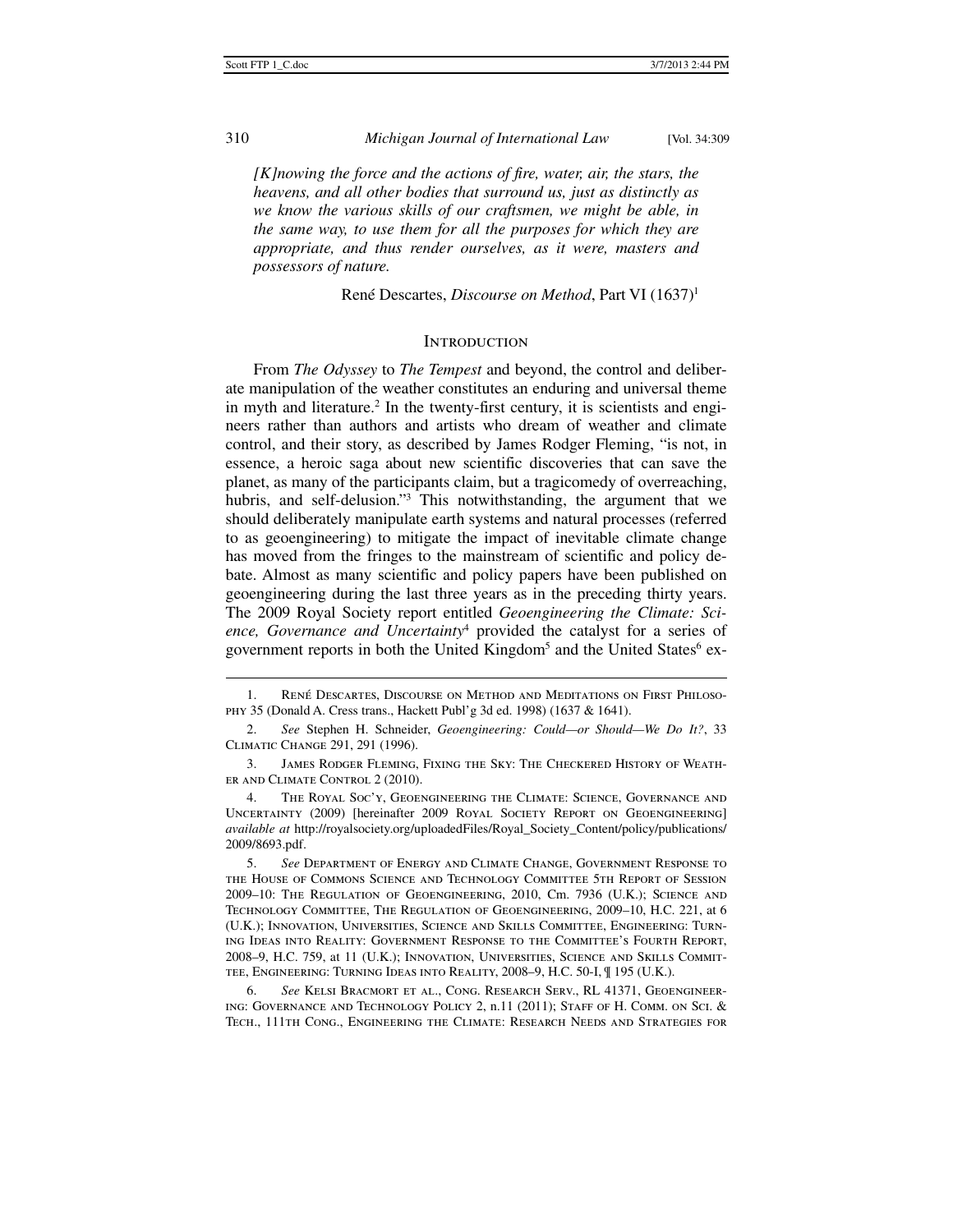j

### Winter 2013] *International Law in the Anthropocene* 311

ploring technological and governance issues associated with geoengineering for climate change mitigation purposes, as well as focusing media attention on these proposals. At the international level, geoengineering has reached the agendas of the European Parliament,<sup>7</sup> as well as meetings of parties to the 1996 Protocol to the 1972 London Convention<sup>8</sup> and the 1992 Biodiversity Convention.9 Noted in a mere paragraph in the 2007 Intergovernmental Panel on Climate Change's (IPCC) Fourth Assessment Report<sup>10</sup> (and ignored in the *Stern Review Report on the Economics of Climate Change* released by the British government in  $2006<sup>11</sup>$ ), geoengineering is slated for serious consideration in a designated chapter in the IPCC's Fifth Assessment Report due to be published in 2013–2014. In contrast to other climate change mitigation measures—such as  $CO<sub>2</sub>$  sequestration—geoengineering features regularly in the mainstream media and has provided the subject matter for several popular science books.<sup>12</sup>

That geoengineering has become a serious contender for inclusion within the climate change mitigation toolbox is hardly surprising given the context of the debate: the abject failure of states to reduce their emissions of  $CO<sub>2</sub>$  and other greenhouse gases despite clear and increasingly irrefutable evidence of actual and predicted serious environmental harm resulting from climate change. Once framed as (simply) an environmental problem, climate change today is as often as not explored through the lenses of morality,<sup>13</sup>

 9. Convention on Biological Diversity, June 5, 1992, 1760 U.N.T.S. 143 [hereinafter CBD]; *see infra* Parts III–IV.

 10. Terry Barker et al., *Mitigation from a Cross-Sectoral Perspective*, *in* Climate Change 2007: Working Group III Contribution to the Fourth Assessment Report of the Intergovernmental Panel on Climate Change 619, 624–25 (Bert Metz et al. eds., 2007).

 11. Nicholas Stern, Cabinet Office—HM Treasury, The Economics of Climate Change: The Stern Review (2007).

International Coordination, at ii–iii (Comm. Print 2010) [hereinafter Engineering the Climate].

 <sup>7.</sup> *See* Resolution on Developing a Common EU Position Ahead of the United Nations Conference on Sustainable Development (Rio+20), P7\_TA(2011)0430, ¶ 90 (Sept. 29, 2011) ("[The European Parliament] expresses its opposition to proposals for large scale geoengineering.").

 <sup>8.</sup> *See* Protocol to the Convention on the Prevention of Marine Pollution by Dumping of Wastes and Other Matter, Nov. 14, 1996, 36 I.L.M. 7 [hereinafter 1996 Protocol to the London Convention]; *infra* Parts III–IV.

 <sup>12.</sup> *See* Jeff Goodell, How to Cool the Planet: Geoengineering and the Audacious Quest to Fix Earth's Climate (2010); Eli Kintisch, Hack the Planet: Science's Best Hope—Or Worst Nightmare—for Averting Climate Catastrophe 151, 171 (2010); Robert Kunzig & Wallace Broecker, Fixing Climate: The Story of Climate Science and How to Stop Global Warming 84–85 (2009).

 <sup>13.</sup> Jean-François Mouhot, *Past Connections and Present Similarities in Slave Ownership and Fossil Fuel Usage*, 105 Climatic Change 329, 329–30 (2011), controversially compares the current attitude of most states and individuals toward fossil fuels with the attitudes of slave owners in the eighteenth and nineteenth centuries. For a response to this thesis,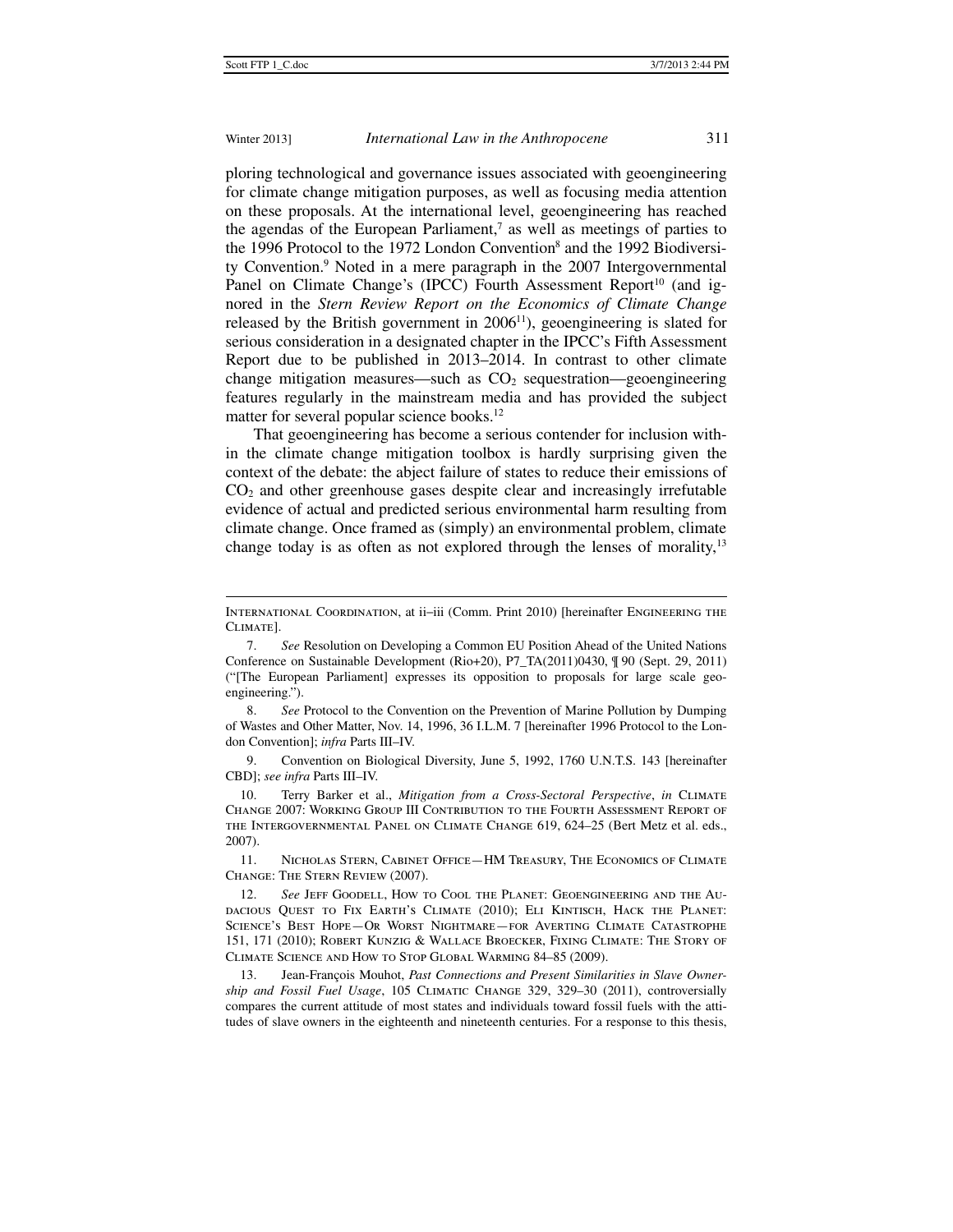justice, $14$  or security.<sup>15</sup> Some scientists and historians would go so far as to assert that our (inadvertent) modification of the climate is so great as to warrant the end of the Holocene and the beginning of the Anthropocene.<sup>16</sup> But labels and metaphors represent more than a mere rhetorical device and are by no means confined to the academe. The "climate as catastrophe" discourse, as developed by Mike Hulme, $17$  creates a common or "global" enemy"18 and, thus framed, permits the development of initiatives such as the introduction of climate change as a topic for debate in the U.N. Security Council in 2007.19 The securitization of climate change serves an important function in recognizing its more diffuse impacts on the political and economic stability of nations but, more pragmatically, also provides a mechanism for demanding immediate attention from decision makers and the mobilization of additional resources.20 The declaration of "war" on climate change and the deployment of other military metaphors serves a similar function and, moreover, can be used to justify more ambitious or risky measures designed to defeat climate change.<sup>21</sup> While geoengineering—and its associated risks and other hazards (including moral hazard)—is arguably ill suited to address the environmental impacts of a warmer climate, it is by no means clear that it cannot be justified in order to maintain the security of states engaged in a war on climate change in the new era of the Anthropocene.

 15. *See* Michael T. Klare, *Global Warming Battlefields: How Climate Change Threatens Security*, 106 Current Hist. 355, 355–56 (2007); John Podesta & Peter Ogdon, *The Security Implications of Climate Change*, Wash. Q., Winter 2007–08, at 115, 115–16.

 18. Timothy Doyle & Sanjay Chaturvedi, *Climate Territories: A Global Soul for the Global South?*, 15 GEOPOLITICS 516, 520 (2010).

20. *Id.*

j

see Joshua P. Howe, *History and Climate: A Road Map to Humanistic Scholarship on Climate Change*, 105 Climatic Change 357, 357–58 (2011).

 <sup>14.</sup> *See* Paul G. Harris, World Ethics and Climate Change: From International to Global Justice 74 (2010); Tim Hayward, *Human Rights Versus Emissions Rights: Climate Justice and the Equitable Distribution of Ecological Space,* 21 Ethics & Int'l Aff. 431, 432; Eric Posner & David Weisbach, Climate Change Justice 73 (2010).

 <sup>16.</sup> *See* Will Steffen et al., *The Anthropocene: Conceptual and Historical Perspectives*, 369 Phil. Transactions Royal Soc'y (ser. A) 842, 843 (2011); *infra* notes 26–61 and accompanying text.

 <sup>17.</sup> Mike Hulme, *The Conquering of Climate: Discourses of Fear and Their Dissolution*, 174 Geographical J. 5, 7 (2008); *see also* Mike Hulme, Why We Disagree About Climate Change: Understanding Controversy, Inaction and Opportunity 180 (2009).

 <sup>19.</sup> Margaret Beckett, the then U.K. Foreign Secretary who chaired the debate in the Security Council, argued that climate change affects "our collective security in a fragile and increasingly interdependent world." Nicole Detraz & Michele M. Betsill, *Climate Change and Environmental Security: For Whom the Discourse Shifts*, 10 Int'l Stud. PERSP. 303, 303 (2009).

 <sup>21.</sup> *See* Maurie J. Cohen, *Is the UK Preparing for "War"? Military Metaphors, Personal Carbon Allowances, and Consumption Rationing in Historical Perspective*, 104 Climatic Change 199, 207 (2011).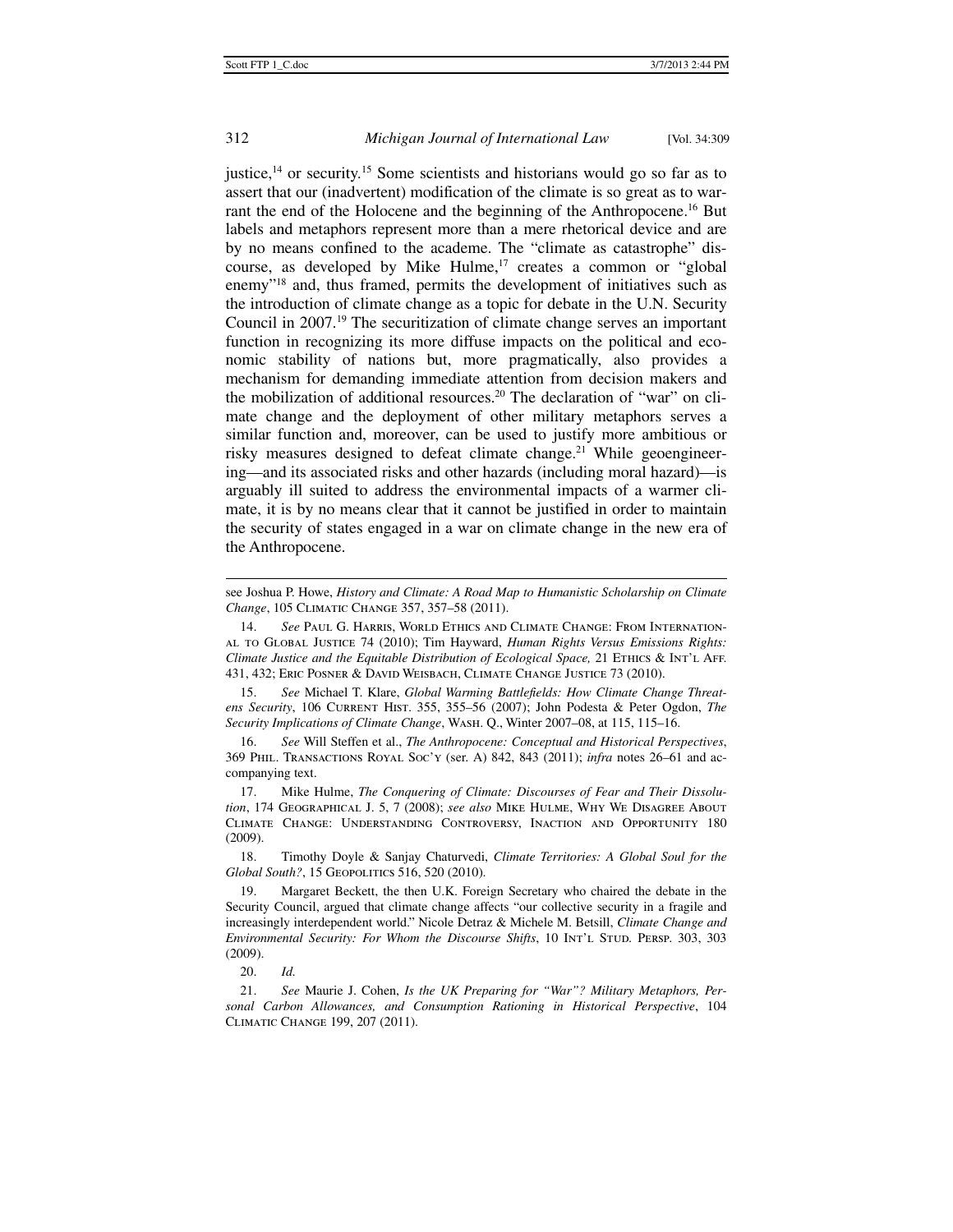Among scientists and in the popular media, there is a perception that geoengineering currently operates in a regulatory Wild West. While there are few (if any) binding instruments of explicit application to geoengineering,22 activities posing a serious risk to the global environment are subject to the principles and obligations of international environmental law.

It is a matter of some debate whether a coherent discipline of international environmental law exists as distinct from international law more generally.23 The term—international environmental law—is commonly used as shorthand to refer to the treaties, customs, and principles applied in the context of environmental protection and conservation.<sup>24</sup> However, this Article will argue that international environmental law not only refers to an area of international regulation, but also comprises a distinct set of norms and principles applicable to states in a situation where the global environment is at risk of serious or irreversible harm. Geoengineering provides an ideal case study through which to assess the extent and the limits of international environmental law as a discipline: geoengineering creates a clear risk of serious harm to the transboundary and global environment; it utilizes common spaces such as the high seas, atmosphere, or outer space; and it has yet to be addressed (with one limited exception) in any regulatory forum. This Article argues that there are seven principles that impose obligations on states and comprise the essential parameters of international environmental law and, consequently, are applicable to geoengineering activities. The principles are the prevention of harm; prevention of pollution; protection of vulnerable ecosystems; the precautionary principle; principles associated with information exchange, notification, and environmental impact assessment; the principle of due regard for other users; and principles associated with responsibility and liability.

However, while these principles establish an essential framework within which some control can be exercised over geoengineering activities, this Article recognizes the obvious limitations of international environmental law as it currently stands. As a case study for exploring options for the future, this Article critically assesses the regulatory regime currently being developed by the parties to the 1996 Protocol to the London Convention with respect to scientific research on ocean iron fertilization and the extent to which a precedent has been set for the regulation of other geoengineering activities.25 In particular, the merits of developing an assessment framework in order to facilitate fertilization research, without first providing a forum for a broader discussion as to the policy and moral implications of

 <sup>22.</sup> *See infra* Part III.A.

 <sup>23.</sup> Patricia Birnie et al., International Law and the Environment 2 (3d ed. 2009).

 <sup>24.</sup> *See, e.g.*, The Oxford Handbook of International Environmental Law (Daniel Bodansky et al. eds., 2007); Research Handbook on International Environmental Law (Malgosia Fitzmaurice et al. eds., 2010).

 <sup>25.</sup> *See infra* Part IV.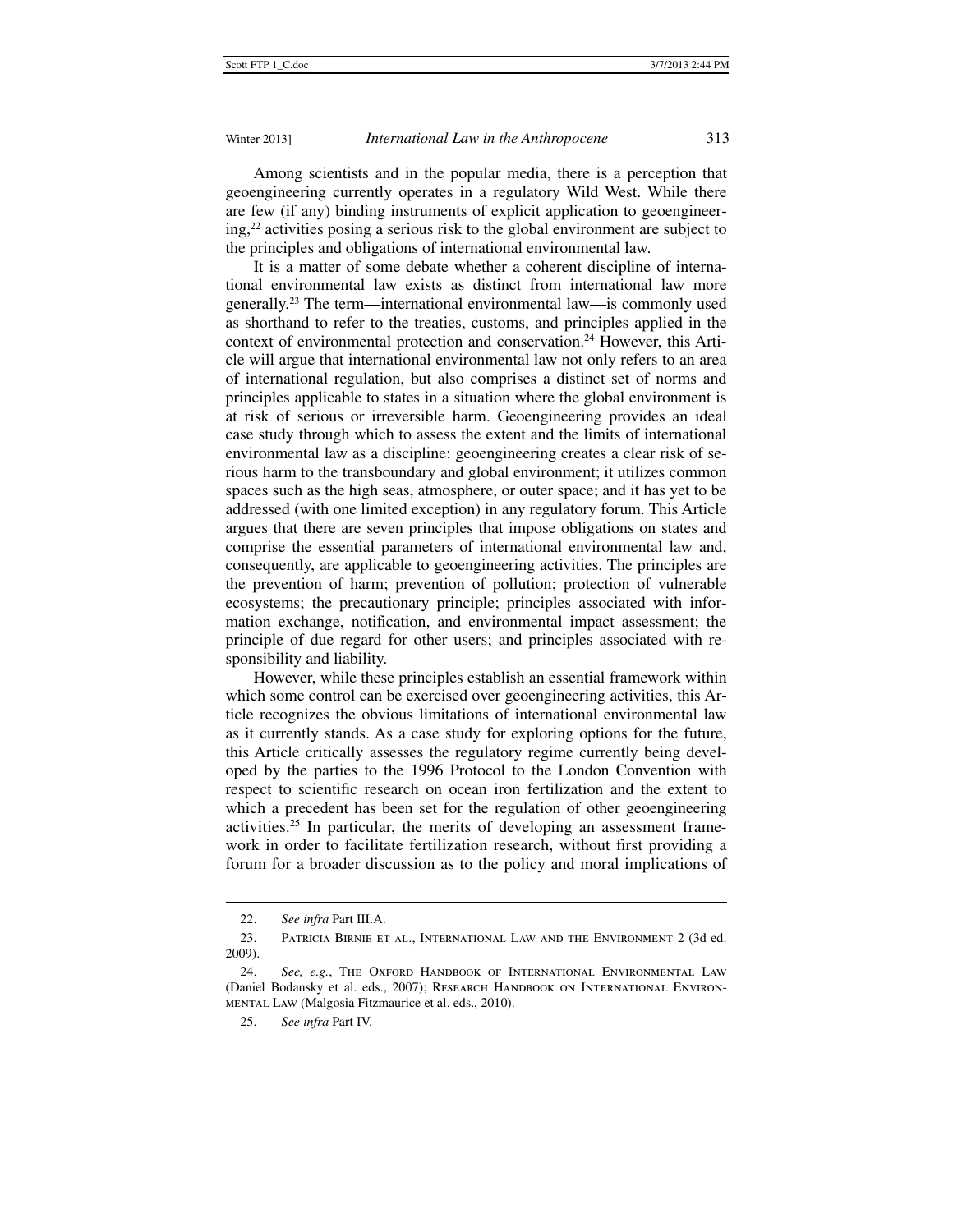314 *Michigan Journal of International Law* [Vol. 34:309

these activities, will be addressed. This Article will conclude with the development of a proposal for a regulatory framework designed to govern geoengineering in the Anthropocene.

### I. Climate Change and the Creation of the Anthropocene

The IPCC in its 2007 Fourth Assessment Report described the warming of the climate system as "unequivocal."26 Atmospheric concentrations of  $CO<sub>2</sub>$  have increased from 280 parts per million (ppm) in the 1700s, prior to the onset of the Industrial Revolution, to 380 ppm in 2005.<sup>27</sup> By 2008, atmospheric concentration of  $CO<sub>2</sub>$  had increased further to 385 ppm, higher than at any point in the last eight hundred thousand years and potentially higher than at any point in the last three to twenty million years.<sup>28</sup> At the same time, land and ocean sinks, which play a valuable role in absorbing  $CO<sub>2</sub>$ , have weakened,<sup>29</sup> and it is estimated that the percentage of emissions absorbed by these sinks has decreased from sixty to fifty-five percent over the last fifty years.30 The predicted consequences of climate change including, but not limited to, warmer temperatures, rising sea levels, loss of ice in the Antarctic and the Arctic, increased frequency of extreme-weather events, and ocean acidification—have been well documented elsewhere.<sup>31</sup> Despite agreement by 195 states to stabilize "greenhouse gas concentrations in the atmosphere at a level that would prevent dangerous anthropogenic interference with the climate system" under Article 2 of the 1992 United Nations Framework Convention on Climate Change  $(UNFCCC)^{32}$  and the

27. Michael R. Raupach et al., *Global and Regional Drivers of Accelerating CO<sub>2</sub> Emissions*, 104 PNAS 10,288, 10,288 (2007).

 28. Ian Allison et al., The Copenhagen Diagnosis: Updating the World on the Latest Climate Science 9 (2009), *available at* http://www.ccrc.unsw.edu.au/ Copenhagen/Copenhagen\_Diagnosis\_LOW.pdf.

 29. *Id.* at 10; *see also* Dave Reay et al., *Spring-Time for Sinks*, 446 Nature 727, 727– 28 (2007) (speculating that climate change may lead to the weakening of ocean sinks in the future).

30. Allison et al., *supra* note 28, at 10.

 31. *See id.* at 7, 15–36; Gerald A. Meehl et al., *Global Climate Projections*, *in* Climate Change 2007: The Physical Science Basis 747, 749–50 (Susan Solomon et al. eds., 2007); *see also* Secretariat of the CBD, Scientific Synthesis of the Impacts of Ocean Acidification on Marine Biodiversity 9, 16, 23–24, 28, 53 (CBD Technical Series No. 46, 2009), *available at* http://www.cbd.int/doc/publications/cbd-ts-46-en.pdf (reporting on the impact of climate change on ocean acidification and marine biodiversity); Scott C. Doney et al., *Ocean Acidification: A Critical Emerging Problem for the Oceans*, Oceanography, Dec. 2009, at 16, 16–17 (discussing the effects of human  $CO<sub>2</sub>$  emissions on increased ocean acidification).

 32. U.N. Framework Convention on Climate Change, May 9, 1992, 1771 U.N.T.S. 107 [hereinafter 1992 UNFCCC]; *Status of the United Nations Framework Convention on Climate Change*, UNITED NATIONS TREATY COLLECTION, http://treaties.un.org/pages/

 <sup>26.</sup> Intergovernmental Panel on Climate Change, Climate Change 2007: Synthesis Report 30, 72 (2008), *available at* http://www.ipcc.ch/pdf/assessmentreport/ar4/syr/ar4\_syr.pdf.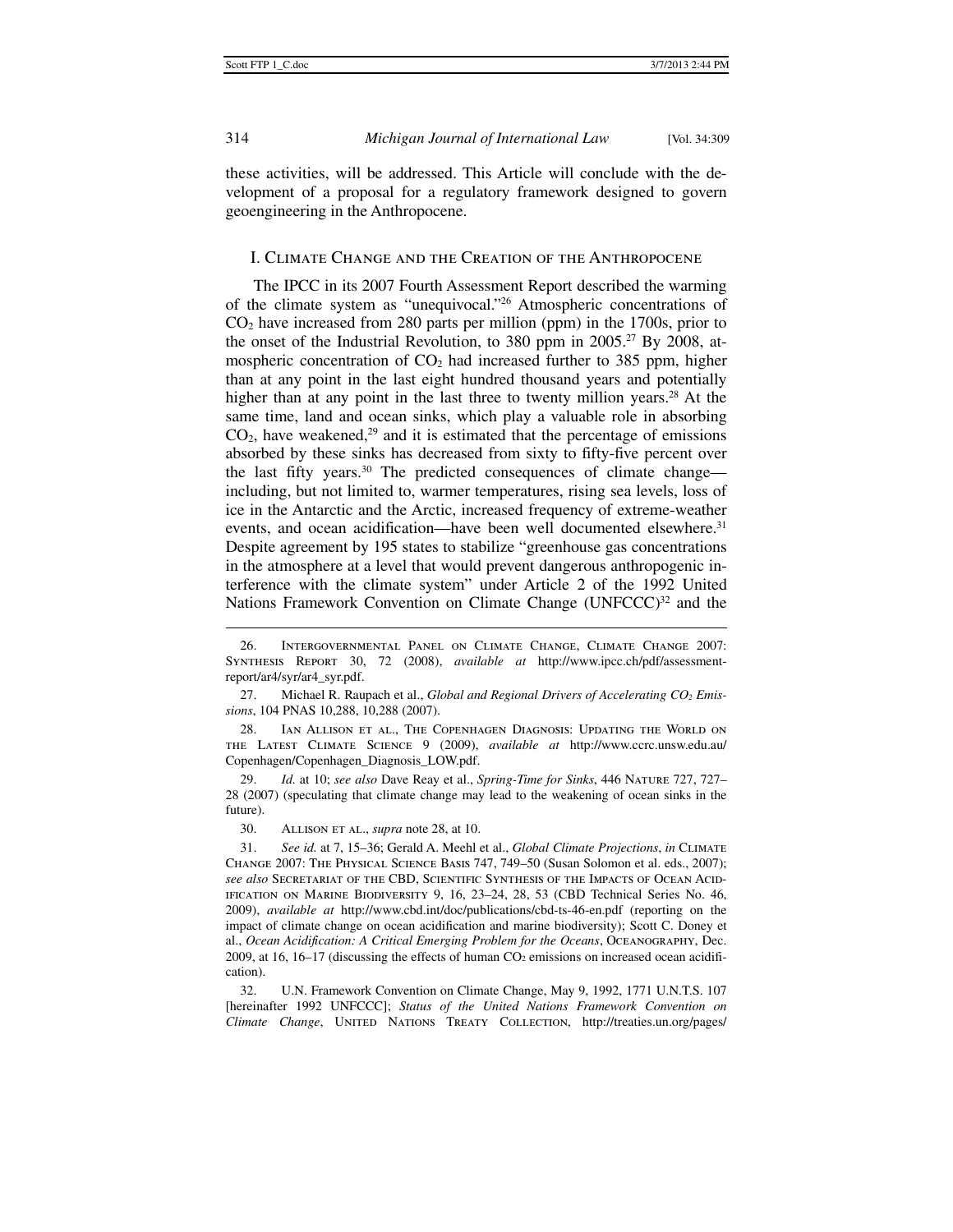more specific targets applied to developed states under the 1997 Kyoto Protocol,<sup>33</sup>  $CO<sub>2</sub>$  emissions from fossil fuels were forty percent higher in 2008 than in 1990.<sup>34</sup> In a business-as-usual scenario, it is predicted that temperatures will rise between four and seven degrees Celsius by 2100.35

The extent to which humankind has and is continuing to alter natural processes and earth systems should arguably be categorized as a difference in *kind* as opposed to simply *degree* when compared to the preindustrial era. While attention has understandably focused on man's impact on the climate and carbon cycle,<sup>36</sup> humans have also significantly altered biogeochemical cycles including nitrogen, phosphorus, and sulfur;<sup>37</sup> modified terrestrial ecosystems through agriculture; transformed the freshwater cycle through changes in river flow;<sup>38</sup> increased the levels of  $CO<sub>2</sub>$  and nitrogen in the oceans;39 and are in the process of driving what has been described as the Sixth Extinction.40 In essence, "humankind has become a global geological force in its own right."41

In 2000, Paul Crutzen and Eugene Stoemer created the term "Anthropocene" to describe a new geological epoch: an epoch dominated by humans.42 The date on which we moved from the Holocene to the Anthropocene remains necessarily arbitrary. Paul Crutzen and Will Steffen suggest 1784, the year James Watt invented the steam engine.<sup>43</sup> William Ruddiman, on the other hand, argues that the Anthropocene began five to eight thousand years ago with the development of agriculture, the clear-cutting of forests, and the cultivation of rice.<sup>44</sup> What is agreed upon is that the Anthropocene openly

34. Allison et al., *supra* note 28, at 7.

 36. *See* Michael R. Raupach & Josep G. Canadell, *Carbon and the Anthropocene*, 2 Current Opinion Envtl. Sustainability 210, 210–18 (2010).

37. Steffen et al., *supra* note 16, at 843.

 $\ddot{ }$ 

 39. Toby Tyrrell, *Anthropogenic Modification of the Oceans*, 369 Phil. Transactions Royal Soc'y (ser. A) 887, 887–89, 901–02 (2011).

 40. Steffen et al., *supra* note 16, at 843. *See generally* Richard Leakey & Roger Lewin, The Sixth Extinction: Biodiversity and Its Survival (1996) (providing detailed account of prior and ongoing events that the authors state may lead to the Sixth Extinction).

 41. Steffen et al., *supra* note 16, at 843; *see also* Will Steffen et al., *The Anthropocene: Are Humans Now Overwhelming the Great Forces of Nature?*, 36 Ambio 614, 614–21 (2007).

 42. Paul Crutzen & Eugene F. Stoemer, *The "Anthropocene*,*"* Global Change Newsl. (Int'l Geosphere-Biosphere Programme, Stockholm, Swed.), May 2000, at 17–18.

 43. Paul J. Crutzen & Will Steffen, *How Long Have We Been in the Anthropocene Era?*, 61 Climatic Change 251, 251–52 (2003).

 44. William F. Ruddiman, *The Anthropogenic Greenhouse Era Began Thousands of Years Ago*, 61 CLIMATIC CHANGE 261, 261 (2003); *see also* WILLIAM F. RUDDIMAN, PLOWS, Plagues and Petroleum: How Humans Took Control of the Climate 12 (2005).

ViewDetailsIII.aspx?&src=TREATY&mtdsg\_no=XXVII~7&chapter=27&Temp=mtdsg3&lan g=en (last visited Jan. 16, 2013) (listing 195 participant states).

 <sup>33.</sup> *See* Kyoto Protocol to the United Nations Framework Convention on Climate Change, Dec. 11, 1997, 2303 U.N.T.S. 162 [hereinafter Kyoto Protocol].

 <sup>35.</sup> *Id.* at 49.

 <sup>38.</sup> *Id.*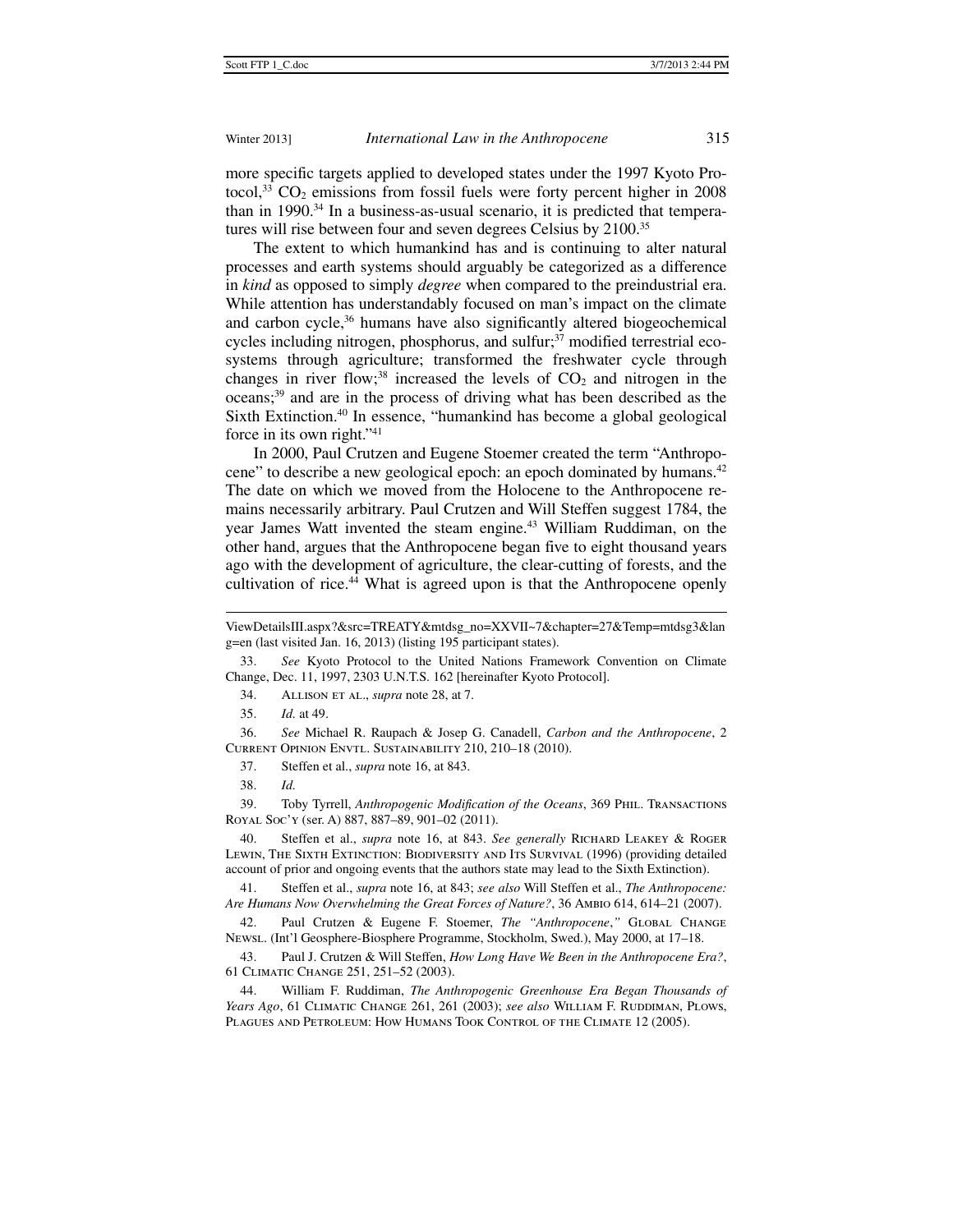# 316 *Michigan Journal of International Law* [Vol. 34:309

challenges the assumption "of an environment outside or separate from human existence"<sup>45</sup> and forces us to confront the fact that earth system characteristics "are neither 'human' nor 'natural,' but are in fact highly integrated composites of both."46 Geoengineering—defined as "the intentional large-scale manipulation of the environment"<sup>47</sup>—is arguably the poster child of the Anthropocene. Although there are individuals who challenge the notion of a new geological era and question whether it is useful to formalize the relationship between humankind and the environment in such a way,48 recognizing the Anthropocene serves a potentially important policy purpose: it is as much about the future as the past. $49$  It challenges us to think more critically about governance and law and forces us to ask whether international environmental law is capable of responding to the challenges of the Anthropocene.<sup>50</sup>

The climate change regime, as it currently stands, is arguably ill suited to respond to the environmental impacts of climate change, let alone the greater challenges posed by the Anthropocene. The 1992 UNFCCC and the 1997 Kyoto Protocol together establish a framework designed to support a reduction in the emission of greenhouse gases in order to stabilize "greenhouse gas concentrations in the atmosphere at a level that would prevent dangerous anthropogenic interference with the climate system."51 However, David Victor has perspicaciously observed that "[t]he politics of actually stopping global climate change by mitigating emissions are nasty, brutish

 47. David W. Keith, *Geoengineering the Climate: History and Prospect*, 25 Ann. Rev. Energy & Env't 245, 247 (2000).

 48. *See, e.g.*, Jan Zalasiewicz et al., *The Anthropocene: A New Epoch of Geological Time?*, 369 Phil. Transactions Royal Soc'y (ser. A) 835, 837–38 (2011).

 49. *See* Libby Robin & Will Steffen, *History for the Anthropocene*, 5 Hist. Compass 1694, 1699 (2007).

 50. *See* Eva Lövbrand et al., *Earth System Governmentality: Reflections on Science in the Anthropocene*, 19 GLOBAL ENVTL. CHANGE 7, 7 (2009). Few international lawyers have to date begun incorporating notions of the Anthropocene into their analyses of environmental governance. One notable exception is Davor Vidas in relation to the law of the sea. *See* Davor Vidas, *The Anthropocene and the International Law of the Sea*, 369 Phil. Transactions Royal Soc'y (ser. A) 909, 909 (2011); Davor Vidas, *Responsibility for the Seas*, *in* Law, Technology and Science for Oceans in Globalisation 3, 3–40 (Davor Vidas ed., 2010); *see also* Rosemary Rayfuse, *The Anthropocene: Autopoiesis and the Disingenuousness of the Genuine Link: Addressing Enforcement Gaps in the Legal Regime for Areas Beyond National Jurisdiction*, *in* The Legal Regime of Areas Beyond National Jurisdiction: Current Principles and Frameworks and Future Directions 165, 165–68 (E.J. Molennar & A.G. Oude Elferink eds., 2010).

51. 1992 UNFCCC, *supra* note 32, art. 2.

 <sup>45.</sup> Simon Dalby, *Anthropocene Geopolitics: Globalisation, Empire, Environment and Critique*, 1 Geography Compass 103, 111 (2007).

 <sup>46.</sup> Brad Allenby, *The Anthropocene As Media: Information Systems and the Creation of the Human Earth*, 52 Am. Behav. Scientist 107, 110 (2008) (citing Braden Allenby, Reconstructing Earth: Technology and Environment in the Age of Humans (2005)). This observation is perhaps no better illustrated by the creation of synthetic life. *See* Daniel G. Gibson et al., *Creation of a Bacterial Cell Controlled by a Chemically Synthesized Genome*, 328 Science 52, 52–56 (2010).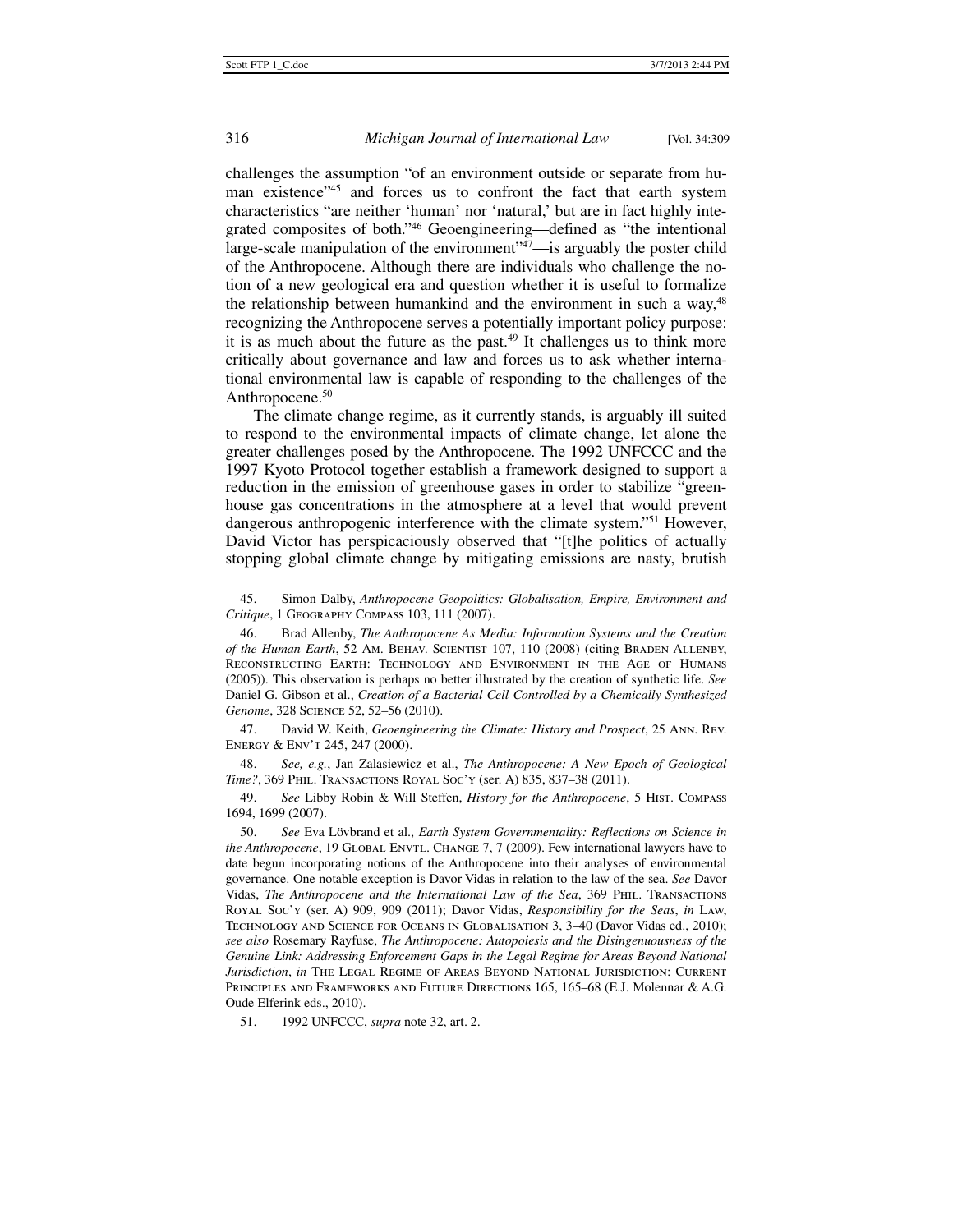### Winter 2013] *International Law in the Anthropocene* 317

and endless,"52 and the Kyoto Protocol has been criticized more specifically for establishing an ineffective target for the reduction of emissions<sup>53</sup> that is not universally applied<sup>54</sup> and will not, in any case, be achieved by the target date of 2012.<sup>55</sup> Although the parties to the Kyoto Protocol decided in 2011 to launch a process to develop a further protocol or another instrument with legal force to provide for further emissions reductions, it is not envisaged that this instrument will come into effect before 2020.56 In the meantime, while the parties have formally recognized that action must be taken in order to prevent an increase in the global temperature of more than two degrees Celsius,<sup>57</sup> only nine states in addition to the twenty-seven members of the European Union have agreed to extend their commitments to

 55. For a critique of the climate change regime, see Scott Barrett, *Climate Treaties and the Imperative of Enforcement*, 24 Oxford Rev. Econ. Pol'y 239, 239 (2008); Helm, *supra* note 54, at 211–14; Rafael Leal-Arcas, *Kyoto and the COPS: Lessons Learned and Looking Ahead*, Hague Y.B. Int'l L. 17, 17 (2010).

 56. Establishment of an Ad Hoc Working Group on the Durban Platform for Enhanced Action, *in* U.N. Climate Change Conference, Durban, S. Afr., Nov. 28–Dec. 11, 2011, *Report of the Conference of the Parties on Its Seventeenth Session*, U.N. Doc. FCCC/CP/ 2011/9/Add.1, at 2 (Mar. 15, 2012).

57. The 2009 Copenhagen Accord stipulated:

To achieve the ultimate objective of the Convention to stabilize greenhouse gas concentration in the atmosphere at a level that would prevent dangerous anthropogenic interference with the climate system, we shall, recognizing the scientific view that the increase in global temperature should be below 2 degrees Celsius, on the basis of equity and in the context of sustainable development, enhance our longterm cooperative action to combat climate change. . . . We agree that deep cuts in global emissions are required according to science, and as documented by the IPCC Fourth Assessment Report with a view to reduce global emissions so as to hold the increase in global temperature below 2 degrees Celsius, and take action to meet this objective consistent with science and on the basis of equity.

Copenhagen Accord, *in* U.N. Climate Change Conference, Copenhagen, Den., Dec. 7–19, 2009, *Report of the Conference of the Parties on Its Fifteenth Session*, ¶¶ 1–2, U.N. Doc. FCCC/CP/2009/11/Add.1, at 5 (Mar. 30, 2010). This commitment was reiterated and reinforced at the Eighteenth Conference of the Parties in Cancun in 2010. *See* The Cancun Agreements: Outcome of the Work of the Ad Hoc Working Group on Long-Term Cooperative Action Under the Convention, *in* U.N. Climate Change Conference, Cancun, Mex., Nov. 29– Dec. 10, 2010, *Report of the Conference of the Parties on Its Sixteenth Session*, U.N. Doc. FCCC/CP/2010/7/Add.1, at 2 (Mar. 15, 2011) [hereinafter The Cancun Agreements].

<sup>52.</sup> David G. Victor, *On the Regulation of Geoengineering*, 24 OxFORD REV. ECON. Pol'y 322, 323–24 (2008).

 <sup>53.</sup> Article 3 of the Kyoto Protocol calls for an aggregate reduction of five percent in emissions below 1990 levels during the commitment period from 2008 to 2012. Kyoto Protocol, *supra* note 33, art. 3.

 <sup>54.</sup> Only—developed—states listed in Annex I are bound by emissions targets as set out in the Kyoto Protocol. Kyoto Protocol, *supra* note 33, art. 3. Dieter Helm has highlighted the contradiction in devising an instrument that focuses on a reduction in the production rather than the consumption of emissions while simultaneously excluding a large number of states from those production targets. *See* Dieter Helm, *Climate-Change Policy: Why Has So Little Been Achieved?*, 24 Oxford Rev. Econ. Pol'y 211, 211–14 (2008).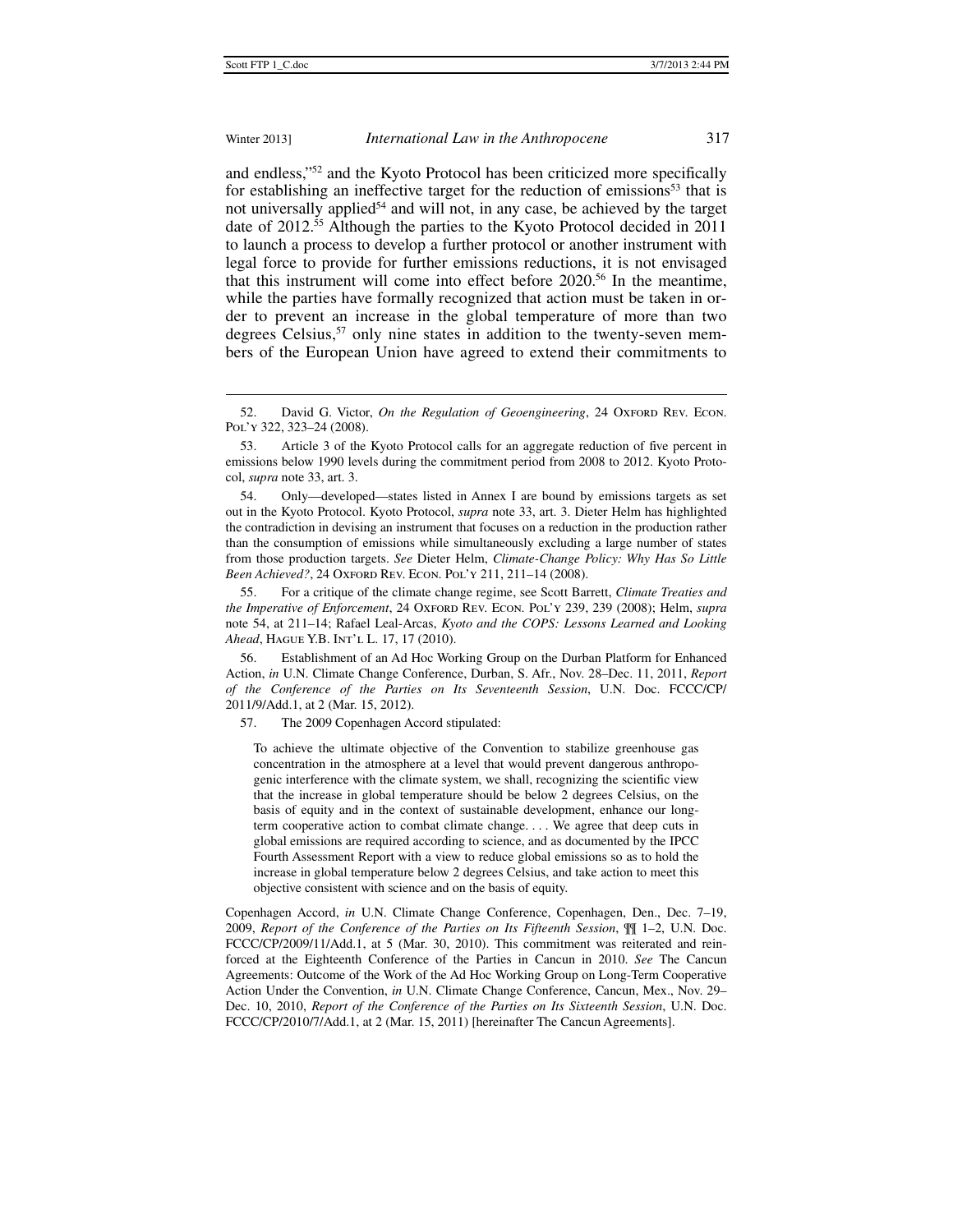# 318 *Michigan Journal of International Law* [Vol. 34:309

reduce greenhouse gas emissions post-2012.<sup>58</sup> Given that the largest polluters (including China, the United States, India, Russia, and Japan<sup>59</sup>) have not agreed to binding emissions targets post-2012, and Canada has announced its formal withdrawal from the Kyoto Protocol, $60$  the two-degree target appears ambitious at best and hopelessly idealistic at worst.<sup>61</sup> It is consequently hardly surprising that individuals and—increasingly—states, deeply concerned about the consequences of climate change, are beginning to explore other mitigation strategies in combination with, or even as an alternative to, emissions reductions. The most radical of those alternatives, symbolic of the Anthropocene, is geoengineering.

## II. Geoengineering As a Climate Change Mitigation Measure

*Changing technologies always seems easier than changing people or challenging power.* 

> —Clive Hamilton, *Requiem for a Species: Why We Resist the Truth About Climate Change*<sup>62</sup>

"Geoengineering" as a term of art was first coined and connected with climate change mitigation by Cesare Marchetti in  $1977<sup>63</sup>$  It is defined as

 <sup>58.</sup> The thirty-six states have agreed to support an aggregate reduction in emissions by twenty-five to forty percent below 1990 levels by 2020. The second commitment period will begin in January 2013 and ends either in 2020 or in 2017 depending on a decision of the Ad Hoc Working Group. Australia and New Zealand are prepared to consider submitting information on emissions during this period but have not committed to reducing their emissions further. Canada, Japan, and Russia have formally indicated that they will not be participating in the second commitment period. *See* Outcome of the Work of the Ad Hoc Working Group on Further Commitments for Annex I Parties Under the Kyoto Protocol at Its Sixteenth Session, *in* U.N. Climate Change Conference, Durban, S. Afr., Nov. 28–Dec. 11, 2011, *Report of the Conference of the Parties Serving As the Meeting of the Parties Under the Kyoto Protocol on Its Seventh Session*, U.N. Doc. FCCC/KP/CMP/2011/10/Add.1, at 2 (Mar. 15, 2012).

 <sup>59.</sup> Information on individual country emissions can be found on the U.S. Energy Information Administration's website. *International Energy Statistics*, U.S. Energy Info. Admin., http://www.eia.gov/cfapps/ipdbproject/IEDIndex3.cfm?tid=90&pid=44&aid=8 (last visited Jan. 16, 2013).

 <sup>60.</sup> *Statement by Minister Kent*, Env't Can. (Dec. 12, 2011), http:// www.ec.gc.ca/default.asp?lang=En&n=FFE36B6D-1&news=6B04014B-54FC-4739-B22C-F9CD9A840800 (announcing Canada's withdrawal from the Kyoto Protocol).

 <sup>61.</sup> It is worth noting that the two-degree-Celsius target itself has been challenged as an arbitrary limit unsupported by science. *See* Chris Shaw, *The Dangerous Limits of Dangerous Limits: Climate Change and the Precautionary Principle*, Soc. Rev., Dec. 2010, at 103, 112. For a more general criticism of approaches to defining "dangerous anthropogenic interference with the climate system," see generally Timothy M. Lenton et al., *Tipping Elements in the Earth's Climate System*, 105 PNAS 1786 (2008); D. Moellendorf, *A Normative Account of Dangerous Climate Change*, 108 Climatic Change 57 (2011).

 <sup>62.</sup> Clive Hamilton, Requiem for a Species: Why We Resist the Truth About Climate Change 180 (2010).

 <sup>63.</sup> *See* Cesare Marchetti, *On Geoengineering and the CO2 Problem*, 1 Climatic Change 59, 59 (1977).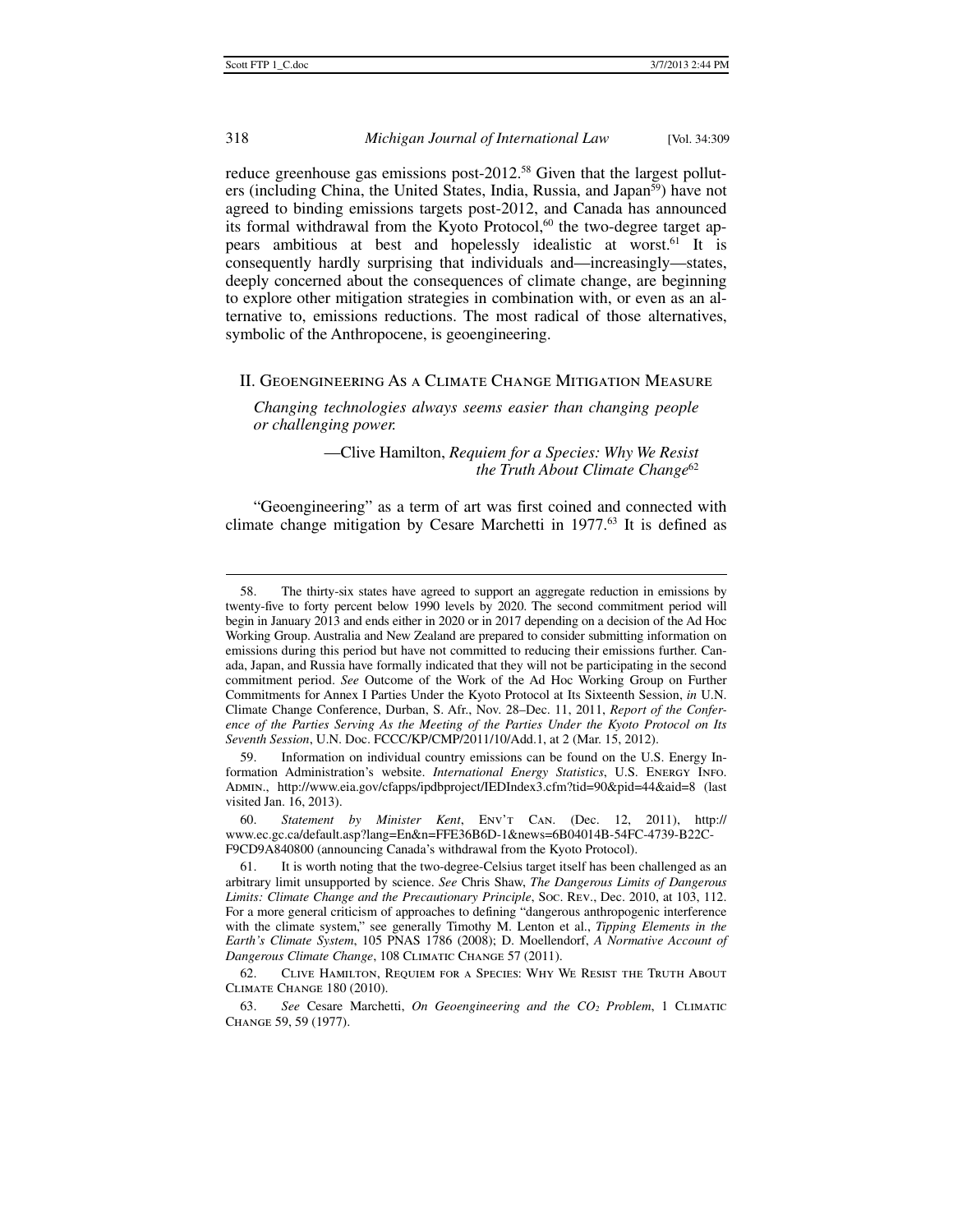"the intentional large-scale manipulation of the environment"64 and, as David Keith has pointed out, both "[s]cale and intent play central roles in the definition."65 Consequently, while the origins of geoengineering undoubtedly lie in the weather modification of the nineteenth and twentieth centuries, its scale sets it apart from those activities.<sup>66</sup> Moreover, although we have undoubtedly intervened in the climate on a large scale, this intervention has thus far been unintentional or at least an indirect byproduct of other activities.67 In both scientific and popular contexts, the term geoengineering has serious negative connotations, and it is unsurprising that climate change mitigation measures such as reforestation, which constitute an intentional large-scale manipulation of the environment, tend not to be classified as such. As David Keith concludes, "we are moving down the continuum toward acceptance of actions that have the character of geoengineering (as defined here) though they no longer bear the name."68 Moreover, scientists, policy makers, and other commentators have sought to distance their proposals from "geoengineering" by employing terms such as "climate engineering"<sup>69</sup> or "climate remediation."<sup>70</sup> However, these labels fail to capture the full spectrum of options under discussion, such as increasing the alkalinity of the oceans in order to counter ocean acidification.<sup>71</sup> Geoengineering skeptics use similar rhetorical techniques and describe these options in rather more inflammatory terms, such as "geopiracy"<sup>72</sup> or "planet hacking."73

Geoengineering—in concept if not in name—was identified as a possible response (indeed the only response) to the deleterious impacts of climate change in the first high-level government policy assessment of climate change, presented to U.S. President Lyndon B. Johnson in 1965.74 But the

 $\ddot{ }$ 

 67. Brian P. Flannery et al., *Geoengineering Climate*, *in* Engineering Response to Global Climate Change: Planning a Research and Development Agenda 379, 381 (Robert G. Watts ed., 1997).

68. Keith, *supra* note 47, at 280.

 69. *See* Engineering the Climate, *supra* note 6; J. Eric Bickel & Lee Lane, *Climate Engineering*, *in* Smart Solutions to Climate Change: Comparing Costs and Benefits 9 (Bjørn Lomborg ed., 2010).

 70. Bipartisan Policy Ctr.'s Task Force on Climate Remediation Research, Geoengineering: A National Strategic Plan for Research on the Potential Effectiveness, Feasibility, and Consequences of Climate Remediation Technologies 3 (2011).

71. *See infra* notes 122–128 and accompanying text.

 72. *See* Action Grp. on Erosion Tech. & Concentration, Geopiracy: The Case Against Geoengineering 1–2 (2010).

73. *See* Kintisch, *supra* note 12, at 3.

 74. Keith, *supra* note 47, at 254. The sole focus on engineering solutions to climate change in this report is unsurprising given President Johnson's open support for science and technology and his significant interest in weather modification both domestically and as an instrument of foreign policy. *See* Ronald E. Doel & Kristine C. Harper, *Prometheus* 

 <sup>64.</sup> Keith, *supra* note 47, at 247.

 <sup>65.</sup> *Id.*

 <sup>66.</sup> Fleming, *supra* note 3.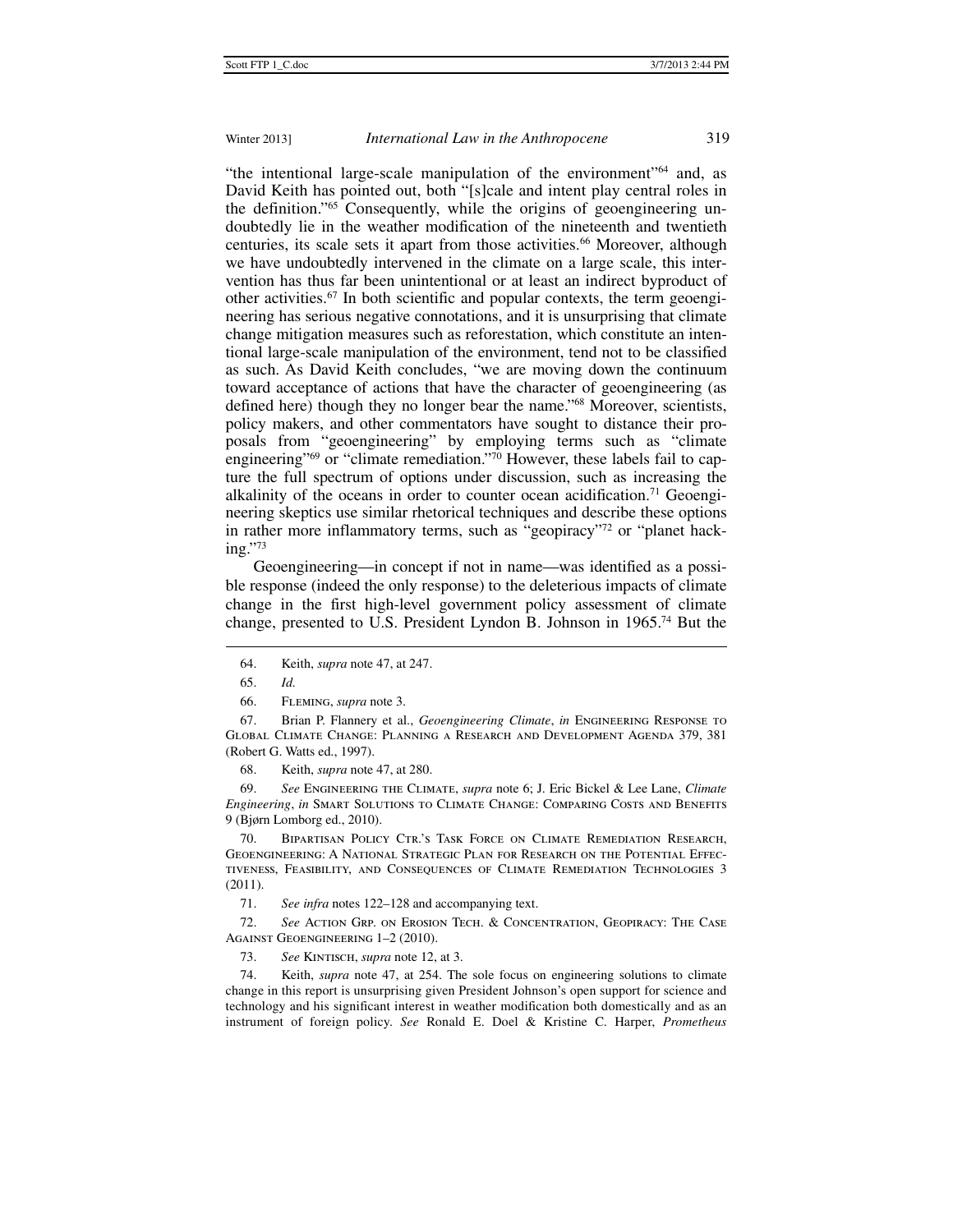modern debate on geoengineering was arguably initiated by a controversial article published by Nobel laureate Paul Crutzen in 2006, advocating the injection of sulfur into the stratosphere in order to reflect sunlight and thus cool the planet.75 Over the last five years a plethora of articles have been published in serious scientific journals advocating and castigating geoengineering options,<sup>76</sup> and, as a technological solution to climate change, geoengineering has been explored in a series of high-profile reports published by the Royal Society and the U.K. and U.S. governments.<sup>77</sup>

Geoengineering's journey from the fringes to the mainstream of the scientific and policy debate on climate change is in part a consequence of the perceived failure of the climate change regime and the current policy focusing on emissions reductions.78 However, the attraction of geoengineering also lies in the arguments of its proponents that these options are "conceptually straightforward,"79 do not require the unpalatable but inevitable lifestyle changes associated with emissions reductions, and, most significantly from a political perspective, are apparently economical. Scott Barrett has described the economics of geoengineering as "incredible";<sup>80</sup> moreover, Thomas C. Schelling argues that "the economics of geoengineering compared with  $CO<sub>2</sub>$  abatement ... transforms the greenhouse issue from an exceedingly complicated regulatory regime to a simple—not necessarily easy, but simple—problem in international cost sharing."<sup>81</sup> On the other hand, research published to date has yet to prove the feasibility and effectiveness of geoengineering as a climate change mitigation measure,<sup>82</sup> and

*Unleashed: Science As a Diplomatic Weapon in the Lyndon B. Johnson Administration*, 21 Osiris 66, 66 (2006).

 75. Paul J. Crutzen, *Albedo Enhancement by Stratospheric Sulfur Injections: A Contribution to Resolve a Policy Dilemma?*, 77 CLIMATIC CHANGE 211, 211 (2006). This idea was neither new nor Crutzen's own. Moreover, geoengineering as a climate change mitigation measure had been explored in at least two U.S. official reports (in 1983 and 1992), *see* Keith, *supra* note 47, at 255–56, and provided the subject for a (considerably less controversial) symposium in *Climatic Change* a decade earlier in 1996, *see* Symposium, 33 Climatic Change 275 (1996). However, Paul Crutzen was, and arguably remains, the most eminent serious scientist to advocate geoengineering as a solution to climate change. For an entertaining description of the controversy associated with the actual publication of Crutzen's 2006 article, see KINTISCH, *supra* note 12, at 55–57.

 76. *See* Fleming, *supra* note 3, at 227; 2009 Royal Society Report on Geoengineering, *supra* note 4, at 1.

- 77. *See supra* notes 4–6 and accompanying text.
- 78. *See supra* Part I.

 79. Timothy A. Fox & Lee Chapman, *Review: Engineering Geo-engineering*, 18 Meteorological Applications 1, 2 (2011).

 80. Scott Barrett, *The Incredible Economics of Geoengineering*, 39 Envtl. & Resource Econ. 45, 49 (2008).

81. Thomas C. Schelling, *The Economic Diplomacy of Geoengineering*, 33 CLIMATIC Change 303, 305 (1996).

82. For comparative assessments of various geoengineering options, see 2009 ROYAL Society Report on Geoengineering, *supra* note 4, at ix, xi, xii; Philip W. Boyd, Commentary, *Ranking Geo-engineering Schemes*, 1 Nature Geosci. 722, 724 (2008); Fox &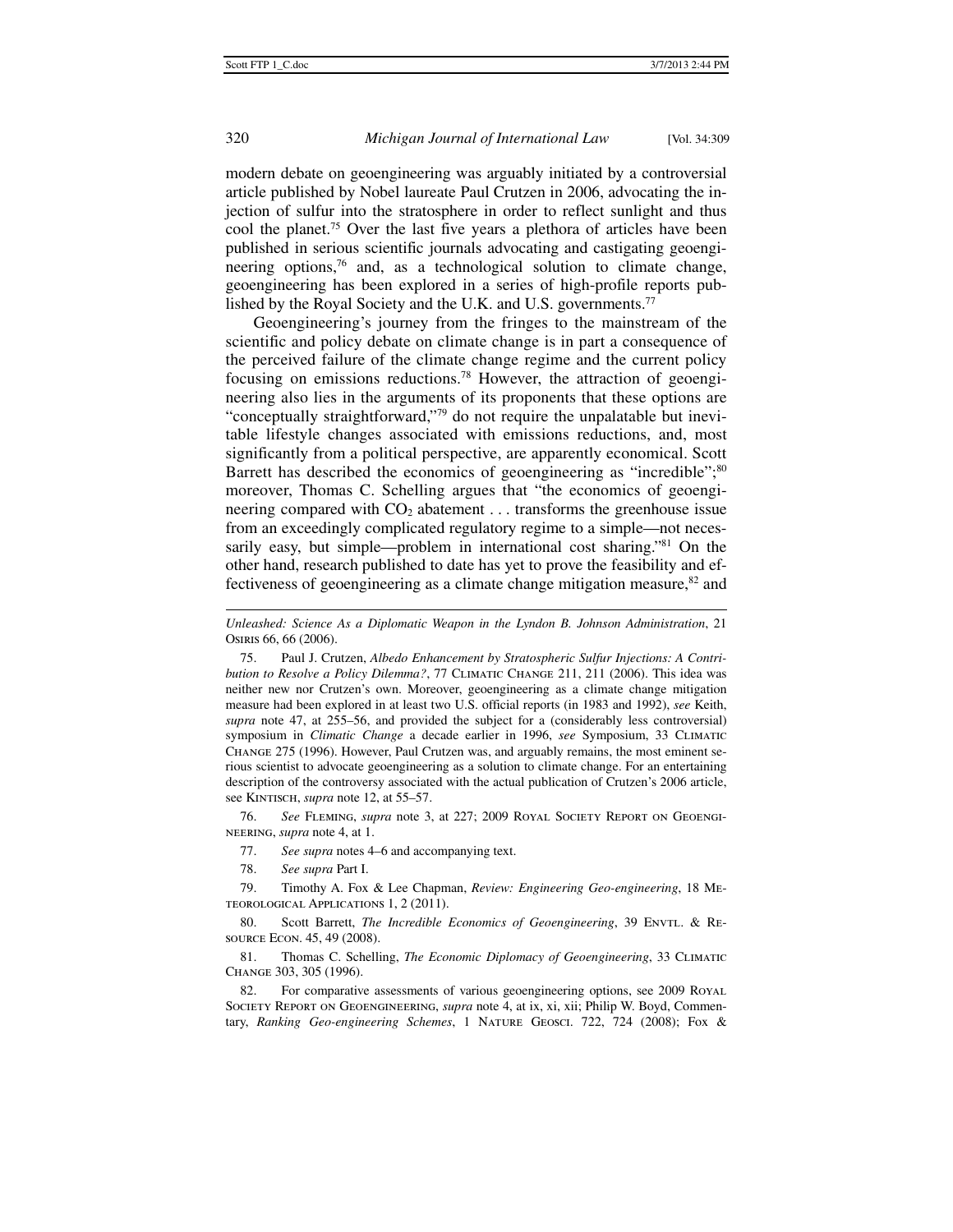few proposals have been "demonstrated or costed."83 In a rare attempt to quantify the direct, indirect, and transactional costs associated with geoengineering, J. Eric Bickel and Lee Lane conclude that estimates at this stage are "speculative."84 David Victor notes that "the claim that geoengineering is remarkably cheap is based on simple assessments of silver-bullet geoengineering. In practice, however, the geoengineering cocktails that are likely to be deployed will not be cheap."<sup>85</sup> More importantly, the environmental impacts of geoengineering—on the climate, the ozone layer, the oceans, the hydrological cycle, and the terrestrial biosphere—are essentially unknown. In contrast to emissions reductions, geoengineering relies to a much greater extent on climate modeling,<sup>86</sup> and the scope for controlled laboratory experimentation is limited.<sup>87</sup> In short, geoengineering could result in a "cure worse than the disease."88

# A. *Geoengineering Techniques and Technologies*

Geoengineering techniques<sup>89</sup> are divided into two categories: carbon dioxide removal (CDR) and solar radiation management (SRM). Whereas CDR techniques seek to reduce atmospheric concentrations of greenhouse gases through the enhancement or manipulation of natural or artificial carbon sinks, including the oceans and the terrestrial biosphere, SRM is designed to reduce the surface temperatures of the earth through albedo enhancement—increasing the reflectivity of the planet—or by redirecting solar radiation away from the earth.

### 1. Carbon Dioxide Removal Techniques

The least controversial and most politically acceptable geoengineering technique seeks to reduce atmospheric concentrations of  $CO<sub>2</sub>$  through afforestation and reforestation strategies. It is estimated that the world's forest estate contains "roughly 3.9 billion [hectares] of forestland and 1

Chapman, *supra* note 79, at 2, 6; T.M. Lenton & N.E. Vaughan, *The Radiative Forcing Potential of Different Climate Geoengineering Options*, 9 Atmospheric Chemistry & Physics 5539, 5539, 5556 (2009).

 <sup>83.</sup> Fox & Chapman, *supra* note 79, at 6; *accord* Barrett, *supra* note 80, at 45–46.

 <sup>84.</sup> Bickel & Lane, *supra* note 69, at 46; *see also* Roger A. Pielke, Jr., *Climate Engineering: Alternative Perspective*, *in* Smart Solutions to Climate Change: Comparing COSTS AND BENEFITS, *supra* note 69, at 52.

 <sup>85.</sup> Victor, *supra* note 52, at 327.

 <sup>86.</sup> H. Damon Matthews & Ken Caldeira, *Transient Climate-Carbon Simulations of Planetary Geoengineering*, 104 PNAS 9949, 9953 (2007).

 <sup>87.</sup> G. Bala, *Problems with Geoengineering Schemes to Combat Climate Change*, 96 Current Sci. 41, 44 (2009).

 <sup>88.</sup> Schneider, *supra* note 2, at 299.

 <sup>89.</sup> For an overview of, and introduction to, geoengineering technologies, see Flannery et al., *supra* note 67; Keith, *supra* note 47, at 247; Naomi E. Vaughan & Timothy M. Lenton, *A Review of Climate Geoengineering Proposals*, 109 Climatic Change 745, 745–48 (2011).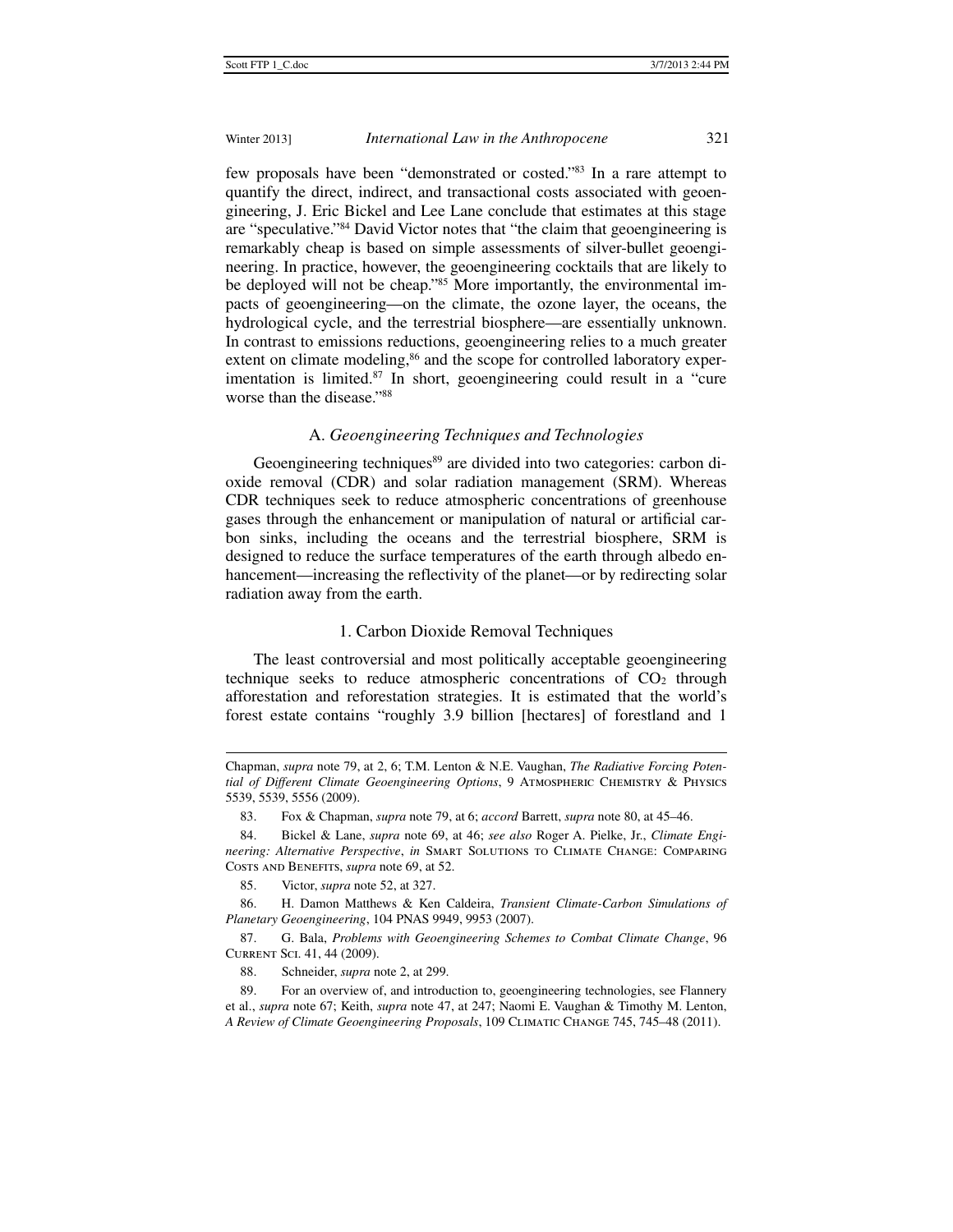# 322 *Michigan Journal of International Law* [Vol. 34:309

trillion tons of  $CO<sub>2</sub>$ " and that deforestation contributes approximately seventeen percent of global carbon emissions.<sup>90</sup> Although there are limits to the effectiveness of this option—afforestation in temperate regions, for example, is largely futile because the decrease in albedo as a consequence of increased forest cover cancels out the additional sequestration of  $CO<sub>2</sub>$  many scientists argue that afforestation and reforestation are valuable climate change mitigation measures.91 Massimo Tavoni, Brent Sohngen, and Valentina Bosetti, for example, estimate that "forest sinks can contribute to one-third of total abatement [of  $CO<sub>2</sub>$ ] by 2050."<sup>92</sup> Often excluded from popular conceptions of what constitutes geoengineering, the enhancement of forest sinks is expressly recognized as counting toward a state's commitment to reduce greenhouse gases in Article 3(3) of the 1997 Kyoto Protocol.93 Decisions adopted at the UNFCCC Conference of the Parties in Cancun (2010) and Durban (2011) created new incentives to reduce emissions from deforestation and forest degradation in developing countries<sup>94</sup> and have initiated a work program in order to facilitate a wider range of land use, land-use change, and forestry activities to be considered for eligibility under the Clean Development Mechanism.<sup>95</sup> Other terrestrial options not yet endorsed by the Kyoto Protocol include soil-carbon sequestration (otherwise known as biochar),<sup>96</sup> the use of algae—which naturally absorbs  $CO_2$ —on building surfaces,<sup>97</sup> and the capture and removal of atmospheric  $CO<sub>2</sub>$  by artificial "trees."<sup>98</sup>

 92. Massimo Tavoni, Brent Sohngen & Valentina Bosetti, *Forestry and the Carbon Market Response to Stabilize Climate*, 35 Energy Pol'y 5346, 5346 (2007).

93. Kyoto Protocol, *supra* note 33, art. 3(3).

<sup>90.</sup> Brent Sohngen, *Forestry Carbon Sequestration*, *in* SMART SOLUTIONS TO CLIMATE Change: Comparing Costs and Benefits, *supra* note 69, at 114, 114.

 <sup>91.</sup> *See* Josep G. Canadell & Michael R. Raupach, *Managing Forests for Climate Change Mitigation*, 320 Science 1456, 1456–57 (2008); Leonard Ornstein et al., *Irrigated Afforestation of the Sahara and Australian Outback to End Global Warming*, 97 Climatic Change 409, 410 (2009); Kenneth R. Richards & Carrie Stokes, *A Review of Forest Carbon Sequestration Cost Strategies: A Dozen Years of Research*, 63 Climatic Change 24, 25 (2004).

 <sup>94.</sup> The Cancun Agreements, *supra* note 57, pt. III.C.

 <sup>95.</sup> Land Use, Land-Use Change and Forestry, *in* U.N. Climate Change Conference, Durban, S. Afr., Nov. 28–Dec. 11, 2011, *Report of the Conference of the Parties Serving As the Meeting of the Parties to the Kyoto Protocol on Its Seventh Session*, U.N. Doc. FCCC/KP/CMP/2011/10/Add.1, at 11 (Mar. 15, 2012).

 <sup>96.</sup> *See* Raj K. Shrestha & Rattan Lal, *Ecosystem Carbon Budgeting and Soil Carbon Sequestration in Reclaimed Mine Soil*, 32 Env't Int'l 781, 782 (2006).

 <sup>97.</sup> *See* Eduardo Jacob-Lobes et al., *Rates of CO2 Removal by Aphanothece Microscopic Nägeli in Tubular Photobioreactors,* 47 Chemical Engineering & Processing 1365, 1372 (2008).

 <sup>98.</sup> *See* K.S. Lackner, *Capture of Carbon Dioxide from Ambient Air*, Eur. Physical J. Special Topics, Sept. 2009, at 93, 106. For an engaging introduction to "Lackner's Trees," see Kunzig & Broecker, *supra* note 12, at 230–47.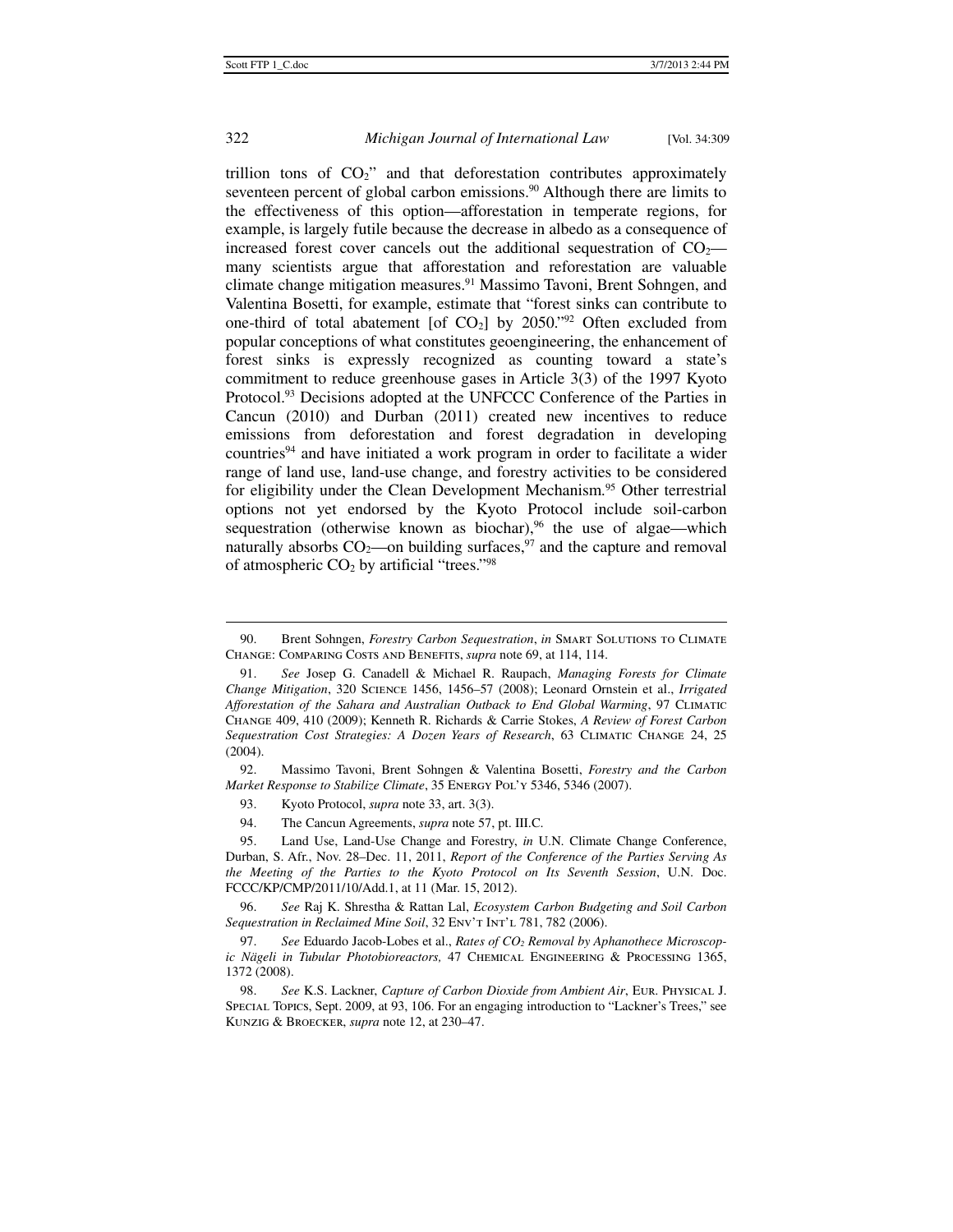### Winter 2013] *International Law in the Anthropocene* 323

The oceans constitute the largest natural reservoir of carbon dioxide, storing approximately twenty times more  $CO<sub>2</sub>$  than the terrestrial biosphere, and have accumulated almost a third of the anthropogenic  $CO<sub>2</sub>$  emitted from 1750 to the present.<sup>99</sup> Considerable and controversial research has been undertaken over the last decade or so into how the drawdown of  $CO<sub>2</sub>$  into the oceans can be increased through an enhancement of the biological and solubility pumps, which are key to transferring  $CO<sub>2</sub>$  from the atmosphere to the ocean's surface and ultimately to its depths.100

Phytoplankton are essential to the effective operation of the biological pump, but parts of the oceans such as the North and Equatorial Pacific and the Southern Ocean are characterized by low plankton biomass owing to missing key nutrients such as iron.101 This led scientist John Martin to suggest in 1990 that the addition of iron dust to such infertile regions would stimulate algal blooms, leading to an increased uptake in  $CO<sub>2</sub>$  that would ultimately be transported into the deep ocean and sequestered for hundreds of years.102 Thirteen small-scale iron fertilization experiments have been carried out to date,<sup>103</sup> and while all have enhanced the growth of phytoplankton,104 the effectiveness of fertilization as a climate change mitigation measure is yet unproven.<sup>105</sup> Infertility in the Southern Ocean and

 102. John H. Martin, *Glacial-Interglacial CO2 Change: The Iron Hypothesis,* 5 Paleoceanography 1, 2, 8–10 (1990); *see also* P.W. Boyd et al., *Mesoscale Iron Enrichment Experiments 1993–2005: Synthesis and Future Directions*, 315 Science 612, 612–17 (2007) (discussing recent experiments where the Iron Hypothesis was applied in an attempt to increase oceanic productivity); Nicolas Cassar et al., *The Southern Ocean Biological Response to Aeolian Iron Deposition,* 317 Science 1067, 1067–70 (2007) (discussing more recent scientific evidence that supports the Iron Hypothesis).

 103. Doug Wallace et al., Ocean Fertilization: A Scientific Summary for Policy Makers 3 (2010).

 104. R.S. Lampitt et al., *Ocean Fertilization: A Potential Means of Geoengineering?*, 366 Phil. Transactions Royal Soc'y (ser. A) 3919, 3928 (2008).

 105. For a discussion of the results of the key experiments to date, see Stéphane Blain et al., *Effect of Natural Iron Fertilization on Carbon Sequestration in the Southern Ocean*, 446 Nature 1070, 1070 (2007); Philip Boyd et al., *A Mesoscale Phytoplankton Bloom in the Polar Southern Ocean Stimulated by Iron Fertilization*, 407 Nature 695, 695 (2000); Ken O. Buesseler et al., *The Effects of Iron Fertilization on Carbon Sequestration in the Southern Ocean,* 304 Science 414, 414–17 (2004); Raymond T. Pollard et al., *Southern Ocean Deep-Water* 

 <sup>99.</sup> Secretariat of the CBD, Scientific Synthesis of the Impacts of Ocean Fertilization on Marine Biodiversity 9 (CBD Technical Series No. 45, 2009) [hereinafter CBD Fertilization Synthesis], *available at* http://www.cbd.int/doc/ publications/cbd-ts-45-en.pdf.

 <sup>100.</sup> *See* Mark Denny, How the Ocean Works: An Introduction to Oceanography 251 (2008).

 <sup>101.</sup> *See* H.J.W. de Baar & P.W. Boyd, *The Role of Iron in Plankton Ecology and Carbon Dioxide Transfer of the Global Oceans*, *in* The Changing Ocean Carbon Cycle: A Midterm Synthesis of the Joint Global Ocean Flux Study 61, 107 (Roger B. Hansen et al. eds., 2000); Robert A. Duce & Neil W. Tindale, *Atmospheric Transport of Iron and Its Deposition in the Ocean*, 36 Limnology & Oceanography 1715, 1715 (1991); T. John Hart, *On the Phytoplankton of the South-West Atlantic and the Bellingshausen Sea 1929–1931*, 8 Discovery Rep. 3, 159, 186 (1934).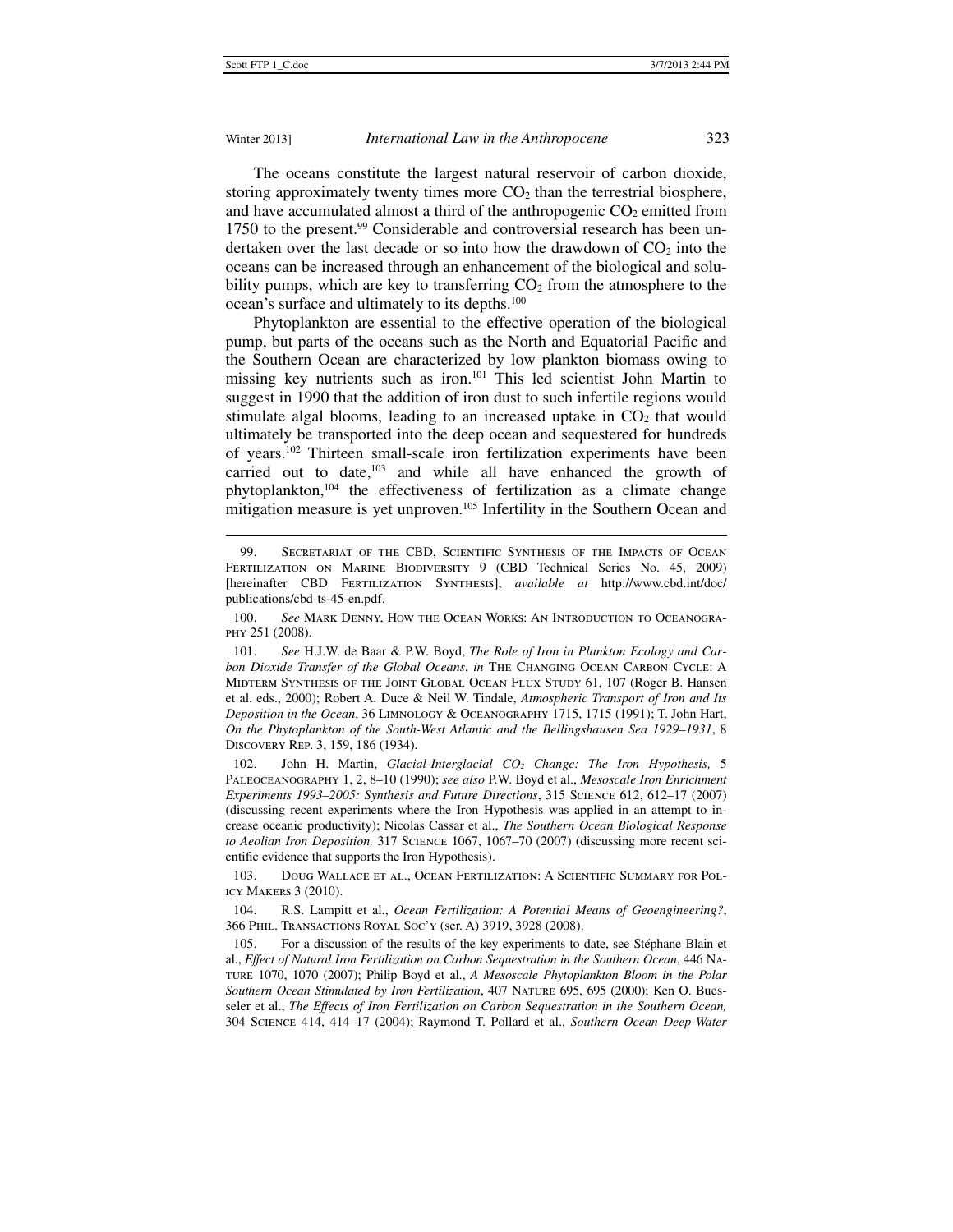# 324 *Michigan Journal of International Law* [Vol. 34:309

Pacific regions may well be caused by factors other than a lack of iron, including limited light,<sup>106</sup> seasonality, oxygen production,<sup>107</sup> grazing by microzooplankton,<sup>108</sup> and the presence of invasive species.<sup>109</sup> Moreover, there is little evidence that any of the  $CO<sub>2</sub>$  drawn down to the surface of the ocean has actually been transported to, and sequestered within, the deep ocean,110 and there are no agreed-upon means by which to verify any such sequestration.<sup>111</sup> The biological and chemical responses to fertilization have been described as "variable and difficult to predict,"112 but possible effects include increased ocean acidification, the disruption of marine ecosystems,<sup>113</sup> eutrophication and anoxia,<sup>114</sup> the creation of toxic harmful algal blooms,<sup>115</sup> the generation of an increase in the emission of other

 106. *See* B. Greg Mitchell et al., *Light Limitation of Phytoplankton Biomass and Macronutrient Utilization in the Southern Ocean*, 36 Limnology & Oceanography 1662, 1662 (1991); *see also* Konstantin Zahariev et al., *Preindustrial, Historical, and Fertilization Simulations Using a Global Ocean Carbon Model with New Parameterizations or Iron Limitation, Calcification and N2 Fixation,* 77 Progress Oceanography 56, 78 (2008) (describing how light limitation decreases nutrient drawdown, which affects phytoplankton fertility).

 107. *See* Tsung Hung Peng & Wallace S. Broecker, *Factors Limiting the Reduction of Atmospheric CO2 by Iron Fertilization,* 36 Limnology & Oceanography 1919, 1919–20 (1991).

 108. Francisco P. Chavez et al., *Growth Rates, Grazing, Sinking, and Iron Limitation of Equatorial Pacific Phytoplankton,* 36 Limnology & Oceanography 1816, 1816 (1991); Bruce W. Frost, *The Role of Grazing in Nutrient-Rich Areas of the Open Sea*, 36 Limnology & Oceanography 1616, 1616 (1991).

 109. John T. Lehman, *Interacting Growth and Loss Rates: The Balance of Top-Down and Bottom-Up Controls in Plankton Communities*, 36 Limnology & Oceanography 1546, 1546 (1991).

 110. *See* Hein J.W. de Baar et al., *Efficiency of Carbon Removal per Added Iron in Ocean Iron Fertilization*, 364 Marine Ecology Progress Series 269, 270–71 (2008); Anand Gnanadesikan & Irina Marinov, *Export Is Not Enough: Nutrient Cycling and Carbon Sequestration*, 364 Marine Ecology Progress Series 289, 289 (2008).

 111. *See* John J. Cullen & Phillip W. Boyd, *Predicting and Verifying the Intended and Unintended Consequences of Large-Scale Ocean Iron Fertilization*, 364 Marine Ecology Progress Series 295, 296 (2008).

 112. Wallace et al., *supra* note 103, at 7. For an overview of the measured side effects from the thirteen experiments to date, see CBD Fertilization Synthesis, *supra* note 99, at 23. V Smetacek and S.W.A. Naqvi, scientists involved in the controversial LohaFEX joint German and Indian fertilization experiment in 2009, argue that the suggested side effects are overstated and based on worst-case scenarios. *See* V Smetacek & S.W.A. Naqvi, *The Next Generation of Iron Fertilization Experiments in the Southern Ocean*, 366 Phil. Transactions Royal Soc'y (ser. A) 3947, 3947 (2008).

 113. Aaron Strong et al., *Ocean Fertilization: Time To Move On*, 461 Nature 347, 347 (2009); *see also* Kenneth L. Denman, *Climate Change, Ocean Processes and Ocean Iron Fertilization*, 364 Marine Ecology Progress Series 219, 223 (2008).

114. Lampitt et al., *supra* note 104, at 3930.

 115. Charles G. Trick et al., *Iron Enrichment Stimulates Toxic Diatom Production in High-Nitrate, Low-Chlorophyll Areas*, 107 PNAS 5887, 5887 (2010).

*Carbon Export Enhanced by Natural Iron Fertilization,* 457 Nature 577, 577 (2009); R.E. Zeebe & D. Archer, *Feasibility of Ocean Fertilization and Its Impact on Future Atmospheric CO2 Levels*, 32 Geophysical Res. Letters, May 2005, at 1–5.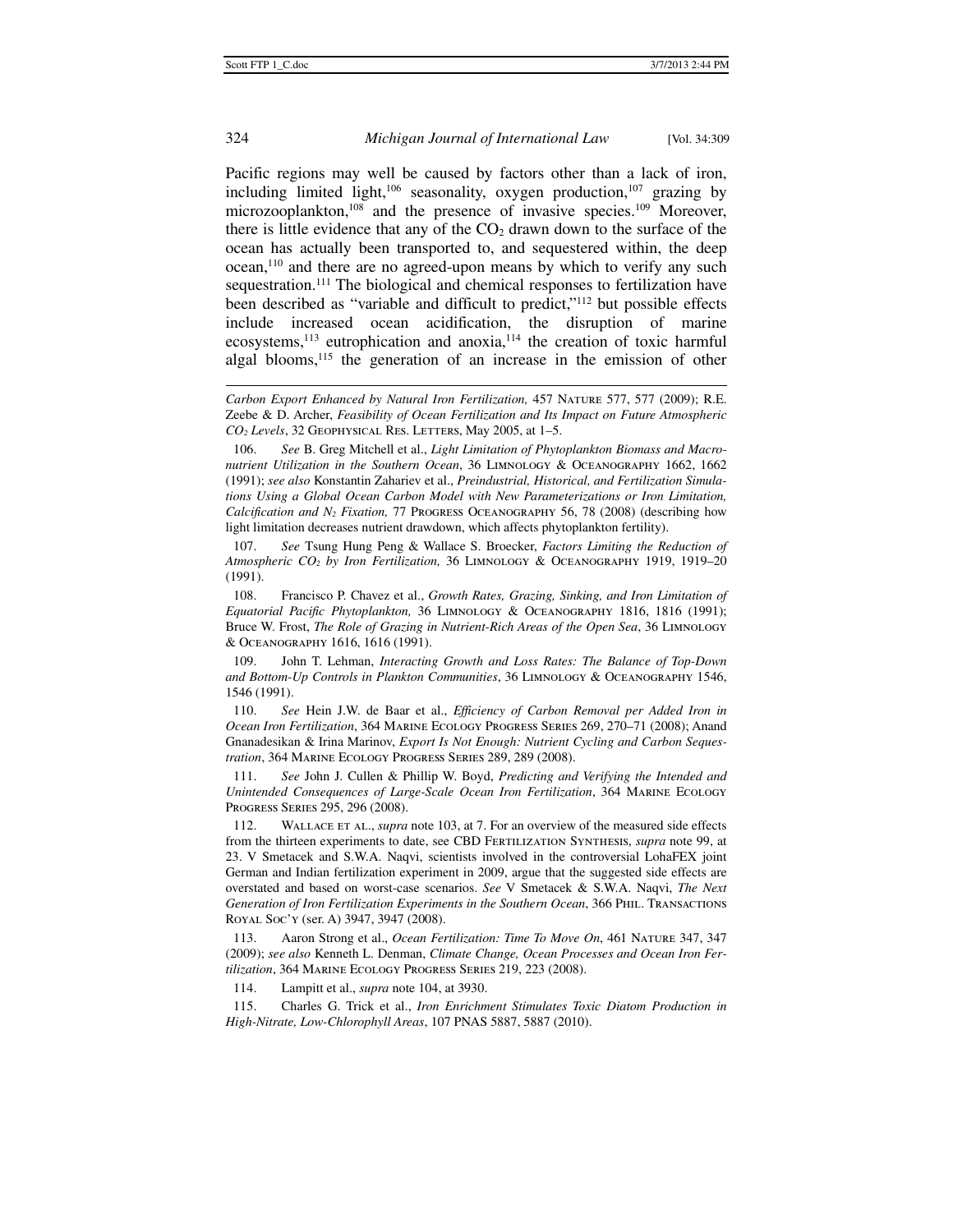j

# Winter 2013] *International Law in the Anthropocene* 325

greenhouse gases such as nitrous oxide,<sup>116</sup> and a decrease in the effectiveness of the Southern Ocean methyl bromide sink leading to a delay in the recovery of the ozone layer.<sup>117</sup> Although research has concentrated on iron fertilization to date, alternative options include the use of volcanic ash,<sup>118</sup> phosphate,<sup>119</sup> and urea.<sup>120</sup> Furthermore, some scientists, including James Lovelock and Chris Rapley, support the deployment of vertical ocean pipes designed to pump nutrient-rich deep waters to the surface and to effectively fertilize the oceans from the resources of their depths.121

An alternative or, possibly, an additional group of options are designed to enhance the ocean's solubility pump, which transports carbon-rich cold water into the deep ocean in areas of low temperature and high salinity.<sup>122</sup> Cesare Marchetti, the originator of the term "geoengineering," suggested adding carbon to existing down-welling currents in 1977.<sup>123</sup> This is not considered to be economically viable today, $124$  although the costs associated with techniques designed to increase down-welling currents—including the use of water, air, and ice—are almost as unattractive.<sup>125</sup> More promising is the option of increasing the alkalinity of the ocean through the addition of limestone powder or soda ash.<sup>126</sup> Known as weathering, this option purports

119. *See* Lampitt et al., *supra* note 104, at 3923–24.

 120. Julia Mayo-Ramsay, *Environmental, Legal and Social Implications of Ocean Urea Fertilization: Sulu Sea Example*, 34 Marine Pol'y 831, 831 (2010).

 121. James E. Lovelock & Chris G. Rapley, Correspondence, *Ocean Pipes Could Help the Earth to Cure Itself*, 449 Nature 403 (2007); *see also* Andrew Yool et al., *Low Efficiency of Nutrient Translocation for Enhancing Oceanic Uptake of Carbon Dioxide*, J. Geophysical Res., Aug. 21, 2009, at 1; Research Highlights, *Ocean Beating*, 463 Nature 713, 713 (2010).

 122. S. Zhou & P.C. Flynn, *Geoengineering Downwelling Ocean Currents: A Cost Assessment*, 71 Climatic Change 203, 204 (2005).

124. Zhou & Flynn, *supra* note 122, at 206.

 <sup>116.</sup> *See* C.S. Law, *Predicting and Monitoring the Effects of Large-Scale Ocean Iron Fertilization on Marine Trace Gas Emissions*, 364 Marine Ecology Progress Series 283, 284–86 (2008); *see also* Jed A. Fuhrman & Douglas G. Capone, *Possible Biogeochemical Consequences of Ocean Fertilization*, 36 Limnology & Oceanography 1951, 1954–57 (1991); Mark G. Lawrence, *Side Effects of Oceanic Iron Fertilization*, 297 Science 1993, 1993 (2002).

 <sup>117.</sup> Oliver W. Wingenter et al., *Changing Concentrations of CO, CH4, C5H8, CH3Br, CH3I, and Dimethyl Sulphide During the Southern Ocean Iron Enrichment Experiments*, 101 PNAS 8537, 8540 (2004).

 <sup>118.</sup> Svend Duggen et al., *Subduction Zone Volcanic Ash Can Fertilize the Surface Ocean and Stimulate Phytoplankton Growth: Evidence from Biogeochemical Experiments and*  Satellite Data, 34 GEOPHYSICAL RES. LETTERS, Jan. 2007, at 1-2.

 <sup>123.</sup> *See* Marchetti, *supra* note 63, at 59.

 <sup>125.</sup> *Id.* at 214; *see also* 2009 Royal Society Report on Geoengineering, *supra* note 4, at 20.

 <sup>126.</sup> L.D.D. Harvey, *Mitigating the Atmospheric CO2 Increase and Ocean Acidification by Adding Limestone Powder to Upwelling Regions*, J. Geophysical Res., Apr. 23, 2008, at 1, 3, 15, 20. *See generally* Haroon S. Kheshgi, *Sequestering Atmospheric Carbon Dioxide by Increasing Ocean Alkalinity,* 20 ENERGY 915, 915 (1995). An alternative method seeks to increase alkalinity through electrochemical acceleration. *See* Kurt Zenz House et al.,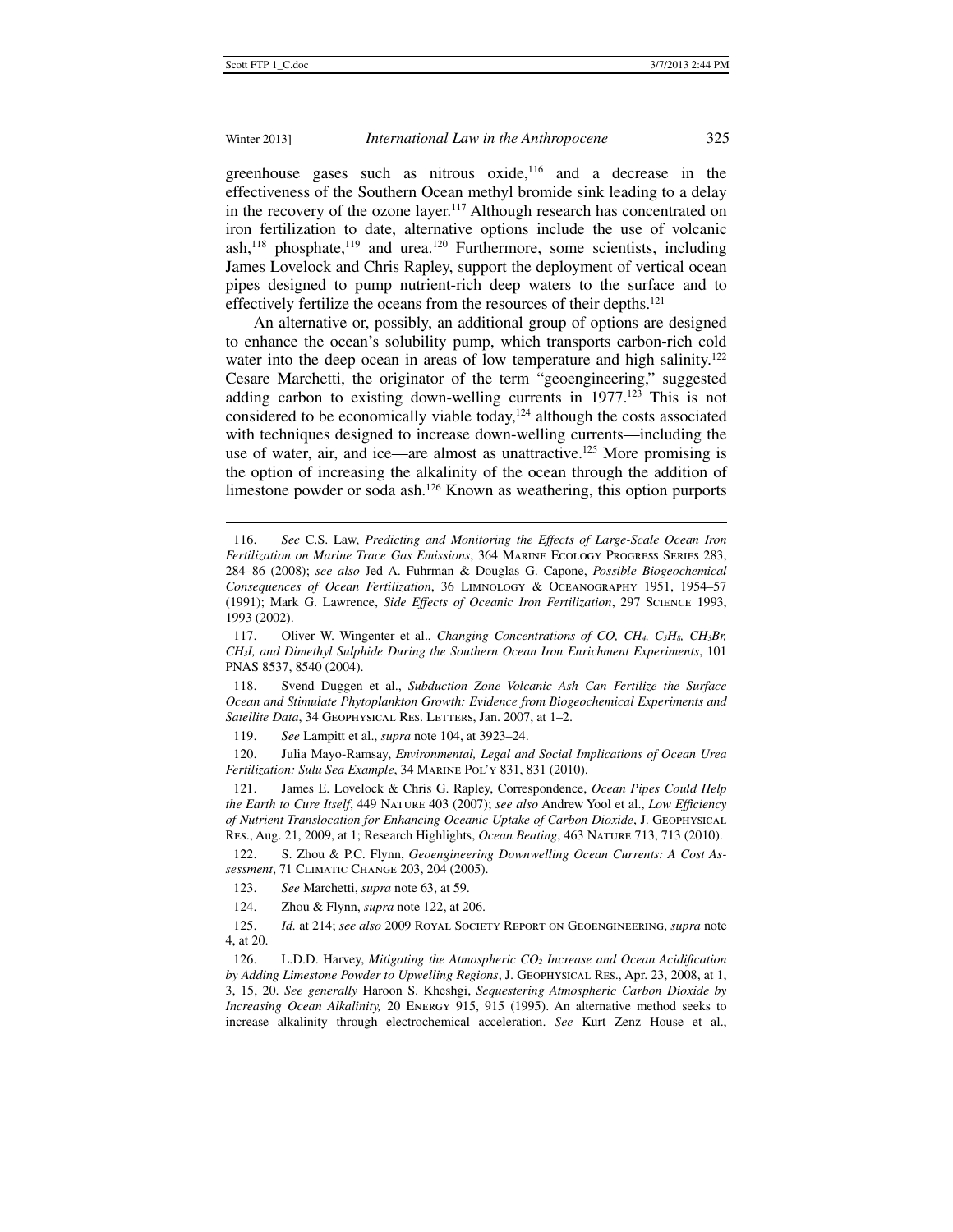to both increase the oceans' capacity to absorb, and thus reduce atmospheric concentrations of,  $CO<sub>2</sub>$  while simultaneously reducing the effects of ocean acidification.127 However, as Jennie Stephens and David Keith point out, "[t]he manipulation of ocean chemistry is controversial as the implications and disruptions to marine systems are complex and potentially severe."128

### 2. Solar Radiation Management Techniques

SRM techniques seek to address the negative impacts of climate change by lowering earth surface temperatures through increasing the planet's albedo or by deflecting solar radiation. It has been estimated that a deflection of approximately 1.8% of solar radiation would offset the global mean temperature effects of a doubling of atmospheric concentrations of  $CO<sub>2</sub>$ .<sup>129</sup> Techniques that are categorized as SRM include albedo enhancement of urban environments, natural environments, and the oceans; stratospheric aerosol injections; marine cloud brightening; and the deflection of solar radiation using strategically placed mirrors in space. Unlike CDR, SRM is specifically designed to decouple atmospheric concentrations of greenhouse gases from the earth's surface temperatures. The consequences of such a radical change in this relationship cannot be predicted.<sup>130</sup> Moreover, while SRM seeks to mitigate the impacts of surface-temperature increases resulting from climate change, it does not ameliorate ocean acidification. Finally, SRM techniques do not address the causes of climate change—excessive emissions of greenhouse gases—and consequently, should they prove unsuccessful or be terminated for any reason, atmospheric concentrations of  $CO<sub>2</sub>$  and other greenhouse gases—and global temperatures—are likely to be significantly higher than prior to their deployment.

The only geoengineering option that is apparently risk free is urban albedo enhancement: the utilization of white or reflective materials in urban environments to reflect greater amounts of solar radiation and cool global temperatures.131 Unfortunately, although a whiter urban environment may reduce local temperatures—and consequently energy use in warm climates<sup>132</sup>—urban albedo enhancement is capable of making only a negligible

*Electrochemical Acceleration of Chemical Weathering As an Energetically Feasible Approach to Mitigating Anthropogenic Climate Change,* 41 EnvrL. ScI. & Tech. 8464, 8464 (2007).

 <sup>127.</sup> Jennie C. Stephens & David W. Keith, *Assessing Geochemical Carbon Management*, 90 Climatic Change 217, 222–23, 228 (2008).

 <sup>128.</sup> *Id.* at 232.

 <sup>129.</sup> Ken Caldeira & Lowell Wood, *Global and Arctic Climate Engineering: Numerical Model Studies*, 366 Phil. Transactions Royal Soc'y (ser. A) 4039, 4040 (2008).

 <sup>130.</sup> Matthews & Caldeira, *supra* note 86, at 9952.

 <sup>131.</sup> *See* Hashem Akbari et al., *Global Cooling: Increasing World-Wide Urban Albedos to Offset CO2,* 94 Climatic Change 275, 277 (2009); Robert M. Hamwey, *Active Amplification of the Terrestrial Albedo to Mitigate Climate Change: An Exploratory Study*, 12 Mitigation & Adaptation Strategies for Global Change 419, 420–21 (2007).

 <sup>132.</sup> *See* Fox & Chapman, *supra* note 79, at 4. An additional positive by-product of these techniques is an improvement in local air quality. *See* Haider Taha, *Urban Surface Modifica-*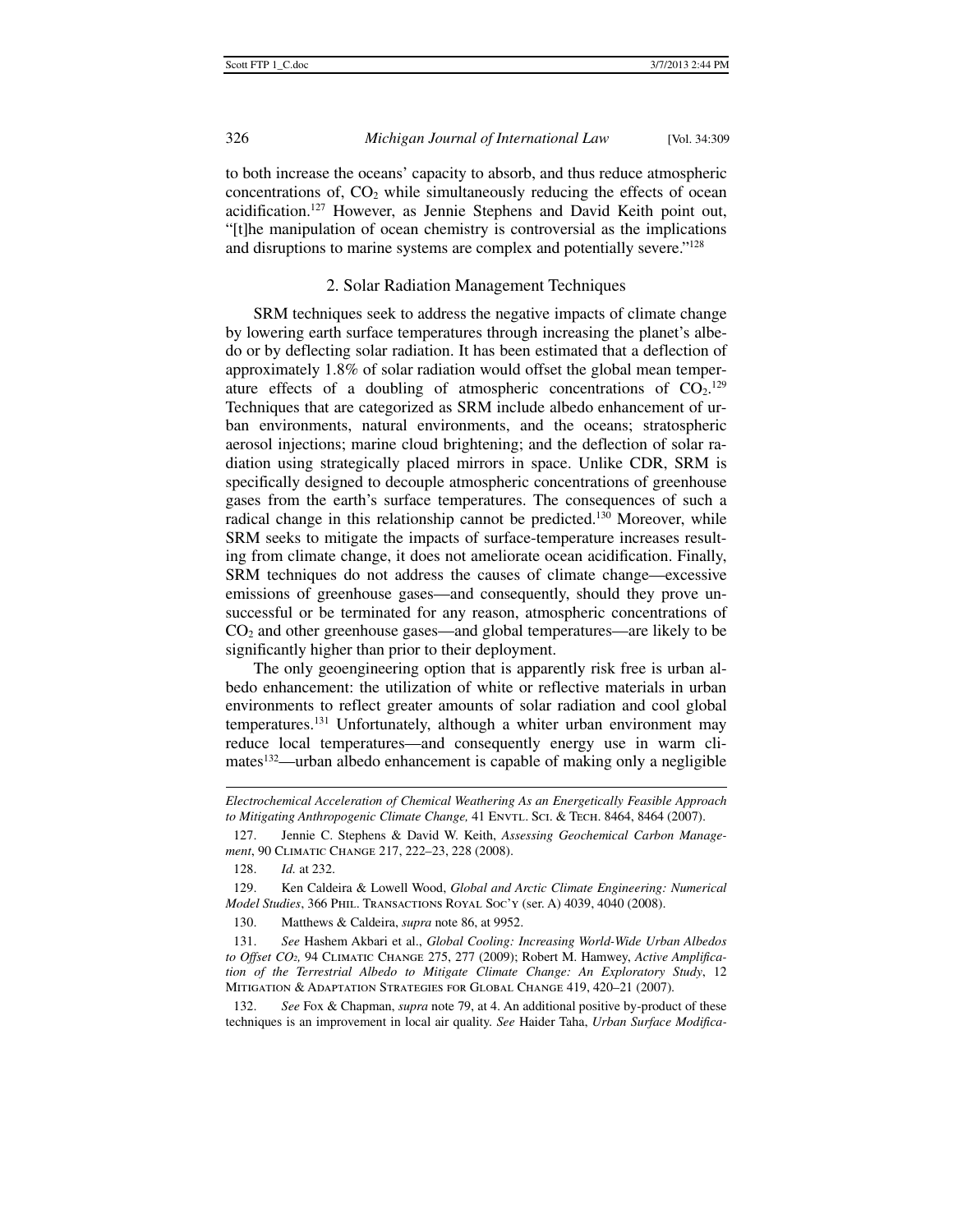contribution to lowering global temperatures.133 Similar reservations have been expressed regarding proposals to enhance terrestrial albedo by increasing grasslands<sup>134</sup> or by selecting varieties of crops and trees that maximize solar reflectivity.<sup>135</sup> Proposals to enhance ocean albedo are considerably less well developed, and the potential negative environmental impacts of deploying floating reflectors<sup>136</sup> or the creation of microbubbles<sup>137</sup> would appear to be potentially significant.<sup>138</sup>

Whitening the clouds—or more accurately, the stratosphere—with injections of sulfate aerosols provided the subject for Paul Crutzen's 2006 article in the journal *Climatic Change*, which is credited with moving geoengineering from the fringes to the mainstream of serious scientific debate.139 Drawing on evidence from the Mount Pinatubo eruption in June 1991—which injected ten teragrams of sulfur into the atmosphere, enhancing solar radiation and apparently cooling surface temperatures by an average of 0.5 degrees Celsius in 1992<sup>140</sup>—and research carried out by Russian scientist Mikhail Ivanovitch Budyko in the 1960s,<sup>141</sup> Crutzen argued that deliberate injections of sulfate aerosols into the stratosphere provide a last-resort solution to drastic climate heating.<sup>142</sup> Although the first field trial took place in Russia in 2009 and was apparently successful,<sup>143</sup> Crutzen and

*tion As a Potential Ozone Air-Quality Improvement Strategy in California: A Mesoscale Modelling Study*, 127 Boundary-Layer Meteorology 219, 220, 236–37 (2008).

133. 2009 Royal Society Report on Geoengineering, *supra* note 4, at 34.

134. *See* Hamwey, *supra* note 131, at 435–36.

 135. *See* Andy Ridgwell et al., *Tackling Regional Climate Change by Leaf Albedo Biogeoengineering*, 19 Current Biology 146, 149 (2009).

 136. *See generally* Michael C. MacCracken, *On the Possible Use of Geoengineering to Moderate Specific Climate Change Impacts*, 4 ENVTL. RES. LETTERS, Oct.-Dec. 2009, at 1.

 137. Russell Seitz, *Bright Water: Hydrosols, Water Conservation and Climate Change*, 105 Climatic Change 365, 365 (2011).

138. *See* MacCracken, *supra* note 136, at 5; Seitz, *supra* note 137, at 376–78.

139. Crutzen, *supra* note 75, at 212.

140. *Id.*

 $\ddot{ }$ 

141. Fleming, *supra* note 3, at 236–37.

 142. Crutzen, *supra* note 75, at 216; *see* Robert E. Dickinson, *Climate Engineering: A Review of Aerosol Approaches to Changing the Global Energy Balance*, 33 Climatic Change 279, 286 (1996); Philip J. Rasch et al., *An Overview of Geoengineering of Climate Using Stratospheric Sulphate Aerosols*, 366 Phil. Transactions Royal Soc'y (ser. A) 4007, 4033 (2008); Alan Robock et al., *Regional Climate Responses to Geoengineering with Tropical and Arctic SO2 Injections*, J. Geophysical Res., Aug. 16, 2008, at 1; A.F. Tuck et al., *On Geoengineering with Sulphate Aerosols in the Tropical Upper Troposphere and Lower Stratosphere*, 90 Climatic Change 315, 328–29 (2008).

 143. *See* Yu.A. Izrael et al., *Field Experiment on Studying Solar Radiation Passing Through Aerosol Layers*, 34 Russ. Meterology & Hydrology 265, 272 (2009). A proposed experiment to pump water a kilometer into the atmosphere in the United Kingdom as part of the Stratospheric Particle Injection for Climate Engineering (SPICE) project in October 2011 was suspended owing to public opposition. *See* Sarah Fecht, *U.K. Engineering Tests Delayed Until Spring,* Sci. Am. Observations Blog (Oct. 7, 2011), http://blogs. scientificamerican.com/observations/2011/10/07/geoengineering-tests-delayed-until-spring/;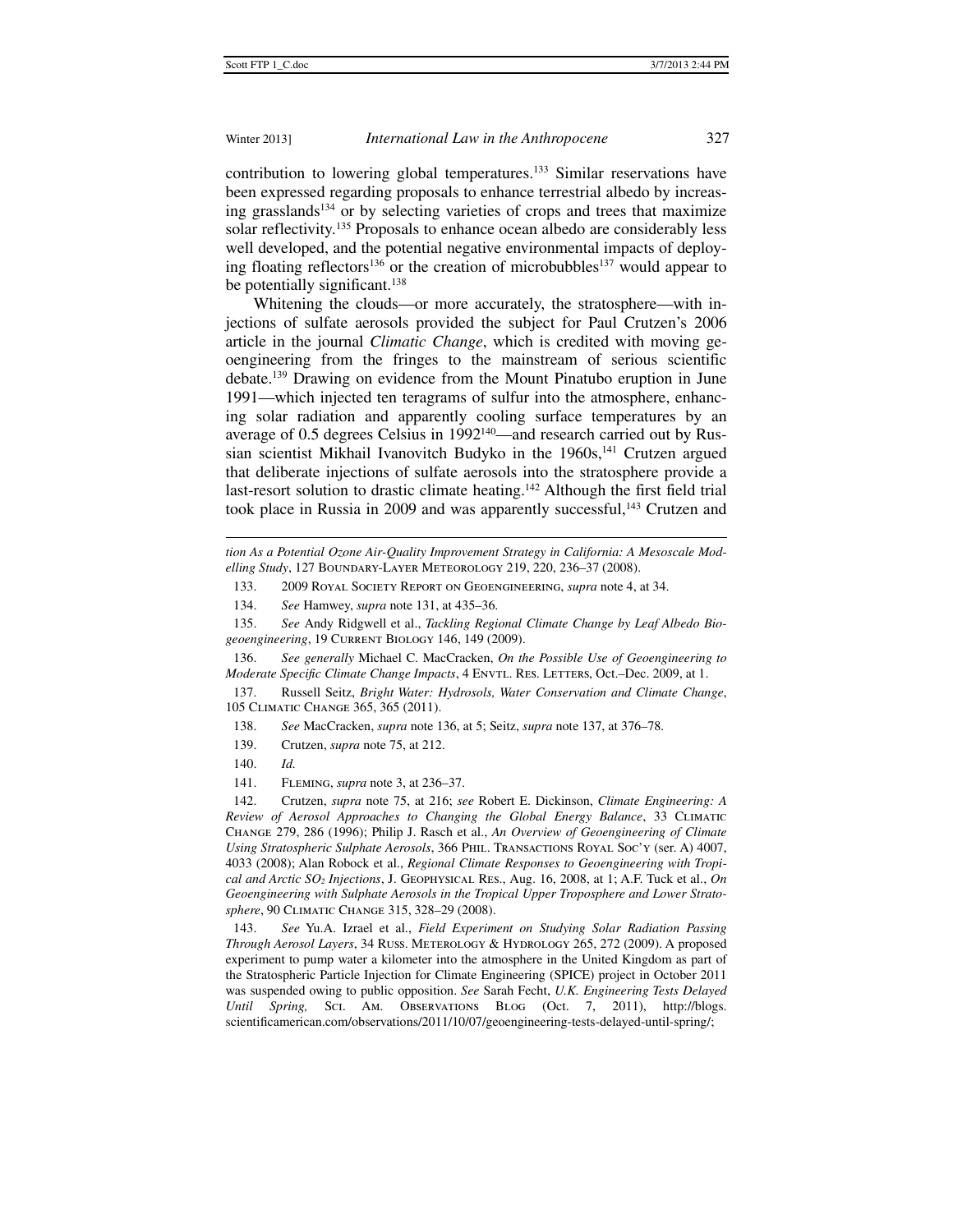other supporters of stratospheric sulfate aerosol injections have been criticized for failing to take into account different latitudinal and seasonal patterns when predicting temperature responses.<sup>144</sup> Moreover, the injection of sulfate aerosols into the stratosphere is highly likely to increase the depletion of the ozone layer<sup>145</sup> and has the potential to affect rainfall and monsoon patterns with consequences for food and water supplies for people in Africa and Asia.146 The delivery of sulfate aerosols has been described as a "formidable task" requiring millions of flights of a four-hour duration every year,<sup>147</sup> and in a broader review of aerosol engineering, Goes, Tuana, and Keller conclude that it is simply not economic as a climate change mitigation measure.148 Nevertheless, at the 2011 International Scientific Conference on Problems of Adaptation to Climate Change<sup>149</sup>—attended by almost seven hundred delegates—stratospheric sulfate aerosol injection was ranked as the preferred geoengineering option.<sup>150</sup>

The third-ranked option at the conference was marine cloud brightening.151 A significantly less risky option than aerosol engineering, marine cloud brightening seeks to increase the albedo of low-level maritime clouds through seeding those clouds with salt.152 Although Salter, Sortino, and Latham have developed a design for wind-driven, remotely controlled spray vessels for the purpose of delivering salt to low-level maritime clouds,<sup>153</sup> it is unclear how many such vessels would be required and whether this overall technology would, in any case, be effective.154

 145. Simone Tilmes et al., *The Sensitivity of Polar Ozone Depletion to Proposed Geoengineering Schemes*, 320 Science 1201, 1204 (2008); *see* Rasch et al., *supra* note 142, at 4031.

146. Robock et al., *supra* note 142, at 1.

147. Rasch et al., *supra* note 142, at 4030–31.

 148. Marlos Goes, Nancy Tuana & Klaus Keller, *The Economics (or Lack Thereof) of Aerosol Geoengineering*, 109 Climatic Change 719, 720 (2011).

149. Sponsored by the Russian Academy of Sciences together with the World Meteorological Association, the U.N. Environment Programme, and the U.N. Educational, Scientific and Cultural Organization.

150. *See* A. Frolov, Summary of the Chairman of the International Scientific Confer-

ence: "Problems of Adaptation to Climate Change" (Nov. 7–9, 2011) (on file with author).

151. *See id.*

 152. John Latham et al., *Global Temperature Stabilization via Controlled Albedo Enhancement of Low-Level Maritime Clouds*, 366 PHIL. TRANSACTIONS ROYAL SOC'Y (ser. A) 3969, 3969 (2008); *see* Crutzen, *supra* note 75, at 211–12.

 153. Stephen Salter, Graham Sortino & John Latham, *Sea-Going Hardware for the Cloud Albedo Method of Reversing Global Warming,* 366 Phil. Transactions Royal Soc'y (ser. A) 3989, 3989 (2008).

154. Latham et al., *supra* note 152, at 3984–85.

j

Sarah Fecht, *U.K. Researchers to Test "Artificial Volcano" for Geoengineering the Climate,* Sci. Am. (Sept. 14, 2011), http://www.scientificamerican.com/article.cfm?id=uk-researchersto-test-artificial-volcano-for-geoengineering-the-climate.

 <sup>144.</sup> *See* Michael C. MacCracken, *Geoengineering: Worthy of Cautious Evaluation?*, 77 Climatic Change 235, 240 (2006).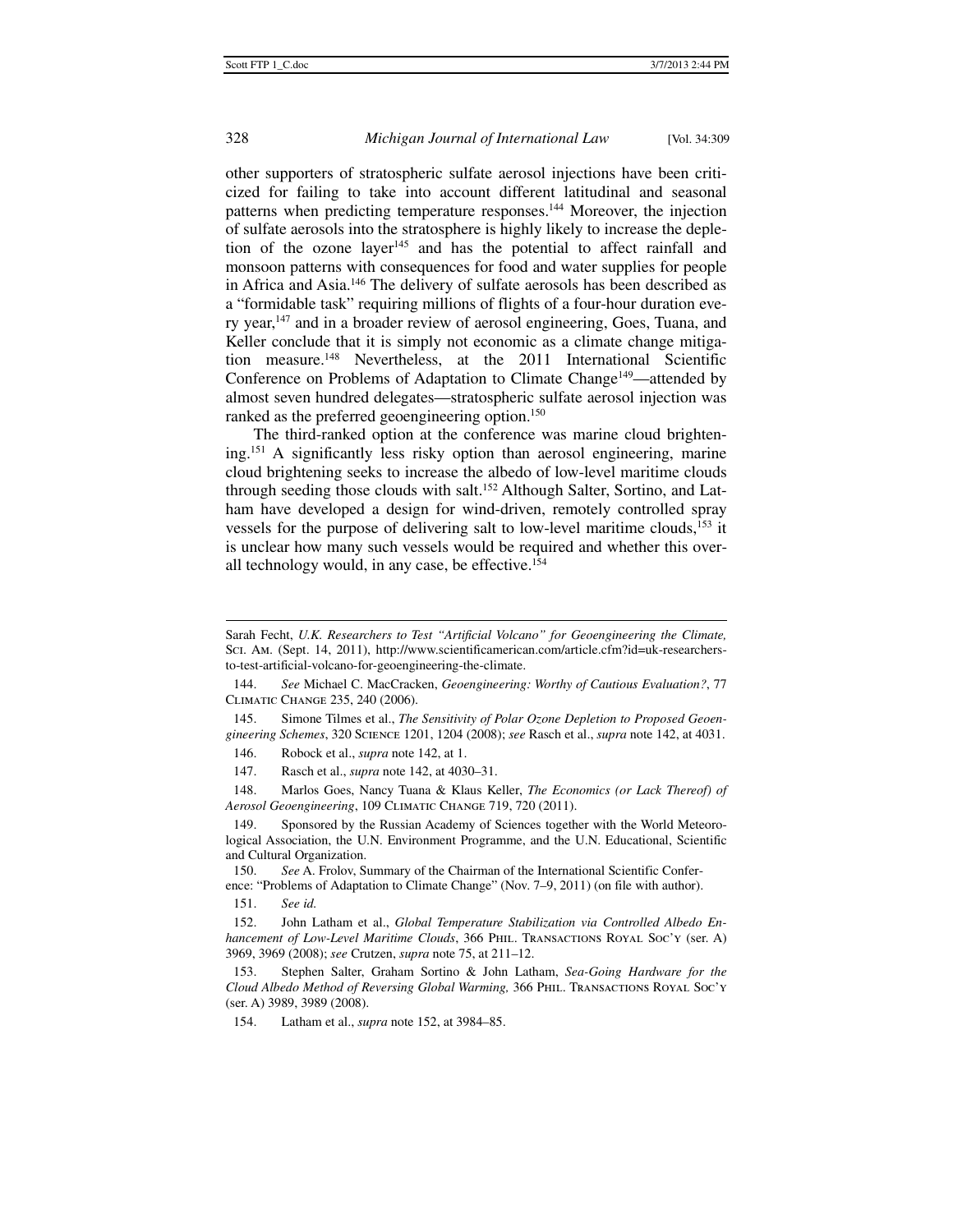The final group of options might be derived directly from science fiction: the deflection of solar radiation using space mirrors, so-called sunshade geoengineering.<sup>155</sup> Options include the placement of mirrors or sunshade discs between the earth and the sun or in orbit around the earth.<sup>156</sup> Other options include an artificial equatorial ring of passive particles<sup>157</sup> or the deployment of a "cloud" of reflective spacecraft.158 Although technically feasible,159 the known and unknown risks are significant: overcompensation could lead to excessive global cooling, and a large number of orbiting objects is likely to result in high quantities of space debris. In any case, the economics of space-based geoengineering are not viable,<sup>160</sup> with the U.S. House of Representatives Committee on Space and Technology recently noting that "due to high projected costs, technological infeasibility and unacceptable environmental and political risks, the solar radiation management . . . strategy of space-based mirrors should be a low priority consideration for research."161

# III. The Current Regulatory Framework for Geoengineering

With three or four notable exceptions, geoengineering has yet to capture the attention of international lawyers.<sup>162</sup> Indeed, the application of

j

 <sup>155.</sup> *See* D.J. Lunt et al., *Sunshade World: A Fully Coupled CGM Evaluation of the Climatic Impacts of Geoengineering*, 35 GEOPHYSICAL RES. LETTERS, June 2008, at 1.

 <sup>156.</sup> Takanobu Kosugi, *Role of Sunshades in Space As a Climate Control Option*, 67 Acta Astronautica 241, 242 (2010); *see also* James T. Early, *Space-Based Solar Shield to Offset Greenhouse Effect*, 42 J. Brit. Interplanetary Soc'y 567, 567 (1989); C.R. McInnes, *Space-Based Geoengineering: Challenges and Requirements*, 224 J. Mechanical Engineering Sci. 571, 573 (2010).

 <sup>157.</sup> Jerome Pearson et al., *Earth Rings for Planetary Environment Control*, 58 Acta Astronautica 44, 46 (2006). However, while this option would cool the tropics, it might also warm high-latitude regions. Lunt et al., *supra* note 155, at 1.

 <sup>158.</sup> Roger Angel, *Feasibility of Cooling the Earth with a Cloud of Small Spacecraft Near the Inner Legrange Point (L1)*, 103 PNAS 17,184, 17,184 (2006).

 <sup>159.</sup> *See* Kosugi, *supra* note 156, at 243.

 <sup>160.</sup> *Id.*

 <sup>161.</sup> Engineering the Climate, *supra* note 6, at 42.

<sup>162.</sup> *See* Daniel Bodansky, *May We Engineer the Climate?*, 33 CLIMATIC CHANGE 309 (1996); William C.G. Burns, *Climate Geoengineering: Solar Radiation Management and Its Implications for Intergenerational Equity*, 4 Stan. J.L. Sci. & Pol'y 38, 38 (2011); Victor, *supra* note 52, at 322; John Virgoe, *International Governance of a Possible Geoengineering Intervention to Combat Climate Change*, 95 Climatic Change 103, 103 (2009); *see also* Alan Carlin, *Global Climate Change Control: Is There a Better Strategy than Reducing Greenhouse Gas Emissions?*, 155 U. Pa. L. Rev. 1401, 1401 (2007); William Daniel Davis, *What Does "Green" Mean? Anthropogenic Climate Change, Geoengineering and International Environmental Law*, 43 Ga. L. Rev. 901, 950 (2009); Jay Michaelson, *Geoengineering: A Climate Change Manhattan Project*, 17 Stan. Envtl. L.J. 73, 139 (1998). Ocean fertilization and the law of the sea has benefited from rather more in-depth discussion. *See infra* notes 283–284 and accompanying text.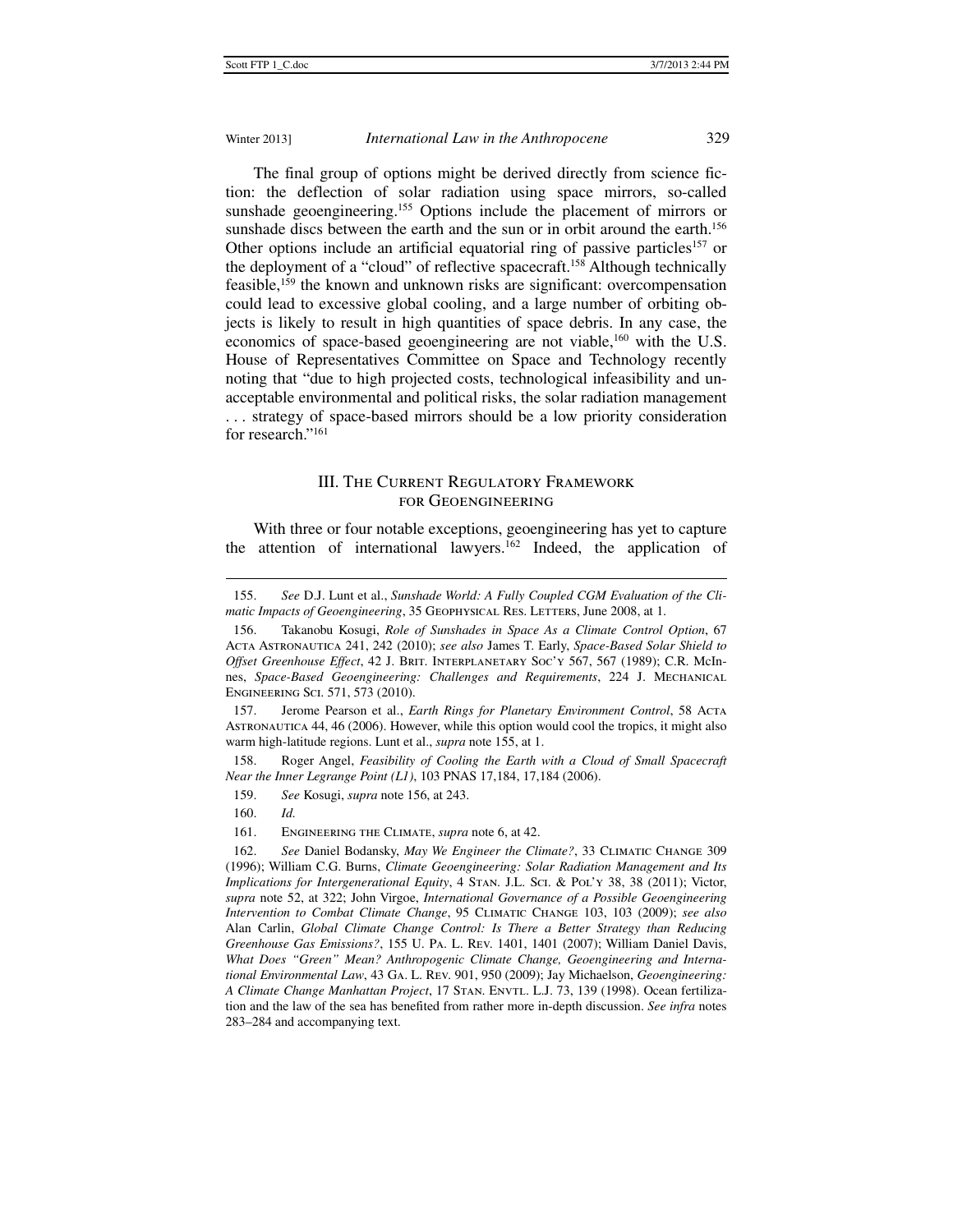international law to geoengineering tends to be treated dismissively or, in the words of John Virgoe, as an "aside."163 With the exception of reforestation and afforestation<sup>164</sup> and ocean fertilization for scientific research purposes,<sup>165</sup> there are few legal instruments explicitly applicable to geoengineering; however, as an activity that creates a significant risk of serious harm to the environment, geoengineering is subject to the obligations and principles of international environmental law more generally. In fact, geoengineering provides an ideal case study to prove the extent, limits, and the very existence of international environmental law as a coherent discipline distinct from, albeit part of, international law more generally. Seven principles or (in two cases) categories of principles comprise the basic parameters of international environmental law and impose obligations on states: the prevention of harm; the prevention of pollution; the obligation to protect vulnerable ecosystems and species; the precautionary principle; principles of cooperation, information exchange, and environmental impact assessment; the principle of due regard for other users; and the principle of state responsibility. These principles are derived from an aggregate of customary and treaty obligations and are sufficiently extensive in their scope and nature of application to constrain at least some of the proposed techniques of geoengineering. In many cases, individual states are subject to a greater level of constraint owing to the application of more specific treaty commitments. Although far from perfect,<sup>166</sup> the applicability of international environmental law as a discipline to activities creating a significant risk of serious environmental harm proves that geoengineering does not take place in a regulatory Wild West or a legal black hole.

# A. *Specialized Rules Applicable to Geoengineering*

Although geoengineering solutions are being designed for the purpose of climate change mitigation, these technologies—with the exception of reforestation and afforestation—are not specifically addressed by the 1992 UNFCCC or the 1997 Kyoto Protocol. The ultimate goal of the climate change regime, the "stabilization of greenhouse gas concentrations in the atmosphere at a level that would prevent dangerous anthropogenic interference with the climate system,"167 does not prima facie preclude the deployment of CDR technologies, although it would appear to be incompatible with SRM techniques that do not seek to reduce atmospheric concentrations of  $CO<sub>2</sub>$ . Both the 1992 UNFCCC and the 1997 Kyoto Proto-

 <sup>163.</sup> Virgoe, *supra* note 162, at 109.

 <sup>164.</sup> This issue warrants additional discussion but, for the sake of concision, is not considered in this Article.

 <sup>165.</sup> *See infra* text accompanying notes 176, 284–287.

 <sup>166.</sup> *See* discussion *infra* Part V (discussing limits of current regime and peculiar challenges associated with geoengineering).

 <sup>167. 1992</sup> UNFCCC, *supra* note 32, art. 2.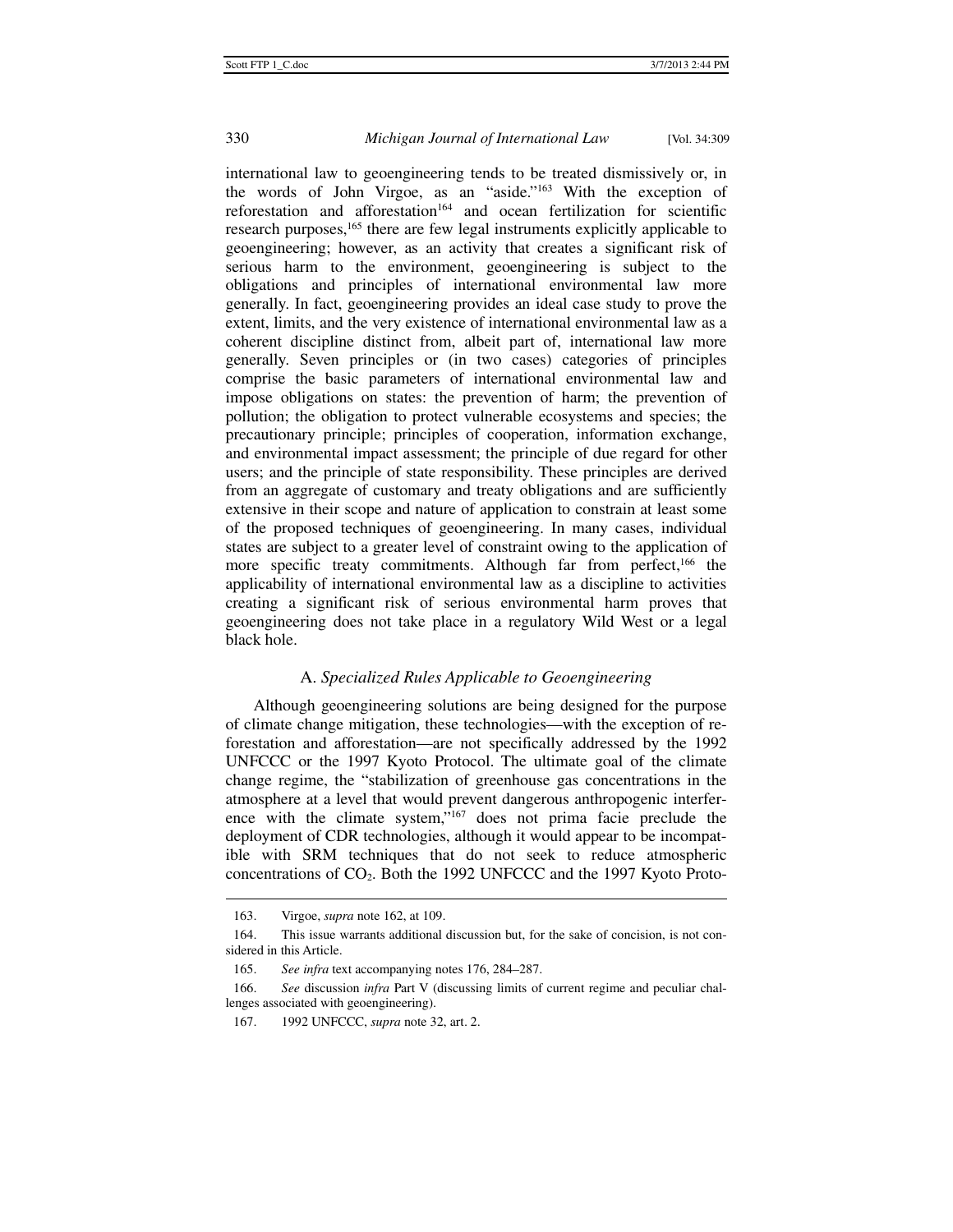col call on parties to promote the enhancement of  $CO<sub>2</sub>$  sinks and reservoirs including biomass, forests, and oceans,<sup>168</sup> but at this stage, only afforestation and reforestation can be used in the calculation of a state's greenhouse gas emissions.169 The Kyoto Protocol calls on states to promote research into and use of "advanced and innovative environmentally sound technologies,"170 but the qualification embedded within that same article would exclude many geoengineering technologies that are demonstrably environmentally unsound.

The 1976 U.N. Convention on the Prohibition of Military or Any Other Hostile Use of Environmental Modification Techniques (the ENMOD Convention) $171$  is probably the instrument most closely related to geoengineering in terms of subject matter. However, although the definition of "environmental modification" under Article II of the ENMOD Convention is undoubtedly broad enough to include geoengineering,172 Article I of ENMOD limits the prohibition of environmental modification to situations where it is used for military or hostile purposes.<sup>173</sup> Moreover, Article III(1) of the ENMOD Convention stipulates that "[t]he provisions of this Convention shall not hinder the use of environmental modification techniques for peaceful purposes and shall

j

 172. Article II of the 1976 ENMOD Convention defines "environmental modification techniques" as "any technique for changing—through the deliberate manipulation of natural processes—the dynamics, composition or structure of the Earth, including its biota, lithosphere, hydrosphere and atmosphere, or of outer space." 1976 ENMOD Convention, *supra* note 171, art. II. By contrast, the definition of "weather modification" in the 1980 U.N. Environment Program guidelines entitled *Provisions for Co-operation Between States in Weather Modification* (Decision 8/7) focuses on activities designed to change the patterns of rainfall, cloud coverage, and fog that are on too small a scale to be categorized as geoengineering. *See*  U.N. Env't Program Governing Council, *Provisions for Co-operation Between States in Weather Modification*, U.N. Doc. UNEP/GC/8/7/A (Apr. 29, 1980).

 173. 1976 ENMOD Convention, *supra* note 171, art. II. Interestingly, earlier drafts of ENMOD had a broader application and sought to outlaw environmental modification, including climate modification, for military and other purposes incompatible with the "maintenance of international security, human well being and health." Lawrence Juda, *Negotiating a Treaty on Environmental Modification Warfare: The Convention on Environmental Warfare and Its Impact on Arms Control Negotiations*, 32 Int'l Org. 975, 978 (1978) (quoting First Comm. of the Gen. Assembly, *Draft Resolution on the Prohibition of Action to Influence the Environment and Climate for Military and Other Purposes Incompatible with the Maintenance of International Security, Human Well-Being and Health, Submitted by Union of Soviet Socialist Republics*, U.N. Doc. A/C.1/L.675 (Sept. 24, 1974)). This earlier draft was developed by the then Soviet Union but narrowed at the behest of the United States. *See id.* at 979.

 <sup>168.</sup> *Id.* art. 4(d); Kyoto Protocol, *supra* note 33, art. 2(1)(a)(ii).

 <sup>169.</sup> Kyoto Protocol, *supra* note 33, art. 3(3).

 <sup>170.</sup> *Id.* art. 2(1)(a)(iv).

 <sup>171. 1976</sup> U.N. Convention on the Prohibition of Military or Any Other Hostile Use of Environmental Modification Techniques, *opened for signature* May 18, 1977, 31 U.S.T. 333, 1108 U.N.T.S. 151 [hereinafter 1976 ENMOD Convention]. *See generally* Jozef Goldblat, *The Environmental Modification Convention of 1977: An Analysis*, *in* Environmental Warfare: A Technical, Legal and Policy Appraisal 53, 53–56, 58 (Arthur H. Westing ed., 1984) (discussing the scope of the 1976 ENMOD Convention).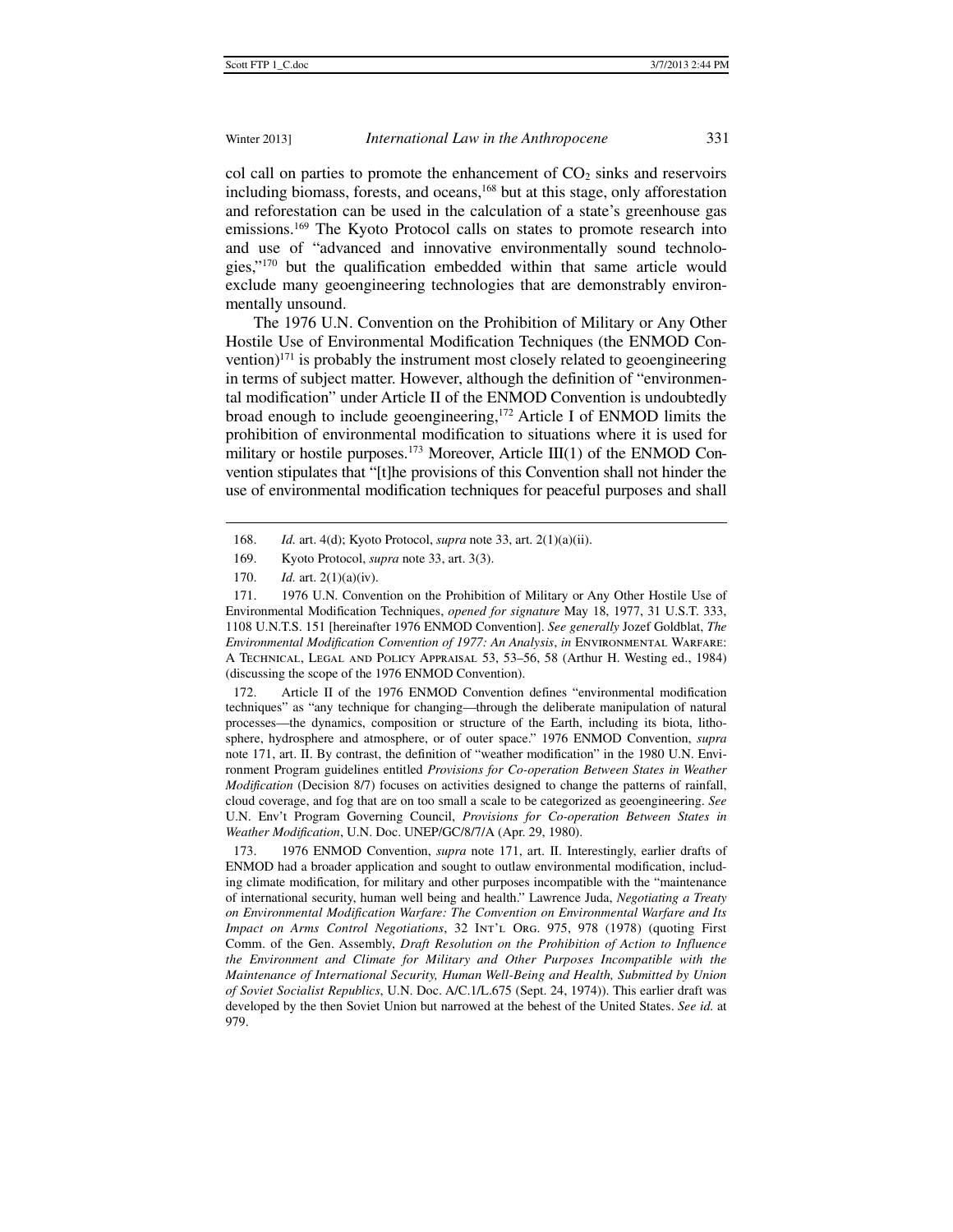be without prejudice to the generally recognized principles and applicable rules of international law concerning such use."174 The ENMOD Convention does set out a number of obligations relating to cooperation and notification applicable to the seventy-six state parties.175

More specifically, the states party to the 1992 Biodiversity Convention adopted Decision X/33 in 2010, calling on states to

[e]nsure . . . in the absence of science based, global, transparent and effective control and regulatory mechanisms for geo-engineering, and in accordance with the precautionary approach and Article 14 of the Convention, that no climate-related geo-engineering activities that may affect biodiversity take place, until there is an adequate scientific basis on which to justify such activities and appropriate consideration of the associated risks for the environment and biodiversity and associated social, economic and cultural impacts, with the exception of small scale scientific research studies that would be conducted in a controlled setting in accordance with Article 3 of the Convention, and only if they are justified by the need to gather specific scientific data and are subject to a thorough prior assessment of the potential impacts on the environment.<sup>176</sup>

Sometimes incorrectly referred to as establishing a moratorium, this Decision, while persuasive, is not legally binding. Decision IX/16, which was adopted by the parties to the Biodiversity Convention in 2008, called on parties

to ensure that ocean fertilization activities do not take place until there is an adequate scientific basis on which to justify such activities, including assessing associated risks, and a global, transparent and effective control and regulatory mechanism is in place for these activities; with the exception of small scale scientific research studies within coastal waters.177

The decision is similarly nonbinding and, moreover, uses only hortatory language. Also in 2008, the parties to the 1972 London Convention and Protocol adopted mandatory terminology in Resolution LC-LP.1, which declares ocean fertilization activities other than legitimate scientific research to be contrary to the aims of both instruments.178 Despite the language, how-

 <sup>174. 1976</sup> ENMOD Convention, *supra* note 171, art. III(1).

 <sup>175.</sup> *See* discussion *infra* Part III.F.

 <sup>176.</sup> Conference of the Parties to the CBD at Its Tenth Meeting, Nagoya, Japan, Oct. 18– 29, 2010, *X/33 Biodiversity and Climate Change*, ¶ 8(w), UNEP/CBD/COP/DEC/X/33 (Oct. 29, 2010).

 <sup>177.</sup> Conference of the Parties to the CBD at Its Ninth Meeting, Bonn, Ger., May 19–20, 2008, *IX/16 Biodiversity and Climate Change*, ¶ C.4, UNEP/CBD/COP/9/29 (Oct. 9, 2008).

 <sup>178.</sup> London Convention and Protocol [LC-LP], *Resolution LC-LP.1(2008) on the Regulation of Ocean Fertilization*, ¶ 8, LC 30/16 (Oct. 31, 2008) [hereinafter LC-LP Resolution LC-LP.1 (2008)].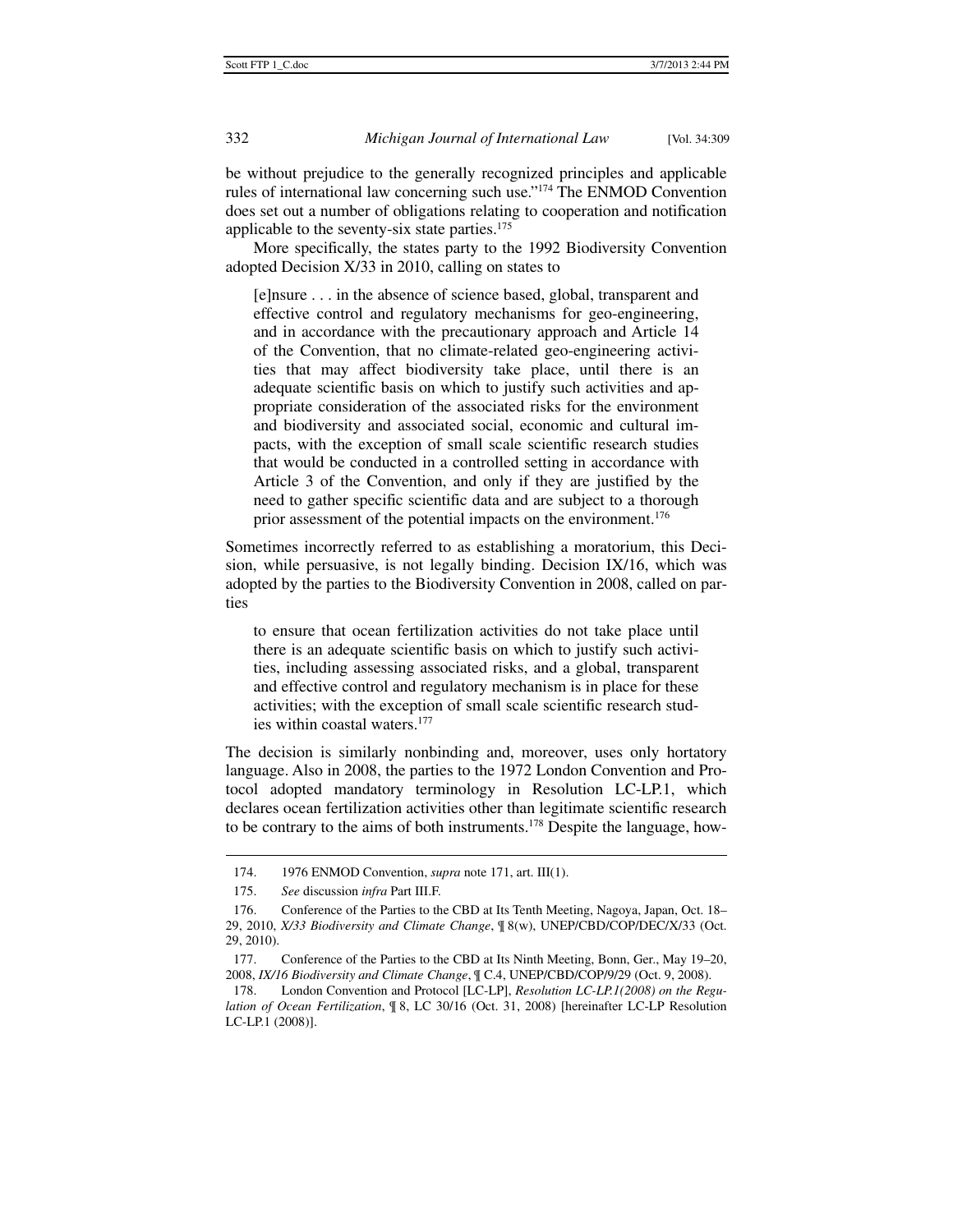ever, the resolution itself is not legally binding.179 However, these instruments are highly persuasive and, moreover, rely on more general principles of international environmental law that *are* independently binding and applicable to all states.

### B. *The Obligation to Prevent Harm*

International environmental law is arguably founded on the obligation to ensure that activities within the jurisdiction or under the control of a state do not cause harm to the environment of other states or to areas beyond national jurisdiction. The no-harm principle forms "part of the corpus of international law," which has been confirmed by the International Court of Justice (ICJ) on several occasions.180 This principle is central to a number of declarations of principles relating to the environment, including the 1972 Stockholm Declaration,<sup>181</sup> the 1992 Rio Declaration,<sup>182</sup> and the 2001 International Law Commission's Draft Articles on Transboundary Harm.183 Moreover, this principle has been incorporated into and confirmed by a number of environmental treaties of general application. Of particular relevance to marine-focused geoengineering are Articles 192 and 193 of the 1982 U.N. Convention on the Law of the Sea (LOSC), which impose a general obligation to protect and preserve the marine environment and operate as constraints on activities such as ocean fertilization or weathering where there is a significant risk of environmental harm.<sup>184</sup> It is worth noting that the obligation to prevent harm to the marine environment under Part XII of the LOSC also applies to scientific research activities according to Part XIII of the Convention.185 While the LOSC itself is not universally applicable,

j

 <sup>179.</sup> *See* Int'l Mar. Org. [IMO], *Rep. of the Thirty-Second Consultative Meeting and the Fifth Meeting of the Contracting Parties*, ¶ 4.16, LC 32/15 (Nov. 9, 2010).

 <sup>180.</sup> Legality of the Threat or Use of Nuclear Weapons, Advisory Opinion, 1996 I.C.J. 226, ¶ 29 (July 8); *accord, e.g.*, Gabčikovo-Nagymaros Project (Hung./Slovk.), Judgment, 1997 I.C.J. 7, ¶ 140 (Sept. 25).

 <sup>181.</sup> U.N. Conference on the Human Environment, Stockholm, Swed., June 5–16, 1972, *Declaration of the U.N. Conference on the Human Environment*, princ. 21, U.N. Doc. A/CONF.48/14/Rev. 1 (1973).

 <sup>182.</sup> U.N. Conference on Environment and Development, Rio de Janiero, Braz., June 3– 14, 1992, *Rio Declaration on Environment and Development*, princ. 2, U.N. Doc. A/CONF.151/26/Rev.1 (Vol. I), Annex I (Aug. 12, 1992) [hereinafter *Rio Declaration on Environment and Development*].

 <sup>183.</sup> Draft Articles on Transboundary Harm from Hazardous Activities, *in Report of the International Law Commission on the Work of Its Fifty-Third Session*, 56 U.N. GAOR Supp. No. 10, at 370, U.N. Doc. A/56/10 (2001) [hereinafter Draft Articles on Transboundary Harm], *reprinted in* [2001] 2 Y.B. Int'l L. Comm'n 146, ¶ 97, art. 3, U.N. Doc. A/CN.4/SER.A/2001/Add.1 (Part 2).

 <sup>184.</sup> U.N. Convention on the Law of the Sea arts. 192, 193, Dec. 10, 1982, 1833 U.N.T.S. 3 [hereinafter 1982 LOSC].

 <sup>185.</sup> *Id.* art. 240(d).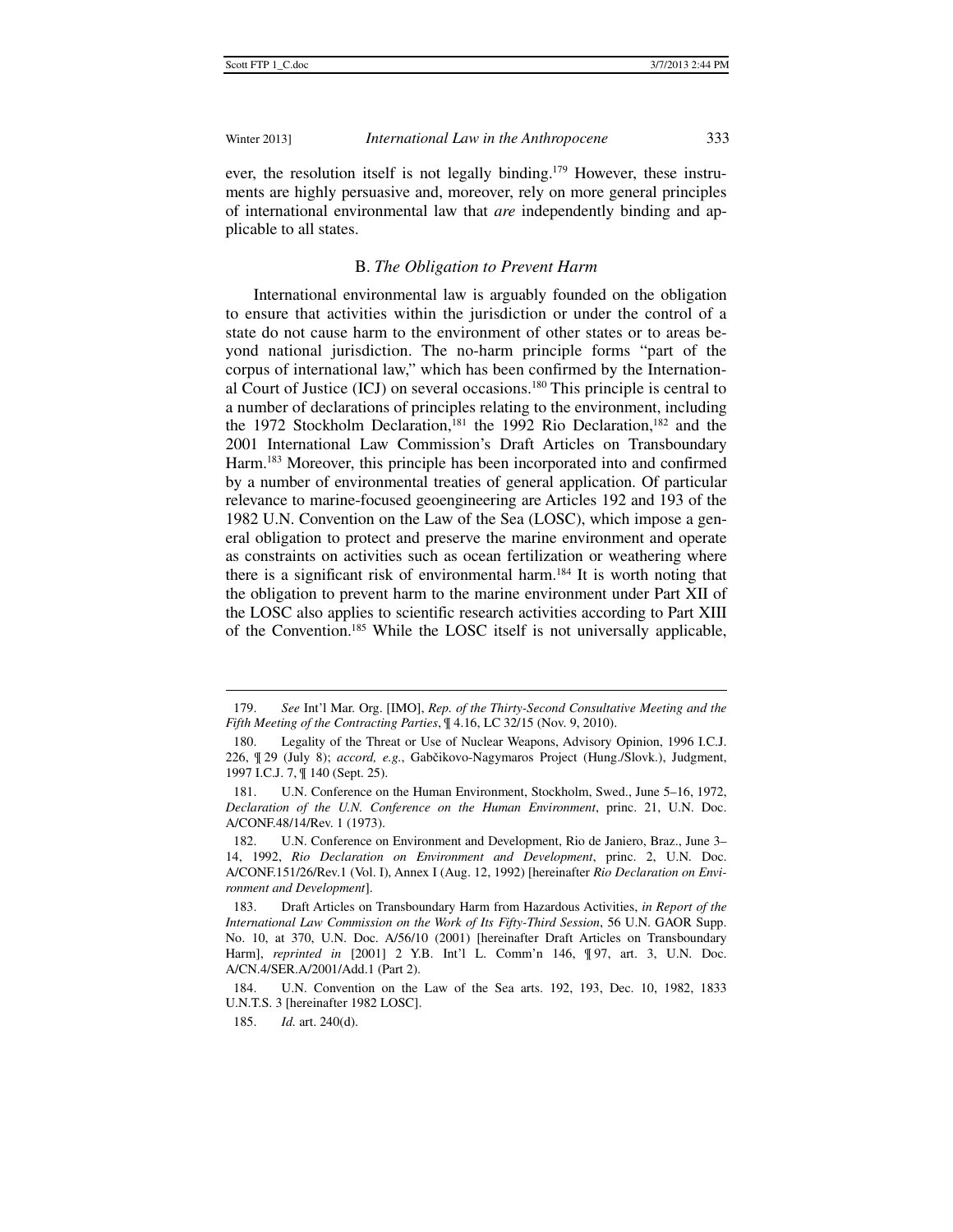j

Parts XII and XIII are generally considered to be part of customary international law and, consequently, binding on all states.<sup>186</sup>

A more stringent obligation to prevent harm to the environment can be found in Article 3 of the 1991 Protocol to the 1959 Antarctic Treaty, which requires that states party to the Protocol plan activities within the Antarctic Treaty area so as to limit adverse impacts on the Antarctic environment and its dependent and associated ecosystems, including climate or weather patterns, water quality, and the marine environment.187 These obligations are again of particular relevance to ocean fertilization activities taking place within the Southern Ocean<sup>188</sup> involving vessels and personnel based in states party to the Protocol.

Cloud whitening or stratospheric aerosol injections are similarly subject to the constraints of the widely ratified 1985 Vienna Convention for the Protection of the Ozone Layer, which requires parties to take measures to "protect human health and the environment against adverse effects resulting or likely to result from human activities which modify or are likely to modify the ozone layer."189 Article III of the 1967 Outer Space Treaty requires parties to comply with international law when carrying out activities in outer space;<sup>190</sup> this reference is arguably broad enough to encompass the prevention-of-harm principle.

The principle of prevention of harm is an *erga omnes* norm and consequently can be invoked by any state affected by or likely to be affected by environmental harm resulting from geoengineering activities. As articulated as a general principle within the treaties and declarations noted above, and as a general principle of international environmental law, the threshold of harm at which the principle becomes operational is unspecified. This notwithstanding, a reasonable interpretation of this principle would require its application in situations where the environmental harm is irreversible or serious. While small-scale geoengineering experiments may not create a risk of irreversible or serious harm, the risks associated with almost every option of large-scale geoengineering (other than urban albedo enhancement and reforestation) would appear to be potentially serious. Nevertheless, one important factor to bear in mind is that the purpose of geoengineering is to *avoid* or *mitigate* the harmful consequences of climate change; consequent-

 190. Treaty on Principles Governing the Activities of States in the Exploration and Use of Outer Space, Including the Moon and Other Celestial Bodies art. III, Jan. 27, 1967, 18 U.S.T. 2410, 610 U.N.T.S. 205 [hereinafter Outer Space Treaty].

<sup>186.</sup> R.R. CHURCHILL & A.V. LOWE, THE LAW OF THE SEA 24 (3rd ed. 1999).

 <sup>187. 1991</sup> Protocol to the Antarctic Treaty on Environmental Protection art. 3, Oct. 4, 1991, 30 I.L.M. 1461 [hereinafter 1991 Environmental Protocol].

 <sup>188.</sup> Although the 1991 Environmental Protocol ostensibly applies to the area south of 60° South, the reference to "dependent and associated ecosystems" in Articles 2 and 3 of the Protocol potentially broaden its scope to parts of the Southern Ocean north of 60° South, particularly where activities also take place within the Antarctic Treaty area. *Id.* arts. 2, 3.

 <sup>189.</sup> Convention for the Protection of the Ozone Layer art. 2(1), Mar. 22, 1985, T.I.A.S. No. 11,097, 1513 U.N.T.S. 293; *see also id.* art. 2(2)(b).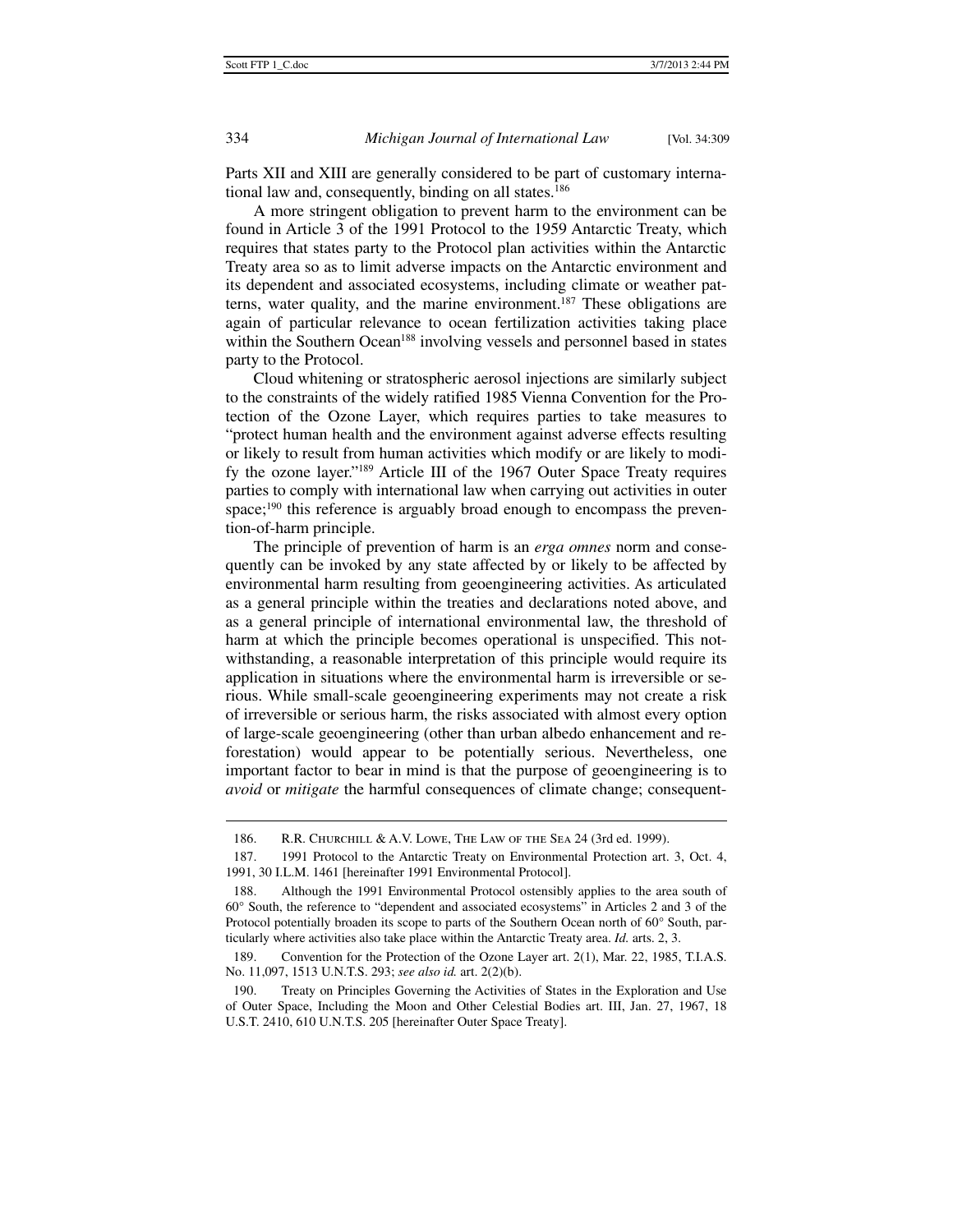ly, the risk of harm associated with climate change is an important factor in evaluating the risk of harm posed by geoengineering.

# C. *The Obligation to Prevent Pollution*

The obligation to prevent pollution is arguably part of the broader obligation to prevent harm, discussed above. However, this obligation is primarily treaty based, and, consequently, the extent to which states are constrained by this principle depends on the application of the treaty in question. Nevertheless, several treaties relating to certain geoengineering technologies are universally, or at least widely, applicable.

Although no instrument explicitly prohibits the release of sulfate aerosols or even salt into the atmosphere, one regional instrument—the 1979 Convention on Long-Range Transboundary Air Pollution (LRTAP)<sup>191</sup> requires contracting parties "to protect man and his environment against air pollution" and to "endeavour to limit and, as far as possible, gradually reduce and prevent air pollution including long-range transboundary air pollution."192 Air pollution is broadly defined as

the introduction by man, directly or indirectly, of substances or energy into the air resulting in deleterious effects of such a nature as to endanger human health, harm living resources and ecosystems and material property and impair or interfere with amenities and other legitimate uses of the environment.<sup>193</sup>

The predicted negative impacts resulting from the release of sulfate aerosols undoubtedly possess the potential to constitute a deleterious effect on health and other living resources, and, consequently, it might be argued that large-scale geoengineering using such cloud-whitening techniques should be considered contrary to the aims and objectives of LRTAP. The deployment of salt designed to brighten marine clouds, on the other hand, is much less likely to contravene LRTAP. Although ostensibly a regional convention, LRTAP is applicable to fifty-one states including the members of the European Union, Russia, much of Eastern Europe, and the United States.<sup>194</sup>

The principles prohibiting pollution of the marine environment as set out under the 1982 LOSC are universally applicable.<sup>195</sup> Pollution is defined under the Convention as

 <sup>191.</sup> Convention on Long-Range Transboundary Air Pollution, Nov. 13, 1979, T.I.A.S. No. 10,541, 1302 U.N.T.S. 217.

 <sup>192.</sup> *Id.* art. 2.

 <sup>193.</sup> *Id.* art. 1(a).

<sup>194.</sup> Status of the Convention on Long-Range Transboundary Air Pollution, UNITED NAtions Treaty Collection, http://treaties.un.org/pages/ViewDetails.aspx?src=TREATY &mtdsg\_no=XXVII-1&chapter=27&lang=en (last visited Jan. 16, 2013).

 <sup>195.</sup> *See* 1982 LOSC, *supra* note 184, pmbl.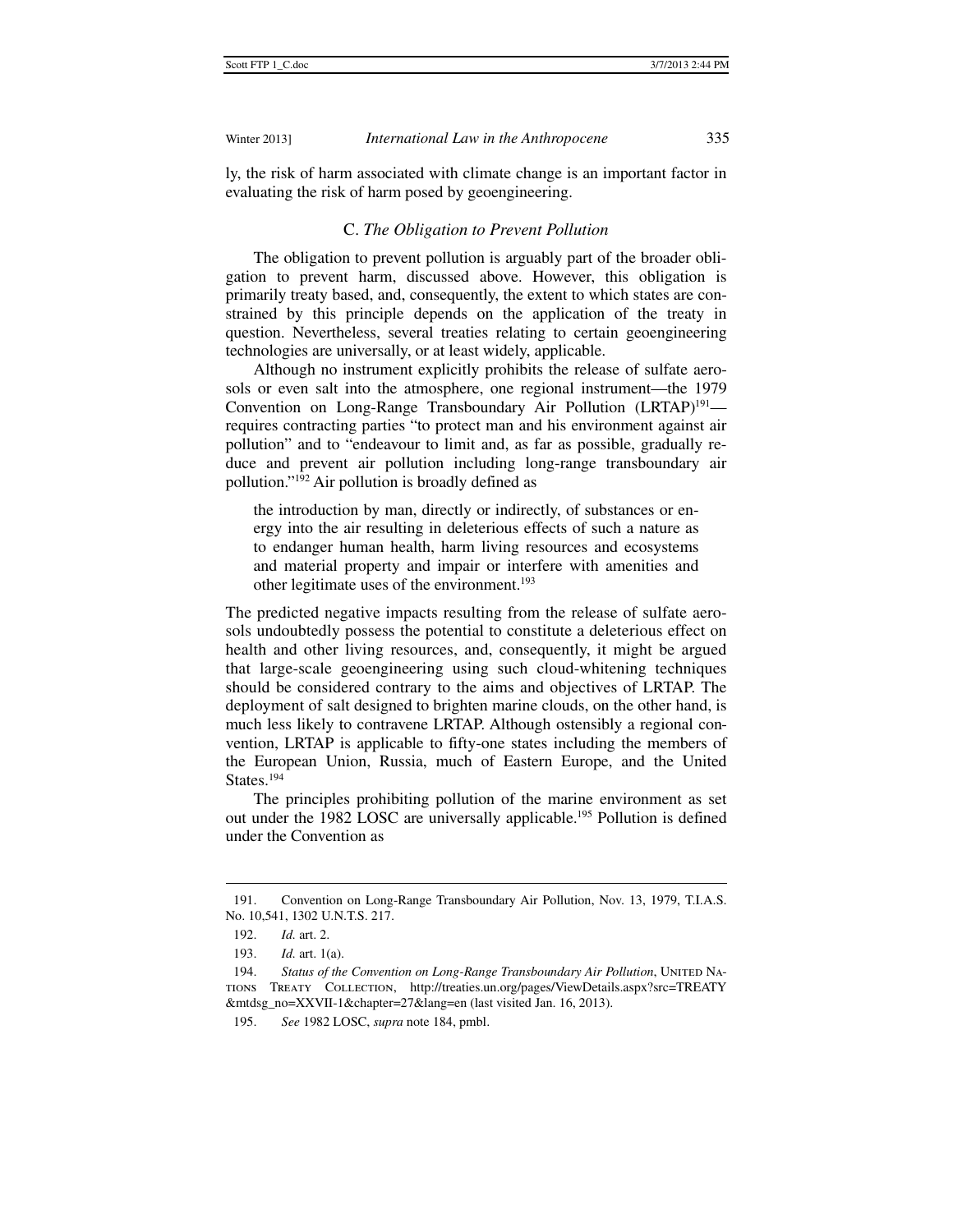the introduction by man, directly or indirectly, of substances or energy into the marine environment, including estuaries, which results or is likely to result in such deleterious effects as harm to living resources and marine life, hazards to human health, hindrance to marine activities, including fishing and other legitimate uses of the sea, impairment of quality for use of sea water and reduction of amenities.196

As noted by Philomene Verlaan, this definition focuses on the *effects* rather than the *nature* of the substance or energy in question.197 As described above, many of the geoengineering technologies and techniques designed to be deployed in or otherwise manipulate the marine environment, such as iron fertilization or weathering, have the potential to result in deleterious effects, including impacts on ocean chemistry, biodiversity, and ecosystems.198 It is nevertheless worth noting that not all marine geoengineering constitutes, or will inevitably lead to, pollution. For example, the deployment of vertical ocean pipes, which facilitate the transfer of nutrients from an ocean's depths to its surface, cannot be themselves described as substance or energy or even a means of introduction of a substance or energy likely to result in deleterious effects. However, Article 194 of the LOSC, which obliges states to take all measures necessary to prevent, reduce, and control pollution from *any* source, is applicable to the majority of geoengineering techniques.199 Moreover, Article 196 specifically requires states to control pollution from the use of technologies under their jurisdiction and control.200 Significantly, under Article 195 of the LOSC, parties, "[i]n taking measures to prevent, reduce and control pollution of the marine environment . . . shall act as not to transfer, directly or indirectly, damage or hazards from one area to another or transform one type of pollution into another."201 This has important implications for techniques designed to decrease atmospheric concentrations of  $CO<sub>2</sub>$  and commensurately increase ocean concentrations of CO2, leading to ocean acidification. As noted above, the obligations to prevent, reduce, and mitigate pollution are applicable to research activities as well as to full-scale geoengineering.

Where substances such as iron, calcium hydroxide (lime), or calcium carbonate are introduced into the ocean, the dumping regime comprising the 1972 London Convention and 1996 Protocol are directly applicable.202

 <sup>196.</sup> *Id.* art. 1(4).

 <sup>197.</sup> Philomene Verlaan, *Geo-engineering, the Law of the Sea, and Climate Change*, 2009 Carbon & Climate L. Rev. 446, 449.

 <sup>198.</sup> *See supra* Part II; *see also* Verlaan, *supra* note 197, at 448–49.

 <sup>199. 1982</sup> LOSC, *supra* note 184, art. 194(1).

 <sup>200.</sup> *Id.* art. 196.

 <sup>201.</sup> *Id.* art. 195(1).

 <sup>202.</sup> *See* Convention on the Prevention of Marine Pollution by Dumping of Wastes and Other Matter art. III(1), Dec. 29, 1972, 26 U.S.T. 2403, 1046 U.N.T.S. 120 [hereinafter 1972 London Convention]; 1996 Protocol to the London Convention, *supra* note 8, art. 1.4.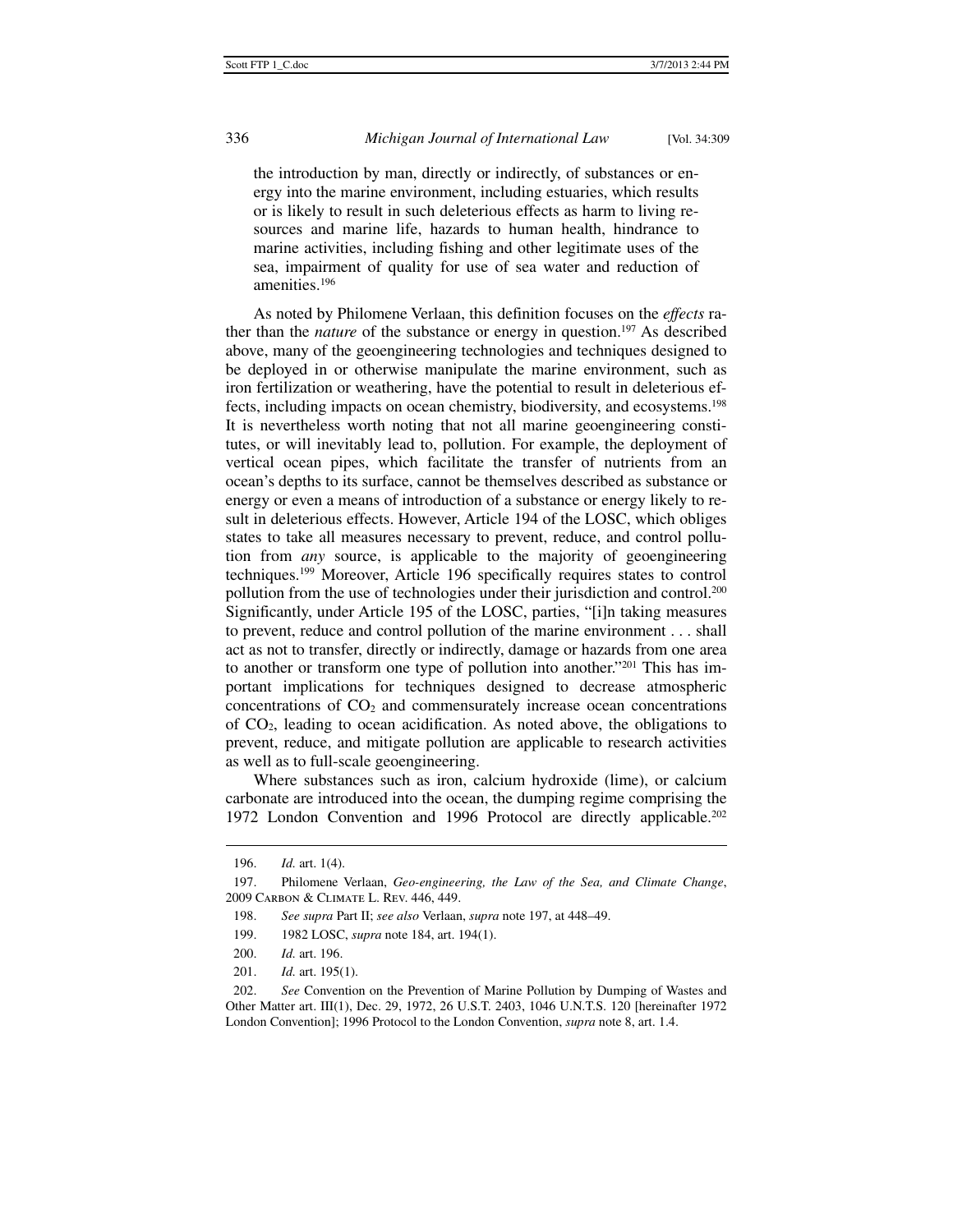Although, as discussed above, LC-LP Resolution 1 (2008) stipulates that fertilization for purposes other than legitimate scientific research is deemed to be contrary to the aims and objectives of the Convention and Protocol, the Resolution does not address other geoengineering techniques such as weathering.203 Dumping is defined under both the London Convention and Protocol as "any deliberate disposal at sea of wastes or other matter from vessels, aircraft, platforms or other man-made structures at sea."204 While iron, calcium hydroxide, and calcium carbonate undoubtedly constitute "other matter," it is open to debate whether they are "disposed of" given that their purpose in the marine environment is to create an algal bloom or to enhance the solubility pump. Moreover, both the London Convention and Protocol deliberately exclude from the definition of dumping "placement of matter for a purpose other than the mere disposal thereof, provided that such placement is not contrary to the aims" of the Convention or Protocol.205 It is this exception that is currently being relied on to permit fertilization for legitimate scientific purposes.<sup>206</sup>

The large-scale execution of fertilization or weathering for the purpose of mitigating climate change might be characterized as "placement of matter for a purpose other than the mere disposal thereof," but it must also be compatible with the aims of the Convention and Protocol. Both the London Convention and Protocol indicate that their aims are the effective control of all sources of pollution of the marine environment.<sup>207</sup> To the extent that geoengineering leads to marine pollution, it might be considered incompatible with the aims of the London Convention and Protocol and therefore fall outside the exception. In this situation, the introduction of iron, calcium hydroxide, or calcium carbonate would be considered "dumping" and subject to the controls under the London Convention and Protocol.

Under the 1972 London Convention, substances listed in Annex I may not be dumped, while Annex II substances *may* be dumped subject to special permission.208 All other substances may be dumped in accordance with a general permit.209 As of 2012, iron, calcium hydroxide, and calcium carbonate do not appear to be listed in either Annexes I or II.210 Annex II includes scrap metal, $2^{11}$  but this is unlikely to include iron filings, which are

 <sup>203.</sup> LC-LP Resolution LC-LP.1 (2008), *supra* note 178.

 <sup>204. 1972</sup> London Convention, *supra* note 202, art. III(1)(a); 1996 Protocol to the London Convention, *supra* note 8, art. 1.4.1.

 <sup>205. 1972</sup> London Convention, *supra* note 202, art. III(1)(b); 1996 Protocol to the London Convention, *supra* note 8, art. 1.4.2.

 <sup>206.</sup> *See infra* notes 285–287.

 <sup>207. 1972</sup> London Convention, *supra* note 202, art. I; 1996 Protocol to the London Convention, *supra* note 8, art. 2.

 <sup>208.</sup> *See* 1972 London Convention, *supra* note 202, art. IV.

 <sup>209.</sup> *Id.*

 <sup>210.</sup> *See id.* annexes I, II.

 <sup>211.</sup> *Id.* annex II.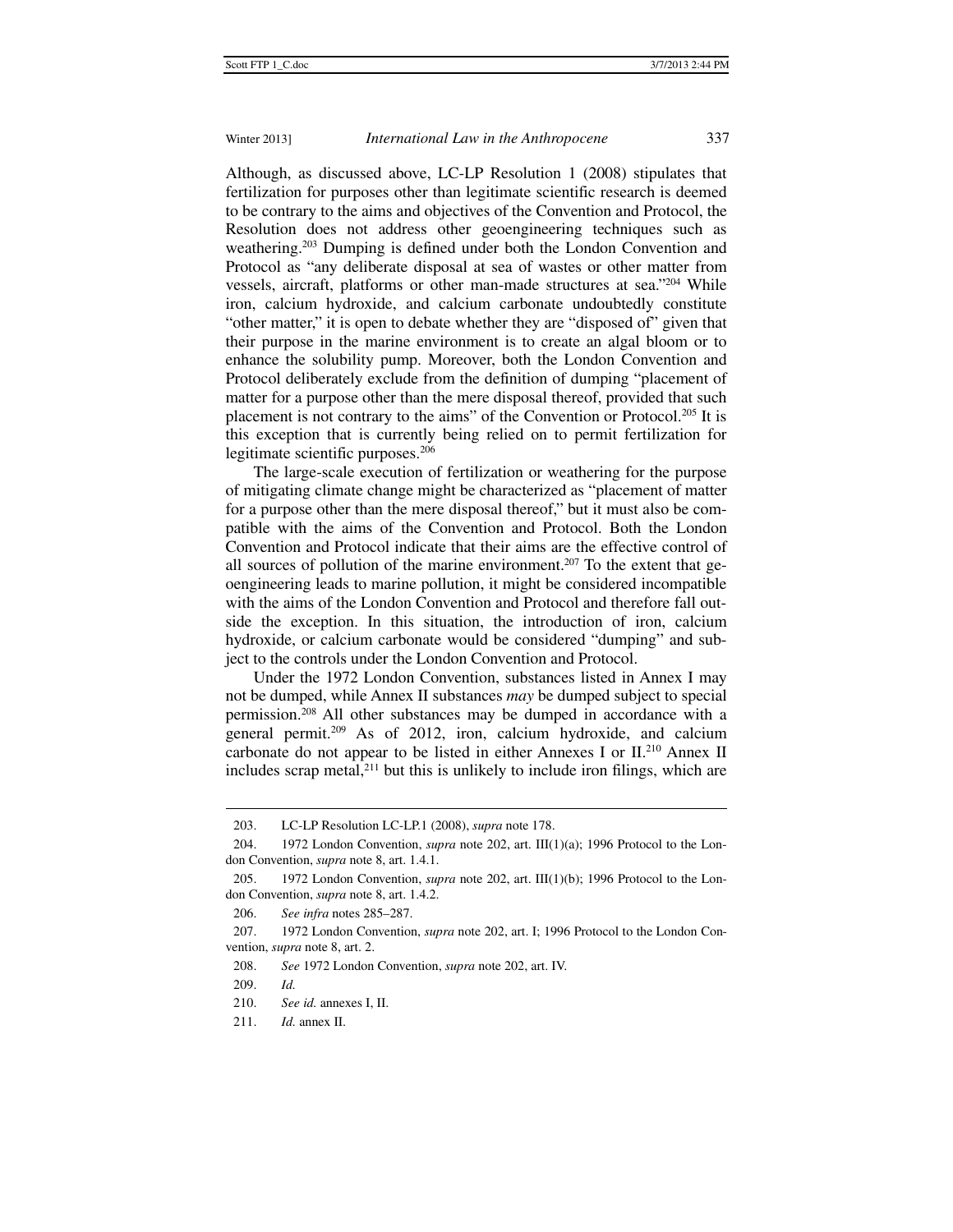used for iron fertilization. Annex II also includes materials "which, though of a non-toxic nature, may become harmful due to the quantities in which they are dumped, or which are liable to seriously reduce amenities."212 It might be argued that the quantities of iron, calcium hydroxide, and calcium carbonate needed for climate change mitigation render them harmful, in which case a special permit must be sought prior to dumping. Otherwise, it would appear that these materials fall outside Annexes I and II and would only require a general permit under Article  $IV(1)(c)$  of the London Convention. The 1996 Protocol introduces a reverse-listing approach to dumping and permits only those substances listed in its Annex I to be dumped subject to a special permit.<sup>213</sup> There is a provision in Annex I for the dumping of bulky items comprising iron,<sup>214</sup> but again, this provision is very unlikely to be considered applicable to the iron filings used in iron fertilization. Annex I also permits "inert, inorganic geological material" to be dumped (subject to a permit);<sup>215</sup> the key question here is the definition of "inert." The Convention Guidelines require materials categorized as inert to be essentially chemically unreactive.<sup>216</sup> There is in fact little scientific consensus as to the definition of inert, and different disciplines take different approaches. While chemists generally take a strict approach—there must be no possibility of a chemical reaction—other scientists focus on the toxicity of the substance and assess inertness in a relative sense.217 The Convention Guidelines appear to support the latter approach and stipulate that

[k]ey factors in determining if a proposed material is inert are knowledge of the material's constituents, including any potential contaminants, and what, if any, reactions might occur following the material's exposure to physical, chemical, or biological processes in the marine environment. Material that may result in acute or chronic toxicity, or in bioaccumulation of any of its constituents, should not be considered inert.<sup>218</sup>

The final sentence would appear to introduce a damage threshold into the definition of inert material. Although chemists would not regard any of the proposed substances that are designed to manipulate either the solubility or the biological pump in the marine environment as inert, calcium carbonate may be considered inert according to the Convention Guidelines owing to its

j

 <sup>212.</sup> *Id.*

 <sup>213. 1996</sup> Protocol to the London Convention, *supra* note 8, art. 4.1.

 <sup>214.</sup> *Id.* annex I.

 <sup>215.</sup> *Id.*

 <sup>216.</sup> *See* IMO, Guidelines on the Convention on the Prevention of Marine POLLUTION BY DUMPING OF WASTES AND OTHER MATTER, 1972, at 109,  $\P$  13, IMO Sales No. 1531E (2006 ed.) [hereinafter DUMPING GUIDELINES].

 <sup>217.</sup> I am grateful to Dr. Ian Shaw, Professor of Toxicology, University of Canterbury, for helpful information on the approach of chemists and other scientists to the question of inertness.

 <sup>218.</sup> Dumping Guidelines, *supra* note 216, at 109, ¶ 14.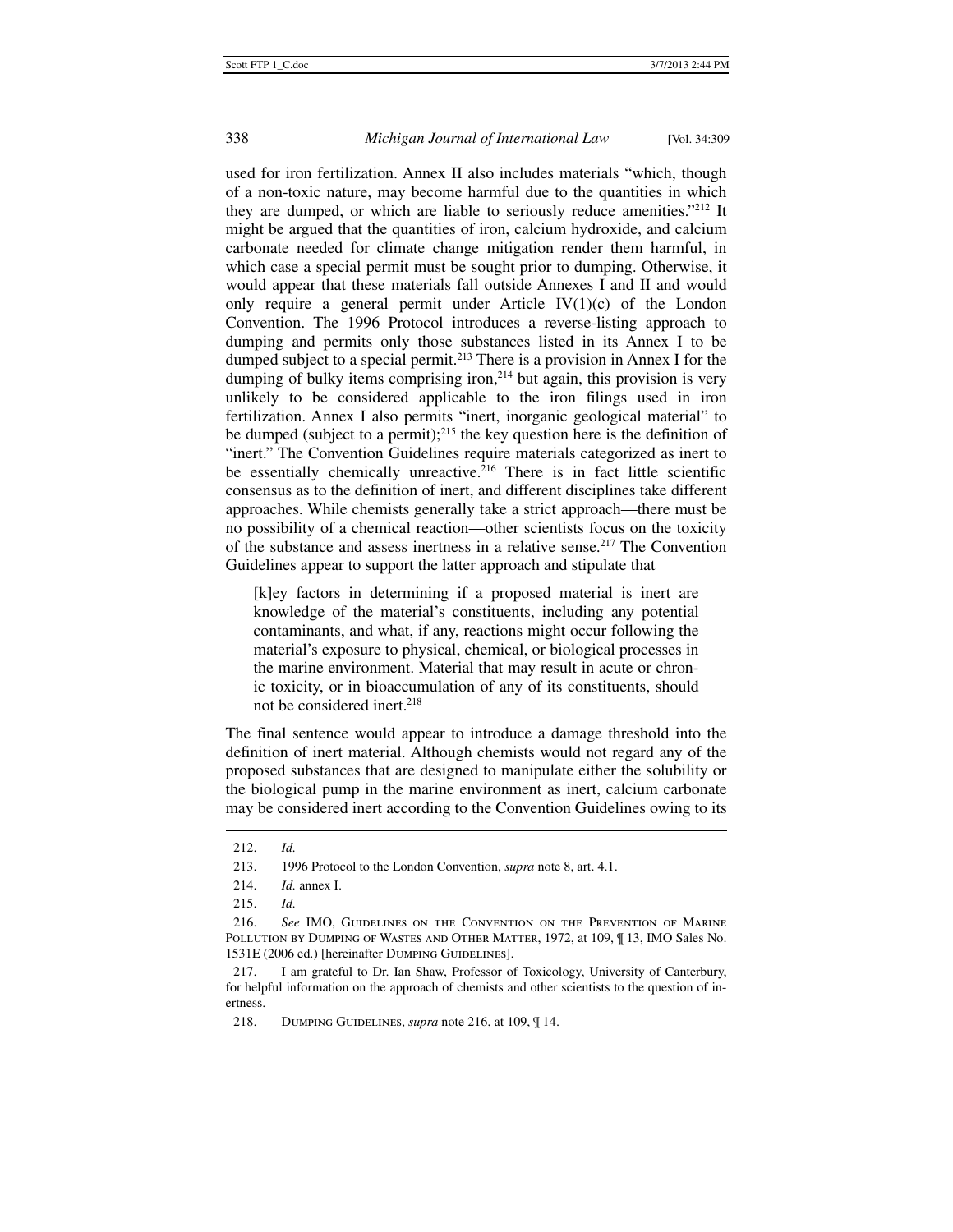very low toxicity. It is nevertheless unlikely that either iron or calcium hydroxide would be considered inert, particularly since they are specifically designed to interact with and change the chemistry of the oceans.

The 1996 Protocol entered into force in 2006 and has been ratified by forty-two states including the United Kingdom, China, and New Zealand.<sup>219</sup> Neither Russia nor the United States has ratified the Protocol. The 1982 LOSC requires "states [to] adopt laws and regulations to prevent, reduce and control pollution  $\dots$  by dumping"<sup>220</sup> and imposes obligations on flag states as well as coastal, port, and loading<sup>221</sup> states to comply with global rules and standards.<sup>222</sup> Those global rules and standards, while not specified in the LOSC, are traditionally considered to equate to the provisions of the 1972 London Convention.<sup>223</sup> There is no procedure within the 1982 LOSC to replace these standards with those agreed to under the 1996 Protocol, and it is unclear at what point this will take place. Nevertheless, the general application of the 1972 London Convention to marine geoengineering demonstrates that for activities that constitute dumping at sea, a permit must be sought, and the applicant must justify the proposed activity. In the case where placement is for a purpose other than disposal, that placement must nevertheless be consistent with the broader aims and objectives of the 1972 London Convention in relation to the prevention of marine pollution.

### D. *The Obligation to Protect Vulnerable Ecosystems and Species*

The third principle in the international environmental law canon is the obligation to protect vulnerable ecosystems and species. Such an obligation can be found in a number of international treaties including Article 8 of the 1992 Biodiversity Convention<sup>224</sup> and Annex V of the 1991 Protocol to the 1959 Antarctic Treaty.225 Given the global nature of many of the proposed options for geoengineering, it may prove difficult to apply this basic principle as a particular constraint. However, this is not necessarily the case for technologies and techniques designed to manipulate the marine environment.

 <sup>219.</sup> *1996 Protocol to the London Convention 1972: Overview of Contracting States*, Int'l Mar. Org., http://www.imo.org/blast/blastData.asp?doc\_id=7541&type=body (last updated May 28, 2012). By contrast, the 1972 Convention has eighty-seven state parties. IMO, *Status of the London Convention and Protocol: Rep. of the Secretary-General on the Status of the London Convention 1972*, ¶ 2, LC 34/2 (July 19, 2012). Scientists based in or collaborating with those in New Zealand have been quite active in connection with research into ocean fertilization and weathering.

 <sup>220. 1982</sup> LOSC, *supra* note 184, art. 210. Dumping is defined in very similar terms to the 1972 London Convention in Article 1(5) of the 1982 LOSC. *Compare* 1972 London Convention, *supra* note 202, art. III(1)(a), *with* 1982 LOSC, *supra* note 184, art. 1(5).

 <sup>221. 1982</sup> LOSC, *supra* note 184, art. 216.

 <sup>222.</sup> *Id.* arts. 210(6), 216(1).

 <sup>223.</sup> Churchill & Lowe, *supra* note 186, at 369–70.

 <sup>224.</sup> CBD, *supra* note 9, art. 8.

 <sup>225. 1991</sup> Environmental Protocol, *supra* note 187, annex V.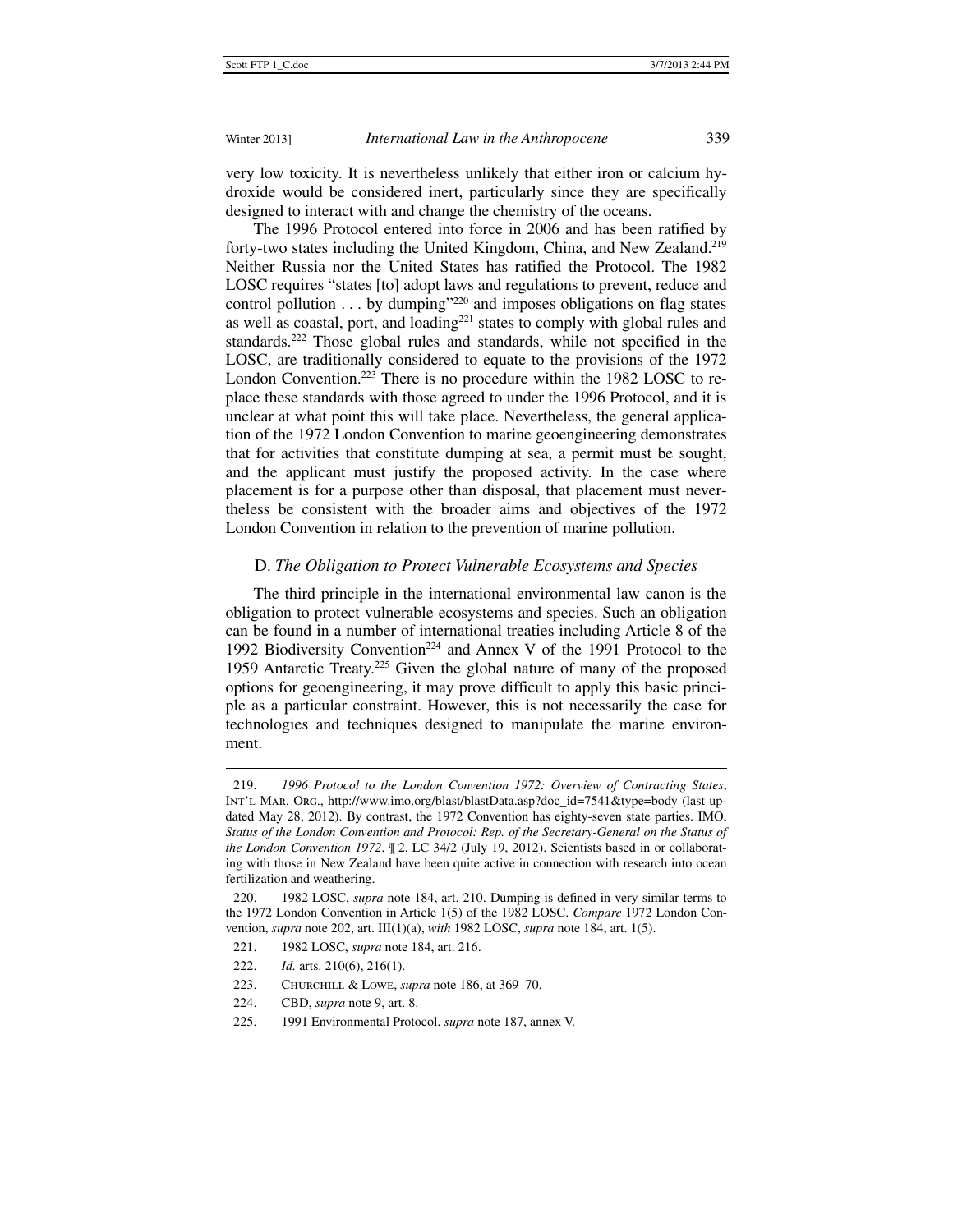## 340 *Michigan Journal of International Law* [Vol. 34:309

Article 194(5) of the 1982 LOSC stipulates that "[t]he measures taken in accordance with this Part shall include those necessary to protect and preserve rare or fragile ecosystems as well as the habitat of depleted, threatened or endangered species and other forms of marine life."226 Where protected areas or special measures have been established, these are likely to operate as constraints on activities designed to manipulate ocean chemistry or precipitate an algal bloom. Coastal states may establish marine protected areas within their maritime zones and are able to regulate activities such as the release of iron or calcium hydroxide within their waters for climate change mitigation or for research purposes.<sup>227</sup> The development of high-seas marine protected areas (MPAs) is an emerging field of international regulation. The first—and so far, only—network of high-seas MPAs was recently established by the parties to the 1992 Convention for the Protection of the Marine Environment of the North-East Atlantic (OSPAR Convention).<sup>228</sup> Six highseas protected areas were designated within the OSPAR maritime area in 2010, and it is notable that the 2008 OSPAR Code of Conduct for Responsible Marine Research in the Deep Seas and High Seas of the OSPAR Maritime Area<sup>229</sup> requires a higher level of protection when activities are carried out within OSPAR MPAs.230 The Ad Hoc Open-Ended Informal Working Group to study issues relating to the conservation and sustainable use of marine biological diversity beyond areas of national jurisdiction, established in 2004 by the U.N. General Assembly,<sup>231</sup> recommended in 2011 that the General Assembly initiate a process

 <sup>226. 1982</sup> LOSC, *supra* note 184, art. 194(5).

 <sup>227.</sup> *See id.* art. 56 (giving coastal states exclusive jurisdiction to protect and preserve the marine environment within their exclusive economic zones [EEZs] as well as to regulate research activities). They are also able to regulate research activities, and, while normally coastal states should give their consent to research taking place within their EEZs, consent can be withheld where the research involves the introduction of harmful substances into the marine environment. *Id.* art. 246(5)(b).

 <sup>228.</sup> Convention for the Protection of the Marine Environment of the North-East Atlantic, *opened for signature* Sept. 22, 1992, 2354 U.N.T.S. 67. The network of high-seas MPAs were established pursuant to Annex V of the Protection and Conservation of the Ecosystems and Biological Diversity of the Maritime Area to the 1992 OSPAR Convention (as amended). *Id.* annex V, art. 3; Meeting of the OSPAR Commission, Bremen, Ger., June 23–27, 2003, *Recommendation 2003/3 on a Network of Marine Protected Areas*, pmbl., para. 2, OSPAR 03/17/1-E, Annex 9 (June 27, 2003); *see* OSPAR Comm'n, *Strategy of the OSPAR Commission for the Protection of the Marine Environment of the North-East Atlantic 2010–2020*, pt. II, ¶ 4.2f(i), OSPAR Comm'n Agreement 2010-03 (Sept. 24, 2010) [hereinafter *OSPAR North-East Atlantic Strategy*].

 <sup>229.</sup> OSPAR Comm'n, *2008 OSPAR Code of Conduct for Responsible Marine Research in the Deep Seas and High Seas of the OSPAR Maritime Area*, ¶¶ 15–16, OSPAR 08/24/1, Annex 6 (Jan. 2008) [hereinafter *2008 OSPAR Code of Conduct*]; *see OSPAR North-East Atlantic Strategy*, *supra* note 228, pt. II, ¶ 4.2f.

 <sup>230.</sup> *2008 OSPAR Code of Conduct, supra* note 229, ¶ 15.

 <sup>231.</sup> Oceans and the Law of the Sea, G.A. Res. 59/49a, ¶ 73, U.N. Doc. A/RES/59/24 (Nov. 17, 2004).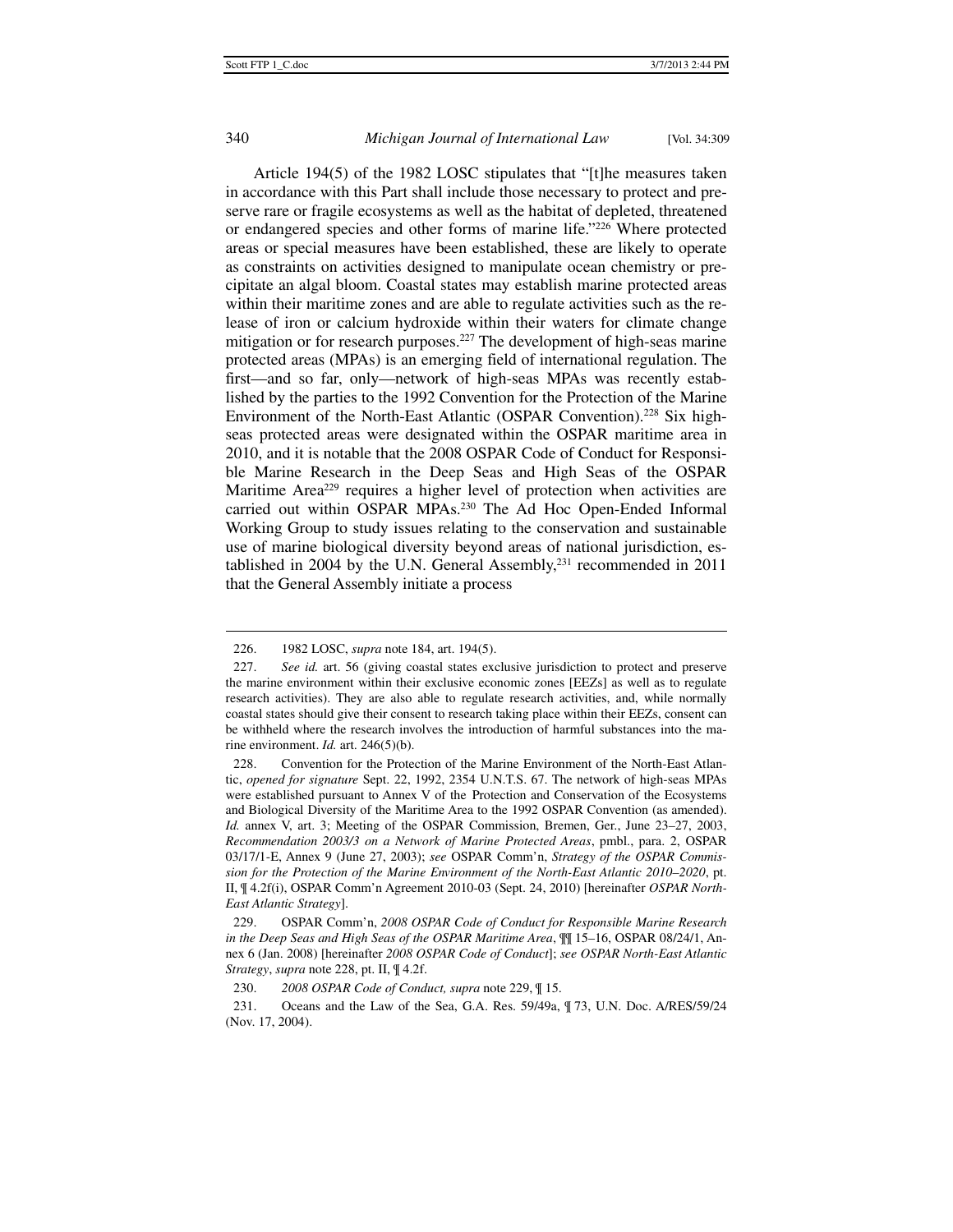with a view to ensuring that the legal framework for the conservation and sustainable use of marine biodiversity in areas beyond national jurisdiction effectively addresses those issues by identifying gaps and ways forward, including through the implementation of existing instruments and the possible development of a multilateral agreement under the [LOSC].<sup>232</sup>

The Working Group noted that MPAs constitute an important tool for the protection and conservation of marine biological diversity beyond national jurisdiction.<sup>233</sup>

Although the obligation to adopt higher levels of protection and a more cautious attitude toward environmental risk within protected areas is of relatively limited applicability to global geoengineering activities at the moment, it should be recognized that this is a principle of increasing significance within international environmental law. As the network of MPAs both within and beyond national jurisdiction develops, this principle will inevitably operate as a growing constraint on activities associated with both research into and the deployment of geoengineering for climate change mitigation.

# E. *The Precautionary Principle*

The precautionary principle or approach is not only an integral component of modern international environmental law but is of particularly apposite application to geoengineering. The most common articulation of the precautionary approach can be found in Principle 15 of the 1992 Rio Declaration: "In order to protect the environment, the precautionary approach shall be widely applied by states according to their capabilities. Where there are threats of serious or irreversible damage, lack of full scientific certainty shall not be used as a reason for postponing cost-effective measures to prevent environmental degradation."234

In essence, the precautionary approach, which comprises both a substantive and a procedural obligation, requires a more cautious approach to the authorization of activities in situations where there are threats of serious environmental harm. As a matter of procedure, scientific uncertainty must be explicitly considered as part of the decision-making process and must not be used as justification to authorize activities that pose a risk of serious harm to the environment or to postpone cost-effective measures designed to prevent such harm. The terms "principle" and "approach" are commonly used, but there is no substantive difference between the two with respect to

 <sup>232.</sup> Co-Chairs of the Ad Hoc Open-Ended Informal Working Group, Letter dated June 30, 2011 from the Co-Chairs of the Ad Hoc Open-Ended Informal Working Group to the President of the General Assembly, ¶ 1, U.N. Doc. A/66/119, Annex (June 30, 2011).

 <sup>233.</sup> *Id.* ¶ 23.

 <sup>234.</sup> *Rio Declaration on Environment and Development*, *supra* note 182, princ. 15.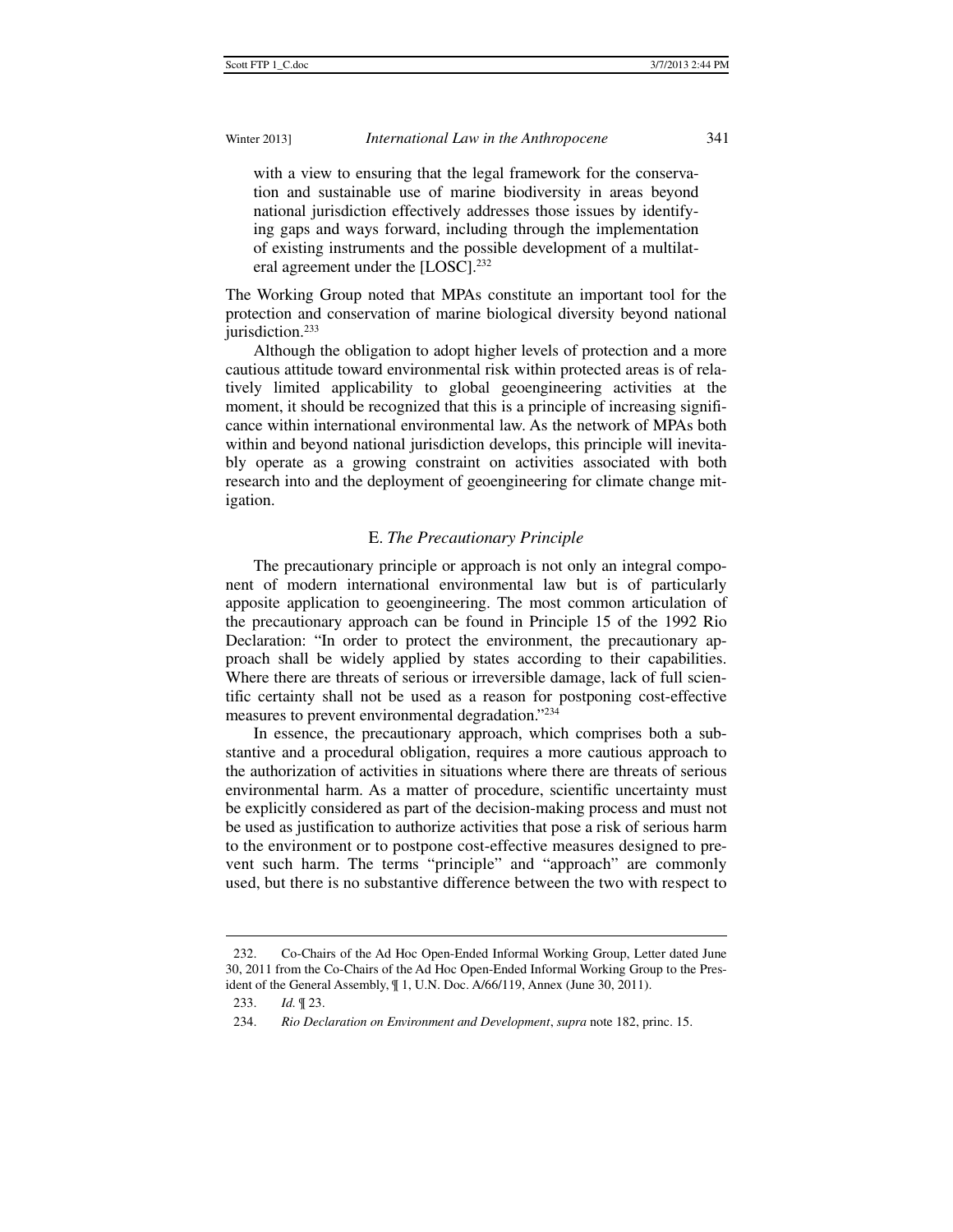# 342 *Michigan Journal of International Law* [Vol. 34:309

the nature or extent of the obligation imposed.235 Both the nature and extent of the precautionary approach are contextually dependent upon the particular articulation of the level of harm, the de gree or nature of scientific uncertainty within a treaty, and, importantly, whether the burden of proving harm and uncertainty is reversed.<sup>236</sup> Nevertheless, the widespread application of the precautionary approach in situations where there is a risk of serious harm to the environment is such that it can be considered part of international environmental law.237 This has been recently, albeit indirectly, confirmed by the ICJ in the *Pulp Mills on the River Uruguay* case, where the Court accepted that the "precautionary approach may be relevant in the interpretation and application of the provisions of the Statute" in dispute between Uruguay and Argentina.<sup>238</sup> The Court's implicit reference to Article  $31(3)(c)$  of the 1969 Vienna Convention on the Law of Treaties<sup>239</sup> implies that it regards the precautionary approach as a relevant rule of international law applicable to both Uruguay and Argentina. This interpretation of the ICJ's conclusion was confirmed in early 2011 by the Seabed Disputes Chamber of the International Tribunal for the Law of the Sea in Advisory Opinion No. 17.240 In that case, the Chamber noted that

the precautionary approach has been incorporated into a growing number of international treaties and other instruments, many of which reflect the formulation of Principle 15 of the Rio Declaration. In the view of the Chamber, this has initiated a trend towards making this approach part of customary international law.<sup>241</sup>

 <sup>235.</sup> The "precautionary approach" is the term commonly employed in international treaties, whereas European treaties and European Union law more regularly refer to the "precautionary principle." *See* Birnie et al., *supra* note 23, at 155; *see also* Simon Marr, The Precautionary Principle in the Law of the Sea: Modern Decision Making in International Law 17–21 (Vaughan Lowe ed., 2003); Arie Trouwborst, Precautionary RIGHTS AND DUTIES OF STATES 11 (2006).

 <sup>236.</sup> Birnie et al., *supra* note 23, at 162–63.

 <sup>237.</sup> Birnie, Boyle & Redgwell suggest that the precautionary approach constitutes a binding legal obligation by virtue of its status as a general principle of law. *Id.* at 162–63. Other commentators conclude that it is a principle of customary international law. *E.g.*, Trouwborst, *supra* note 235, at 295–96.

 <sup>238.</sup> Pulp Mills on the River Uruguay (Arg. v. Uru.), Judgment, 2010 I.C.J. 71, ¶ 164 (Apr. 10).

 <sup>239.</sup> *Id.*; *see* Vienna Convention on the Law of Treaties, May 23, 1969, 1155 U.N.T.S. 331.

 <sup>240.</sup> Responsibilities and Obligations of States Sponsoring Persons and Entities with Respect to Activities in the Area, Case No. 17, Advisory Opinion of Feb. 1, 2011, 50 I.L.M. 458 (2011), *available at* http://www.itlos.org/fileadmin/itlos/documents/cases/case\_no\_17/ adv\_op\_010211.pdf. For commentary on this opinion, see David Freestone, *Responsibilities and Obligations of States Sponsoring Persons and Entities with Respect to Activities in the Area*, 105 Am. J. INT'L L. 755, 755–60 (2011).

 <sup>241.</sup> *Responsibilities and Obligations of States*, Case No. 17, ¶ 135.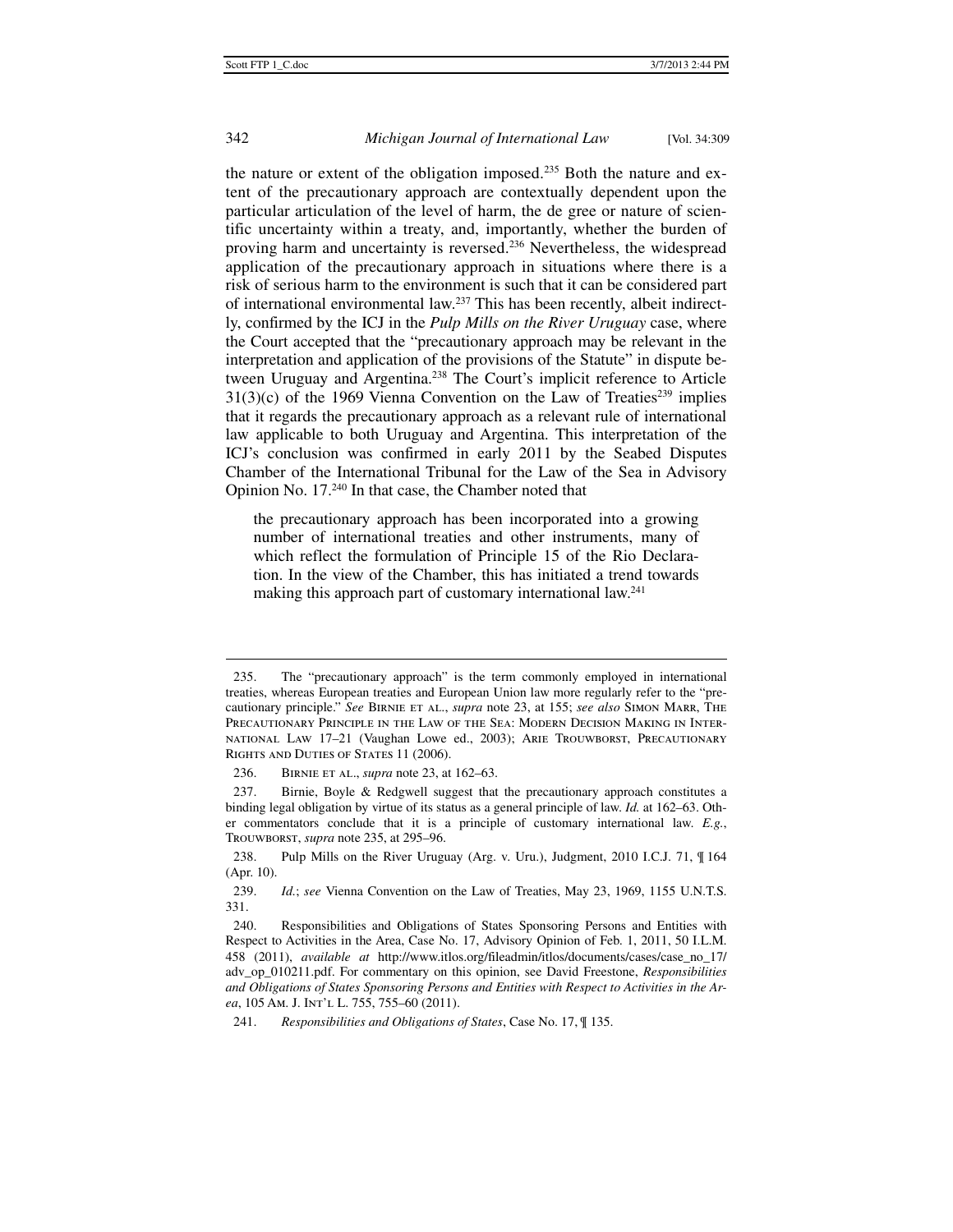Most geoengineering techniques and technologies pose a risk, in some cases a significant risk, to the environment. Moreover, the extent and nature of the risks involved are largely unknown. With respect to geoengineering in the marine environment, the obligations of states to prevent pollution under the LOSC must be interpreted to incorporate the precautionary approach relying on Articles  $31(3)(b)$  and  $31(3)(c)$  of the 1969 Vienna Convention.<sup>242</sup> Strategies that involve the dumping or placement of substances into the marine environment must be justified by their proponents under the dumping regime, which in practice reverses the burden of proof in its application of the precautionary principle.<sup>243</sup> Furthermore, as a general principle, or possibly as a principle of customary international law, the precautionary approach requires the risk of serious harm to the environment and the degree of scientific uncertainty to be explicitly considered by decision makers charged with authorizing *any* geoengineering-related activity. However, unless specified under an applicable regime, the precautionary approach does not automatically reverse the burden of proving the harmful (or otherwise) nature of an activity.244

The nature, and indeed the extent, of the environmental risks associated with geoengineering could potentially justify a moratorium on the deployment of, or even research into, these techniques and technologies. However, as noted above, geoengineering constitutes a response to, and an attempt to mitigate, a serious risk of environmental harm: climate change. A moratorium on geoengineering would inevitably stifle research and innovation and, in the context of climate change, might itself be regarded as contrary to Article  $3(3)$  of the 1992 UNFCCC.<sup>245</sup> Decision makers therefore need to consider the environmental risks associated with climate change as

245. *See* 1992 UNFCCC, *supra* note 32, art. 3(3). The UNFCCC requires parties to

 <sup>242.</sup> *See* Vienna Convention on the Law of Treaties, *supra* note 239, art. 31(3)(b)–(c). This interpretation relies on the recognition by the International Court of Justice and the Seabed Disputes Chamber of the International Tribunal for the Law of the Sea that the precautionary approach constitutes a relevant rule of international law applicable in the relations between the parties. *See supra* notes 238–241 and accompanying text. The precautionary approach to marine environmental protection has been endorsed in numerous declarations and documents including Chapter 17 of Agenda 21. U.N. Dep't of Econ. & Soc. Affairs, Div. for Sustainable Dev., *Earth Summit: Agenda 21*, ch. 17 (Apr. 23, 1993), *available at* http://www.un.org/esa/dsd/agenda21.

 <sup>243.</sup> *See* 1972 London Convention, *supra* note 202, art. IV; 1996 Protocol to the London Convention, *supra* note 8, art. 4.

 <sup>244.</sup> Pulp Mills on the River Uruguay (Arg. v. Uru.), Judgment, 2010 I.C.J. 71, ¶ 163 (Apr. 10).

take precautionary measures to anticipate, prevent or minimise the causes of climate change and mitigate its adverse effects. Where there are threats of serious or irreversible damage, lack of full scientific certainty should not be used as a reason for postponing such measures, taking into account that policies and measures to deal with climate change should be cost-effective so as to ensure global benefits at the lowest possible cost.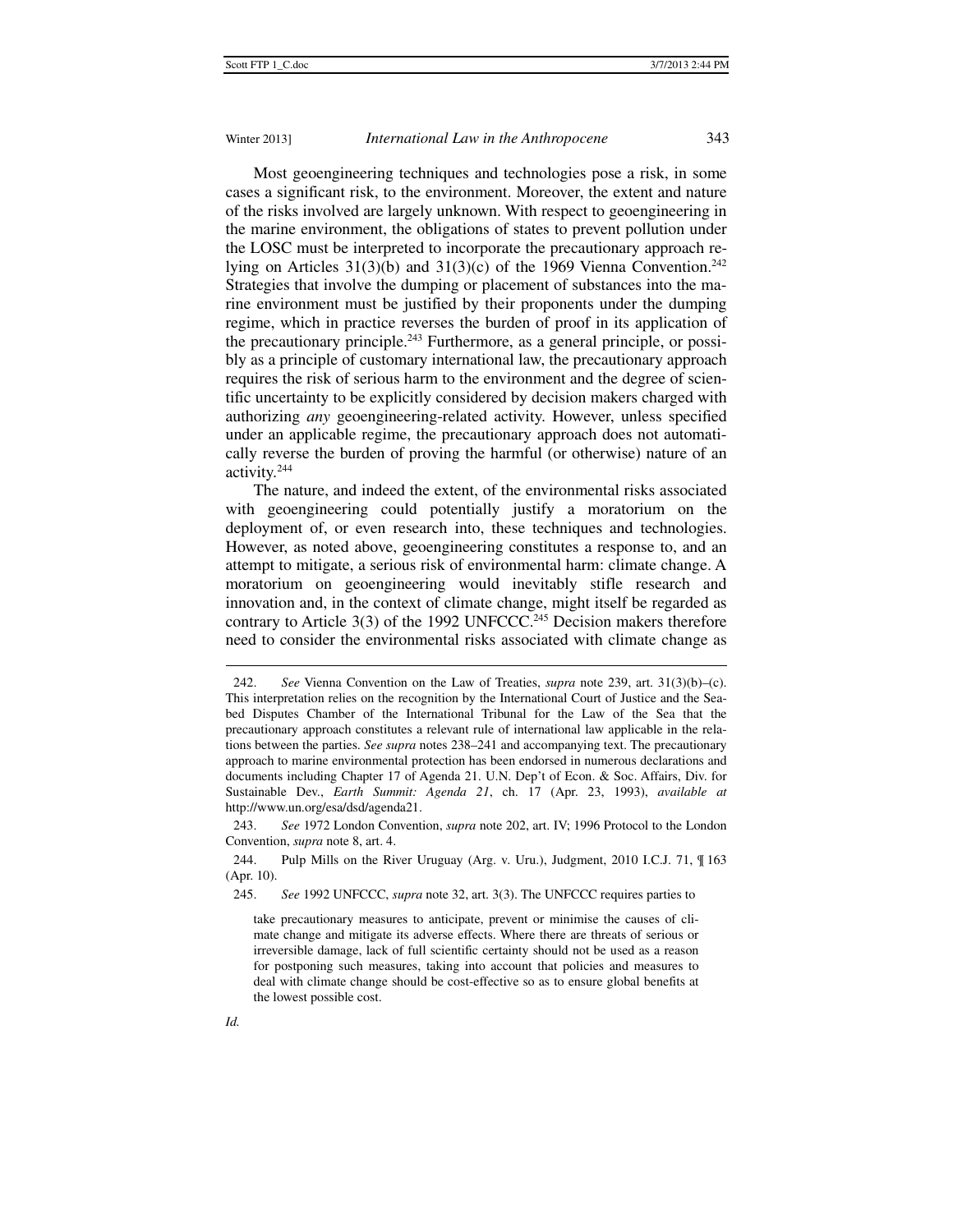well as the risks associated with geoengineering. This is far from a straightforward task, and cultural attitudes to risk, climate change, and technology will inevitably influence an evaluation of the environmental risks associated with geoengineering. Without a specific framework to guide the application of the precautionary approach to geoengineering, it is almost inevitable that some states will conclude that the risks associated with geoengineering are justified in the context of the greater risks posed by climate change and that other states will disagree. This represents a serious predicament because geoengineering deployed as a climate change mitigation measure will affect *all* states.

# F. *Obligations to Cooperate, Exchange Information, and Assess Environmental Impacts*

The fifth principle, or more accurately, category of principles, is procedural in nature and focuses on the obligations associated with cooperation, information exchange, and environmental impact assessment. All of these obligations are provided for under numerous environmental and other treaties and, arguably, are now part of the corpus of international environmental law more generally.

Obligations to cooperate and exchange information connected to research, the deployment of geoengineering technologies, or environmental emergencies associated with geoengineering activities can be derived from broadly phrased commitments set out in Article 4(1)(h) of the 1992 UNFCCC,<sup>246</sup> Article 14(1)(c) of the 1992 Biodiversity Convention,<sup>247</sup> Article 18 of the 1992 Rio Declaration,<sup>248</sup> and Articles 4 and 8 of the 2001 Draft Articles on the Prevention of Transboundary Harm.<sup>249</sup> More specific obligations can be found in the 1976 ENMOD Convention, under which over seventy states have undertaken to fully exchange information on, and cooperate in relation to, environmental modification for peaceful purposes.<sup>250</sup> In connection with marine geoengineering, the 1982 LOSC imposes an obligation on states to cooperate on a global or regional basis for the protection of the marine environment<sup>251</sup> and sets out various obligations associated with notification in an environmental emergency,<sup>252</sup> as well as obligations with respect to cooperation and dissemination of information arising from scientific research.253 Similar, although less well-developed, principles apply to

 <sup>246.</sup> *Id.* art. 4(1)(h).

 <sup>247.</sup> *See* CBD, *supra* note 9, art. 14(1)(c).

 <sup>248.</sup> *See Rio Declaration on Environment and Development*, *supra* note 182, princ. 18.

 <sup>249.</sup> *See* Draft Articles on Transboundary Harm, *supra* note 183, ¶ 97, arts. 4, 8.

 <sup>250. 1976</sup> ENMOD Convention, *supra* note 171, arts. III(3), V(1).

 <sup>251.</sup> *See* 1982 LOSC, *supra* note 184, art. 197; The MOX Plant Case (Ir. v. U.K.), Case No. 10, Order of Dec. 3, 2001, 5 ITLOS Rep. 95, ¶ 82, *available at* http://www.itlos.org/ fileadmin/itlos/documents/cases/case\_no\_10/Order.03.12.01.E.pdf.

 <sup>252. 1982</sup> LOSC, *supra* note 184, arts. 198, 200.

 <sup>253.</sup> *Id.* art. 244(2).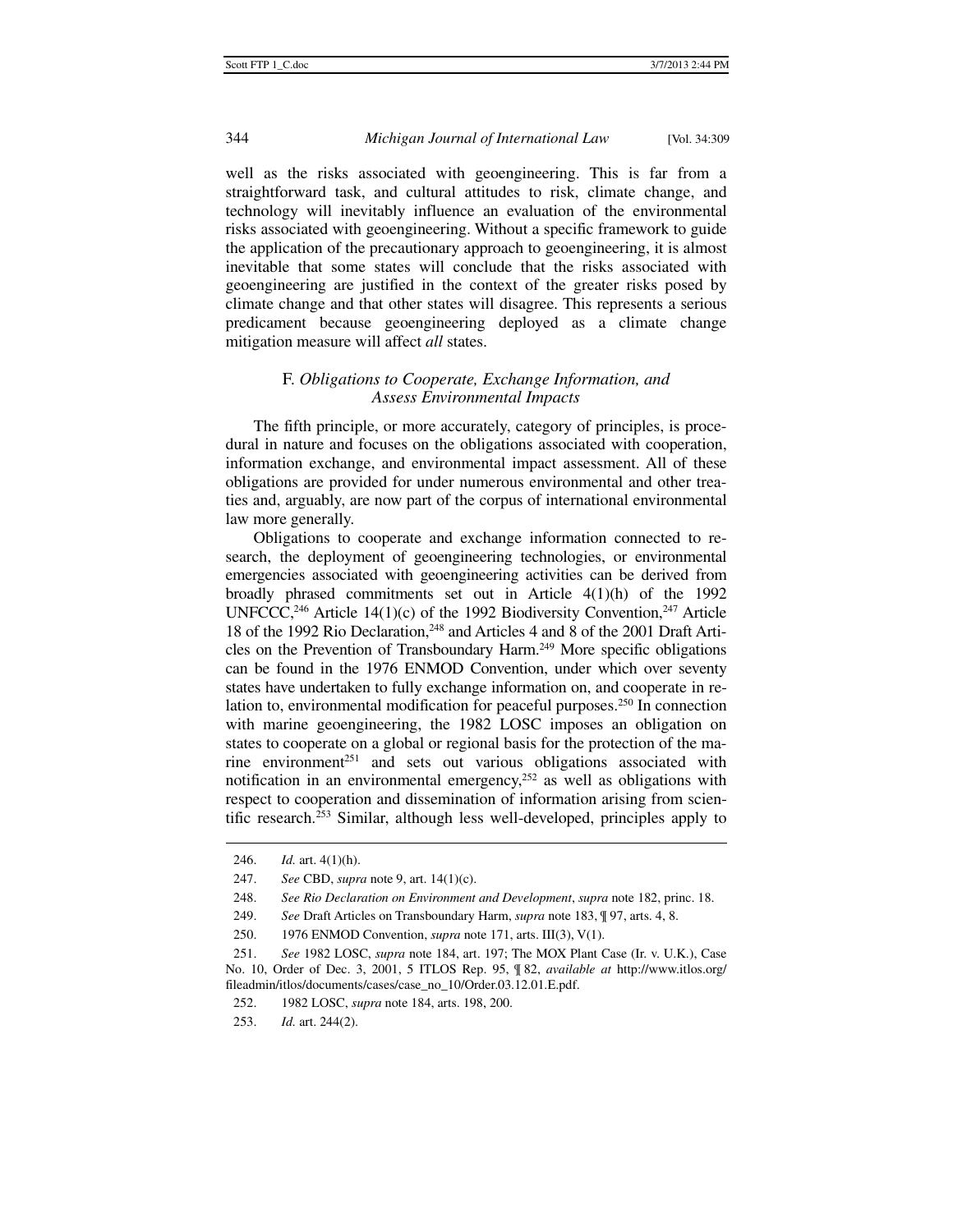Winter 2013] *International Law in the Anthropocene* 345

space-based geoengineering as a consequence of Articles IX and XI of the 1967 Outer Space Treaty.254 The 1967 Outer Space Treaty is widely ratified with the United States, Russia, the United Kingdom, and China among its parties.255

The principle of environmental impact assessment is now so widely applied that it has recently been recognized by the ICJ as a general principle of international environmental law applicable where the impacts of an activity have transboundary<sup>256</sup> or commons implications.<sup>257</sup> Geoengineering methods that involve the release of sulfate aerosols, seek to create algal blooms, or involve the deployment of space sunshades indubitably raise the possibility (or even inevitability) of transboundary or commons impacts and, consequently, are subject to environmental impact assessment obligations. More specifically, where an activity may have significant adverse effects on biological diversity, environmental impact assessments must be carried out with respect to such activities taking place in the territory, or under the control of, states party to the 1992 Biodiversity Convention.<sup>258</sup> With the notable exception of the United States, the Biodiversity Convention is almost universally

 <sup>254.</sup> Outer Space Treaty, *supra* note 190, arts. IX, XI. It is also worth noting that the 1975 Convention on Registration of Objects Launched into Outer Space requires states to register space objects launched into the earth's orbit or beyond. Convention on Registration of Objects Launched into Outer Space art. II(1), Nov. 12, 1974, 28 U.S.T. 695, 1023 U.N.T.S. 15; *see also* Recommendations on Enhancing the Practice of States and International Intergovernmental Organizations in Registering Space Objects, G.A. Res. 62/101, ¶¶ 209–215, U.N. Doc. A/RES/62/101 (Jan. 10, 2008).

 <sup>255.</sup> As of January 1, 2012, the Outer Space Treaty had 101 parties. *Status of International Agreements Relating to Activities in Outer Space*, UNITED NATIONS OFF. FOR OUTER Space Aff., http://www.oosa.unvienna.org/oosa/SpaceLaw/treatystatus/index.html (last visited Jan. 16, 2013).

 <sup>256.</sup> Pulp Mills on the River Uruguay (Arg. v. Uru.), Judgment, 2010 I.C.J. 71, ¶ 204 (Apr. 10); *see also* Gabčikovo-Nagymaros Project (Hung./Slovk.), Judgment, 1997 I.C.J. 7, ¶ 141 (Sept. 25).

 <sup>257.</sup> Responsibilities and Obligations of States Sponsoring Persons and Entities with Respect to Activities in the Area, Case No. 17, Advisory Opinion of Feb. 1, 2011, 50 I.L.M. 458, ¶¶ 145, 148 (2011), *available at* http://www.itlos.org/fileadmin/itlos/documents/cases/ case\_no\_17/adv\_op\_010211.pdf.

 <sup>258.</sup> CBD, *supra* note 9, art. 14; *see also* Conference of the Parties to the CBD at Its Eighth Meeting, Curitiba, Braz., Mar. 20–31, 2006, *Impact Assessment: Voluntary Guidelines on Biodiversity—Inclusive Impact Assessment*, ¶ 5, UNEP/CBD/COP/DEC/VIII/28 (June 15, 2006) (establishing voluntary guidelines for addressing biodiversity-related concerns when conducting environmental impact assessments). The parties to the CBD are also in the process of developing voluntary guidance for the implementation of environmental impact assessments in areas beyond national jurisdiction. *See* Expert Workshop on Scientific and Technical Aspects Relevant to Environmental Impact Assessment in Marine Areas Beyond National Jurisdiction, Manila, Phil., Nov. 18–20, 2009, *Report of the Expert Workshop on Scientific and Technical Aspects Relevant to Environmental Impact Assessment in Marine Areas Beyond National Jurisdiction*, ¶¶ 1–3, UNEP/CBD/EW-EIAMA/2 (Nov. 20, 2009); Conference of the Parties to the CBD, Nayoga, Japan, Oct. 18–29, 2010, *Marine and Coastal Biodiversity*, ¶ 13(c), UNEP/CBD/COP/DEC/X/29 (Oct. 29, 2010).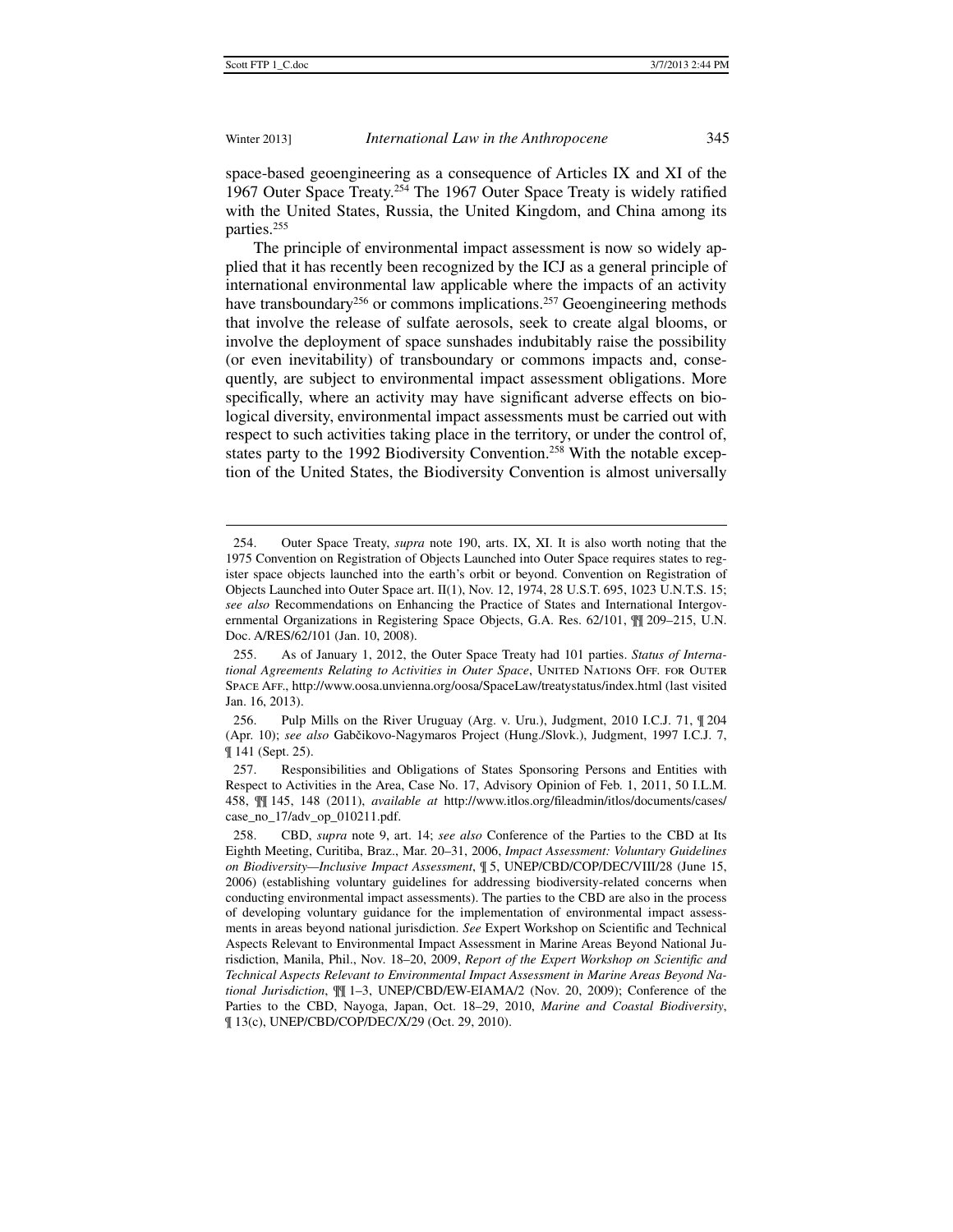applicable.259 Environmental impact assessment requirements are also provided for under the 1982 LOSC<sup>260</sup> and have been strongly endorsed by the International Tribunal for the Law of the Sea as an important tool for marine environmental protection.<sup>261</sup> Additionally, many regional instruments provide for detailed environmental impact assessment obligations: Article 8 of the 1991 Environmental Protocol to the 1959 Antarctic Treaty, for example, subjects activities (including scientific research) likely to have more than a minor or a transitory impact on the environment to a process of comprehensive environmental evaluation.<sup>262</sup> It is almost inconceivable that any geoengineering option other than urban albedo enhancement and perhaps reforestation could take place without first being subject to some form of environmental impact assessment. Indeed, impact assessment is integral to the implementation of the precautionary principle.

### G. *The Obligation to Act with Due Regard to Other States*

The penultimate principle of international environmental law, the obligation to act with due regard to other users and other states (essentially good neighborliness), underpins but goes beyond several of the principles outlined above. While not immediately associated with international environmental law, due regard plays an important role in the context of oceans governance and the management of international water courses. With respect to geoengineering, the principle of due regard operates as an important regulatory constraint in connection with marine and space-based technologies and is of particular significance where the technology in question cannot be categorized as constituting, or leading to, pollution. For example, while scientific research is a high-seas freedom, $263$  it must be exercised with "due regard for the interests of other States."264 Objects placed in the ocean—such as vertical pipes or reflective particles—must not excessively hinder navigation or the freedom to fish or lay cables and pipelines.

The principle of due regard is generally applicable to the oceans and is consequently of relevance to all geoengineering activities irrespective of their purpose. A rather more basic obligation is applicable to space-based activities under the 1967 Outer Space Treaty, which requires parties to con-

j

 <sup>259.</sup> *See List of Parties*, Convention on Biological Diversity, http:// www.cbd.int/information/parties.shtml (last visited Jan. 16, 2013).

 <sup>260. 1982</sup> LOSC, *supra* note 184, art. 206.

 <sup>261.</sup> *See* Land Reclamation by Singapore in and Around the Straits of Johor (Malay. v. Sing.), Case No. 12, Order of Oct. 8, 2003, http://www.itlos.org/fileadmin/ itlos/documents/cases/case\_no\_12/Order.08.10.03.E.pdf; *Responsibilities and Obligations of States*, Case No. 17.

 <sup>262. 1991</sup> Environmental Protocol, *supra* note 187. For further details, see *id.* annex I.

 <sup>263. 1982</sup> LOSC, *supra* note 184, art. 87(1)(f).

 <sup>264.</sup> *See id.* art. 87(2).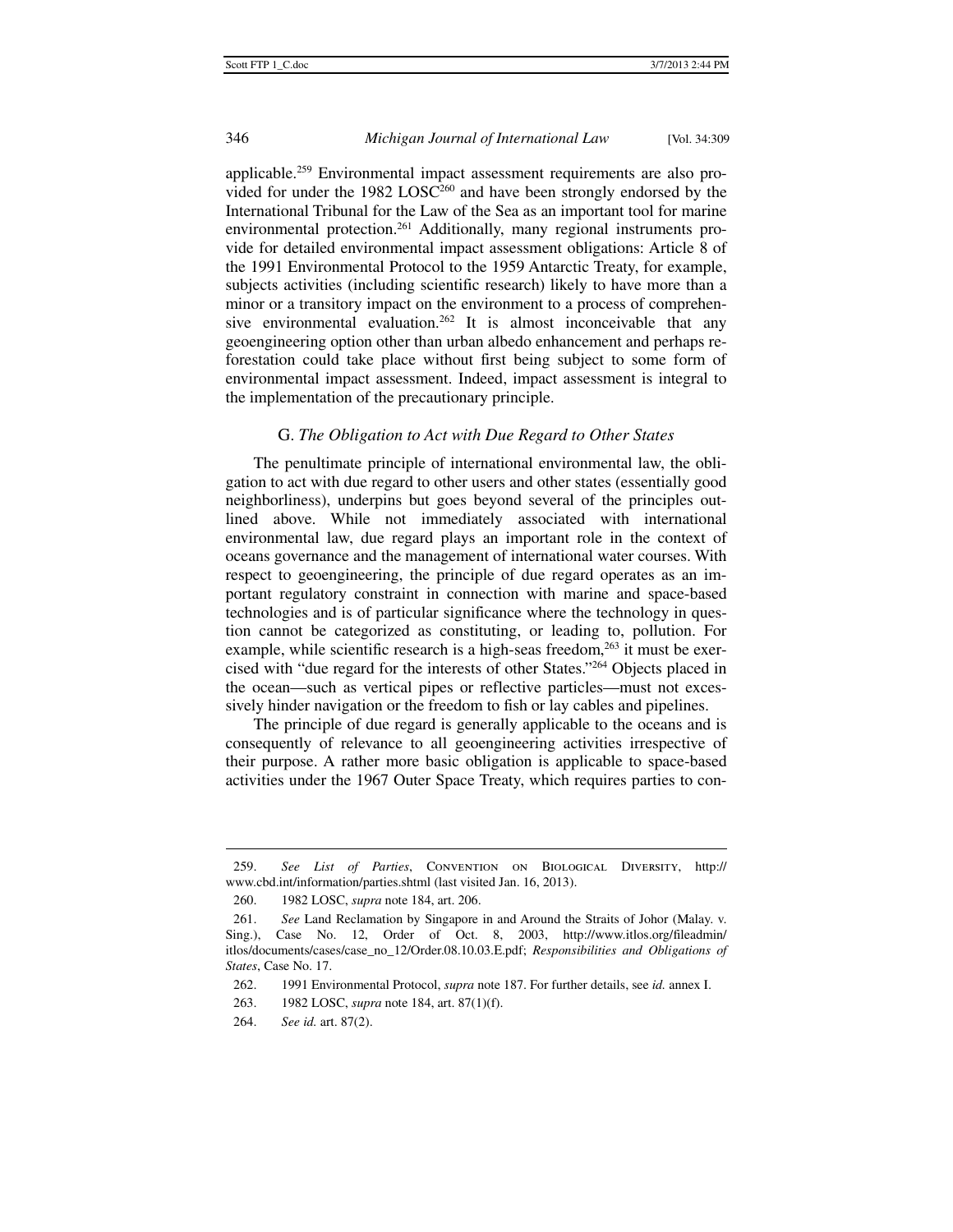duct their interests with due regard to the corresponding interests of all other state parties.<sup>265</sup>

# H. *Responsibility for Environmental Harm*

The final principle of international environmental law is state responsibility. By no means confined to the context of environmental harm, state responsibility is nevertheless a fundamental component of the discipline of international environmental law. Article 1 of the 2001 Draft Articles on State Responsibility codifies the principle that "[e]very internationally wrongful act of a State entails the international responsibility of that State."266 To the extent that geoengineering harms or pollutes the environment of another state or otherwise interferes with the rights of another state, the state that carried out or authorized the geoengineering may be held responsible under international law. Many if not all of the obligations identified as part of the corpus of international environmental law are *erga omnes* and thus owed to the international community as a whole.<sup>267</sup>

In this context, the wrongful act must be attributed to the state alleged to be responsible, and, consequently, a state is not automatically held responsible for damage caused by private individuals unless that state authorized or was legally responsible for authorizing those activities. Responsibility under international law is not absolute, and in the case of all of the principles identified above, the test is that of due diligence.<sup>268</sup> Consequently, responsibility is dependent upon fault. Issues in relation to causation are likely to arise in connection with environmental harm alleged to result from geoengineering that are similar to those that complicate any attempt to hold states responsible for environmental harm associated with climate change. In practice, it may prove challenging to demonstrate that changes in monsoon patterns are a result of stratospheric sulfate aerosol injections, or that ozone depletion is caused by the weakening of the Southern Ocean methyl bromide sink, which is in turn a consequence of ocean iron fertilization.<sup>269</sup> Finally, it is worth noting that wrongful conduct may be excused under international law

j

 <sup>265.</sup> Outer Space Treaty, *supra* note 190, art. IX.

 <sup>266.</sup> Draft Articles on the Responsibility of States for Intentionally Wrongful Acts, *in Report of the International Law Commission on the Work of Its Fifty-Third Session*, 56 U.N. GAOR Supp. No. 10, at 43, U.N. Doc. A/56/10 [hereinafter 2001 Draft Articles], *reprinted in* [2001] 2 Y.B. Int'l L. Comm'n 26, ¶ 76, art. 1, U.N. Doc. A/CN.4/SER.A/2001/Add.1 (Part 2).

 <sup>267.</sup> *See supra* Part III.

 <sup>268.</sup> *See* Birnie et al., *supra* note 23, at 214–16.

 <sup>269.</sup> Issues of responsibility and liability arising from the manipulation of weather and climate are not in fact new, and an early discussion of liability arising from rainmaking can be found in the 1949 *Stanford Law Review*. *See* Note, *Artificial Rainmaking*, 1 Stan. L. Rev. 508, 531–37 (1949). For an early discussion of other legal issues associated with the early experiments in rainmaking, see Note, *Who Owns the Clouds?*, 1 Stan. L. Rev. 43, 43 (1948).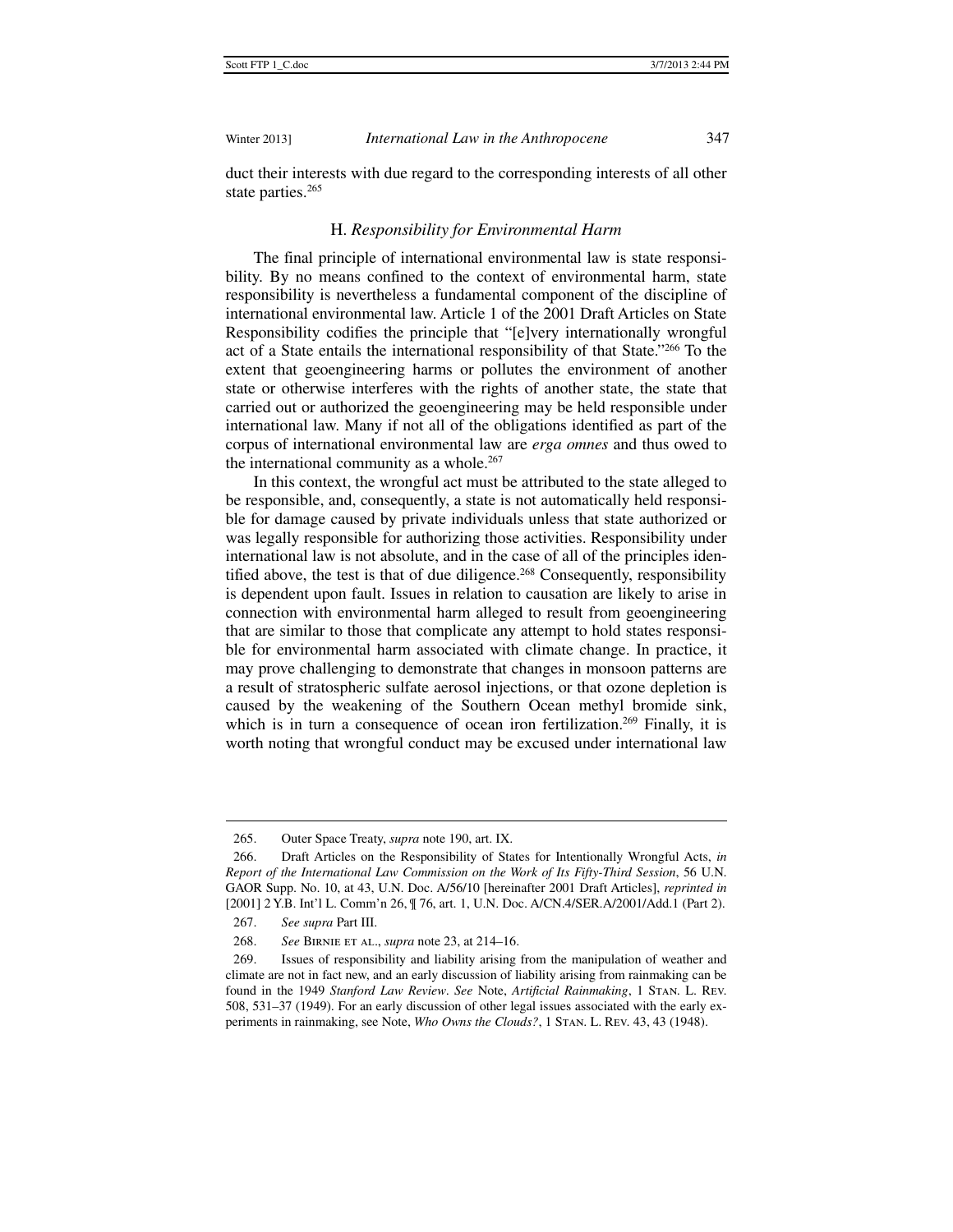if one or more of a narrow range of defenses—such as *force majeure*270 or necessity271—applies.

In addition to the general rules on state responsibility, individual treaty regimes may also set out the consequences arising from a wrongful breach. For example, Article 235(1) of the 1982 LOSC stipulates that parties are "responsible for the fulfillment of their international obligations concerning the protection and preservation of the marine environment [and] shall be liable in accordance with international law."272 Similarly, states party to the 1967 Outer Space Treaty are deemed to bear responsibility for national activities in outer space and, notably, are also responsible for the activities of nongovernmental entities in space.<sup>273</sup> On a regional basis, it should be noted that while Annex VI to the 1991 Environmental Protocol to the 1959 Antarctic Treaty is not yet in force, it will ultimately address responsibility and liability of operators in connection with accidental events leading to environmental harm.274

Identifying who is entitled to invoke responsibility for harm resulting from geoengineering under international law is as important as identifying the state (or states) responsible for that harm. Although the various obligations to prevent harm, protect vulnerable ecosystems, and carry out environmental impact assessments can be characterized as *erga omnes* and owed to the international community as a whole, this does not inevitably mean that *any* state is entitled to take action.<sup>275</sup> States that have suffered damage and are individually affected by a breach of international law may invoke the doctrine of state responsibility,  $276$  and where the breach "is of such a character as radically to change the position of all the other States to which the obligation is owed with respect to the further performance of the obligation,"277 any state to which the obligation is owed may invoke respon-

 <sup>270. 2001</sup> Draft Articles, *supra* note 266, ¶ 76, art. 23.

<sup>271.</sup> *Id.*  $\parallel$  76, art. 25. In reality it would seem very unlikely that a defense of necessity would succeed. A breach of international law can only be justified under necessity if the breach constitutes the only means of safeguarding an essential interest against grave and imminent peril. *Id.*  $\mathcal{F}$  77, art. 25, cmt. 1. It is unlikely that the urgency requirement embedded in the defense would be met by the impacts of climate change. It is also worth noting that necessity cannot be used as a defense if the state seeking to rely on necessity contributed to the situation of necessity. *Id.* ¶ 77, art. 25, cmt. 20. Arguably, this requirement would preclude the United States, western Europe, Russia, and Australia from relying on the defense of necessity.

 <sup>272. 1982</sup> LOSC, *supra* note 184, art. 235(1).

 <sup>273.</sup> Outer Space Treaty, *supra* note 190, art. VI. The Outer Space Treaty imposes absolute liability on the launching state for damage caused to another state by an object launched into space. However, this provision, which is complemented by the Convention on International Liability for Damage Caused by Space Objects, Mar. 29, 1972, 24 U.S.T. 2389, 961 U.N.T.S. 187, is focused on the physical damage caused by the object rather than the indirect harm resulting from the deployment of that object.

 <sup>274.</sup> *See* 1991 Environmental Protocol, *supra* note 187, art. 16, annex VI.

 <sup>275.</sup> *See, e.g.*, East Timor (Port. v. Austl.), Judgment, 1995 I.C.J. 90, ¶ 29 (June 30).

 <sup>276. 2001</sup> Draft Articles, *supra* note 266, ¶ 76, art. 42(b)(i).

 <sup>277.</sup> *Id.* ¶ 76, art. 42(b)(ii).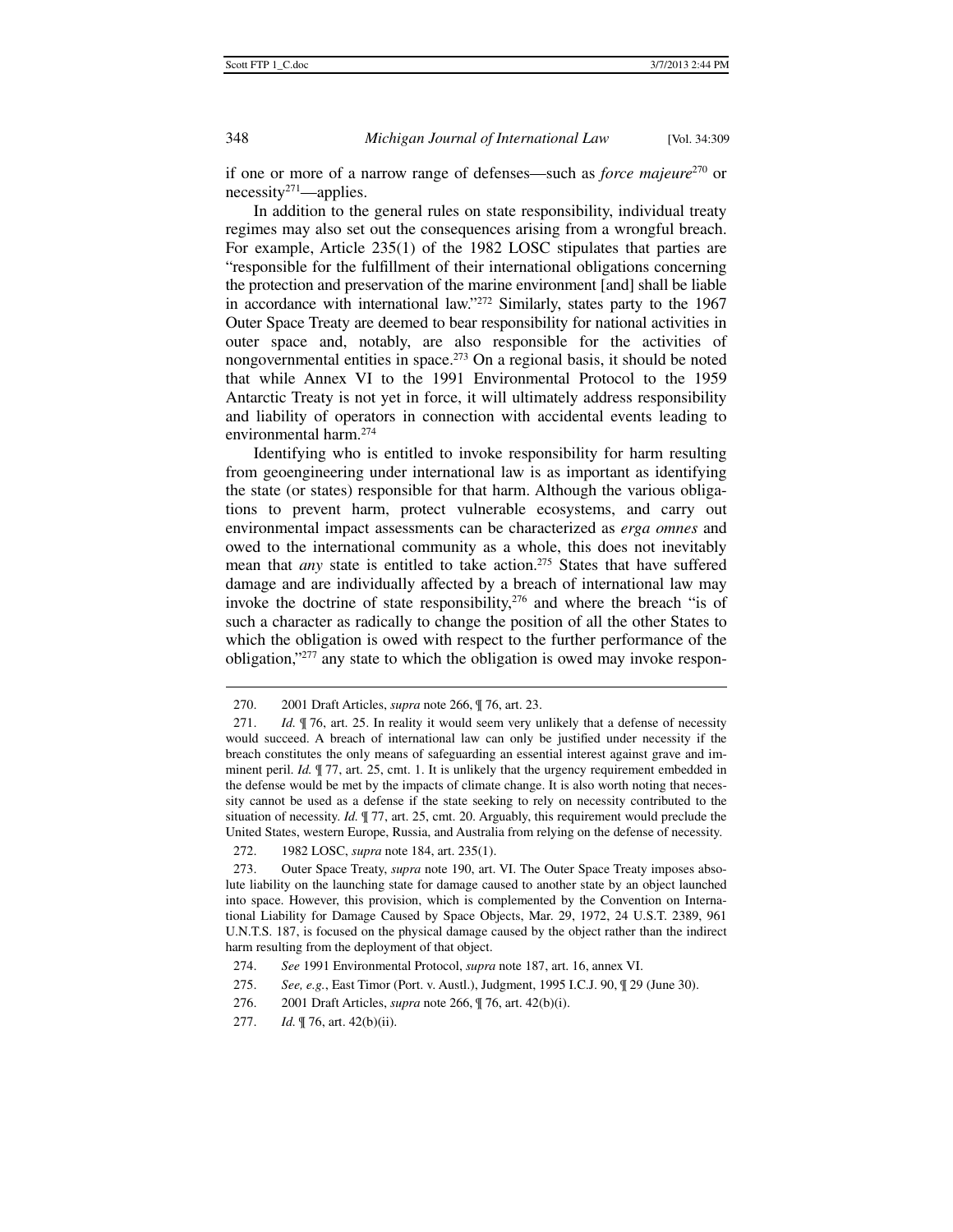sibility. It is not clear, however, that any state would have standing to hold another state responsible for damage to the global commons. Moreover, state responsibility is temporally static and does not easily address the interests and claims that future generations may have as a result of the geoengineering decisions taken today. Just as the impacts of climate change are likely to more significantly affect future as opposed to present generations, the impacts and more general consequences of geoengineering will inevitably affect future generations of humankind.

Intergenerational equity is an emerging principle of international environmental law that requires states to consider the impacts of their decisions on future generations.278 It is relevant when implementing obligations to prevent harm and to act cautiously where there is a risk of significant harm to the environment, but it is also part of the broader question of responsibility. Intergenerational equity is at the heart of the notion of sustainable development and in essence describes the obligation to balance the interests and needs of present generations with those of future generations. The interests of future generations are acknowledged in numerous environmental instruments including the 1992 UNFCCC, which calls for the protection of the climate system for the benefit of present and future generations of humankind.279 There is no process under current international environmental law for formally incorporating the interests of future generations into decision making, and there is little guidance on how the benefits and burdens of environmental protection should be shared between generations.<sup>280</sup> However, Edith Brown Weiss has argued that intergenerational equity comprises the following principles: conservation of options, conservation of environmental quality, and conservation of access to resources.<sup>281</sup> Geoengineering deployed today has the undoubted potential to compromise both environmental quality and access to environmental resources in the future but, more significantly, may also reduce or eliminate options available to future generations to mitigate climate change. William Burns has recently argued that the deployment of SRM techniques, in particular, would violate the principle of intergenerational equity, since such techniques would have to be maintained indefinitely, and, at some point, the option of emissions reductions to mitigate climate change will become practically impossible.282 The question of state responsibility is therefore not simply confined to the here

 <sup>278.</sup> Burns, *supra* note 162, at 38, 42–43.

 <sup>279. 1992</sup> UNFCCC, *supra* note 32, pmbl., para. 23.

 <sup>280.</sup> Birnie et al., *supra* note 23, at 122; *see* Sci. & Envtl. Health Network & The Int'l Human Rights Clinic at Harvard Law Sch., Models for Protecting the Environment for Future Generations 1–3 (2008).

 <sup>281.</sup> Edith Brown Weiss, *Our Rights and Obligations to Future Generations for the Environment*, 84 Am. J. Int'l L. 198, 201–02 (1990); *see also* Edith Brown Weiss, In Fairness to Future Generations: International Law, Common Patrimony and Intergenerational Equity 38 (1989).

 <sup>282.</sup> Burns, *supra* note 162, at 45–49.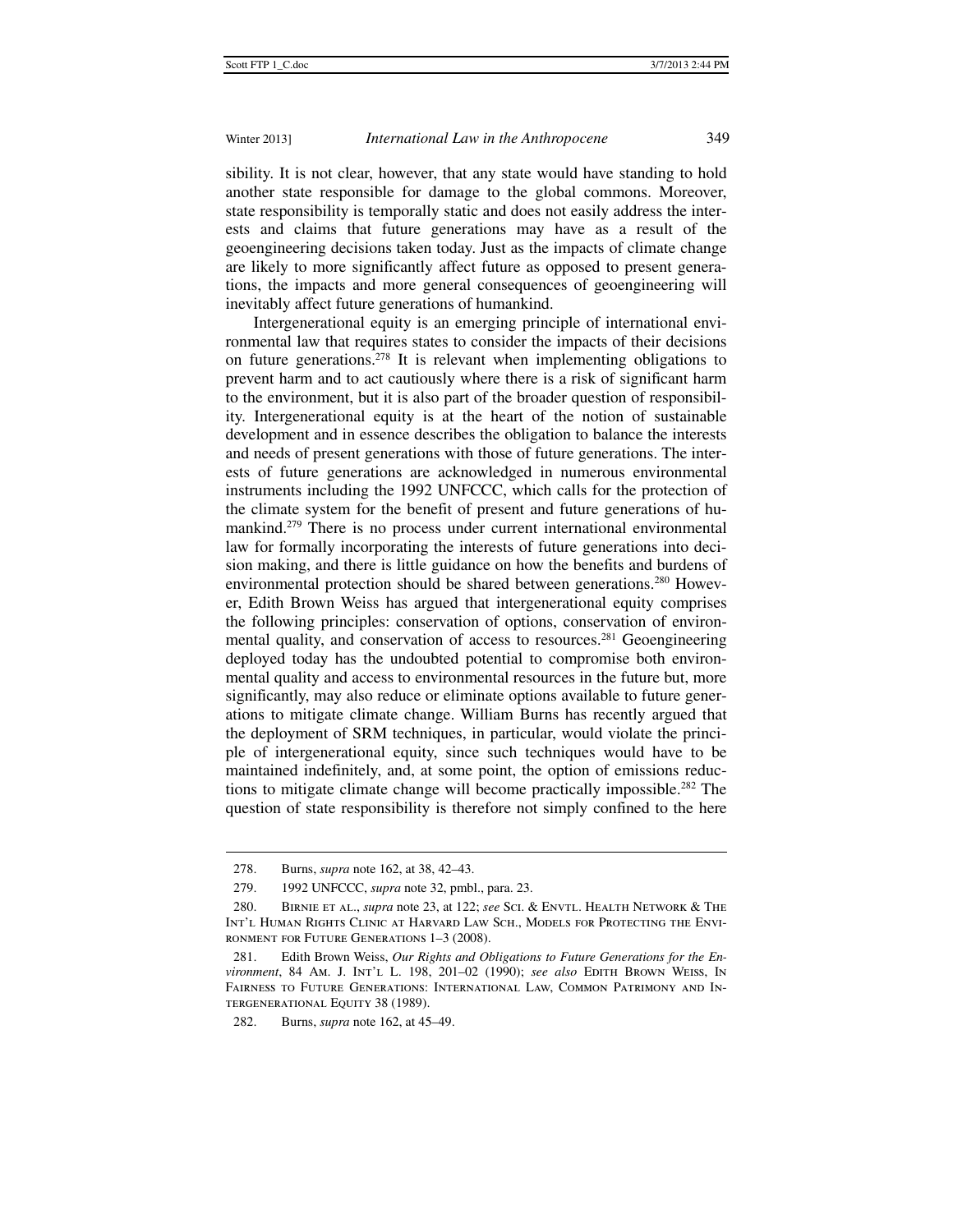350 *Michigan Journal of International Law* [Vol. 34:309

and now but must also be considered in the context of future generations of humankind.

# I. *Geoengineering and International Environmental Law As a Discipline*

As an activity that creates a real risk of significant harm to the environment, geoengineering can be used as a case study to demonstrate the existence of international environmental law as a discrete body of generally applicable principles and norms. Notwithstanding the absence of a regulatory regime particularly applicable to geoengineering, states engaging in or authorizing geoengineering activities are constrained by their obligations to prevent serious harm and pollution, to protect vulnerable ecosystems, to act with precaution, to carry out environmental impact assessments, to cooperate in connection with information exchange, and to act with due regard to other users. If they fail to comply with these obligations, which are owed to the international community generally, they may be held responsible for this failure under international law. However, geoengineering also demonstrates the limits of international environmental law as a discipline. In the absence of a specific regulatory framework, the application and implementation of these principles may vary according to the values states attach to the risks of geoengineering compared with the risks associated with climate change itself. Moreover, although states must consider the interests and needs of future generations, there is no mechanism through which those interests and needs can be formally factored into decision making, and, again, the implementation of intergenerational equity is likely to be variable according to the values placed on present and future risks. Consequently, international environmental law as a discipline represents the start but not the end of the regulatory framework for geoengineering.

# IV. The Evolving Regulatory Regime for OCEAN FERTILIZATION: A PRECEDENT?

Thus far, the only geoengineering strategy that policy makers and regulators have given serious consideration is ocean fertilization.283 As noted

 <sup>283.</sup> Similarly, ocean fertilization has been subject to serious critical consideration by commentators. *See* Christine Bertram, *Ocean Iron Fertilization in the Context of the Kyoto Protocol and the Post-Kyoto Process*, 38 Energy Pol'y 1130, 1138–39 (2010); David Freestone & Rosemary Rayfuse, *Ocean Iron Fertilization and International Law*, 364 Marine Ecology Progress Series 227, 227 (2008); Kerstin Güssow et al., *Ocean Iron Fertilization: Why Further Research is Needed*, 34 Marine Pol'y 911, 911 (2010); Rosemary Rayfuse, *Drowning Our Sorrows to Create a Carbon Free Future? Some International Legal Considerations Relating to Sequestering Carbon by Fertilizing the Oceans*, 14 U. N.S.W. L.J. 54, 58 (2008); Rosemary Rayfuse et al., *Ocean Fertilisation and Climate Change: The Need to Regulate Emerging High Seas Uses*, 23 Int'l J. Marine & Coastal L. 297, 324–25 (2008); Philomène Verlaan, *Current Legal Developments: London Convention and London Protocol*, 26 Int'l J. Marine & Coastal L. 185, 186 (2011); Verlaan, *supra* note 197, at 455; Robin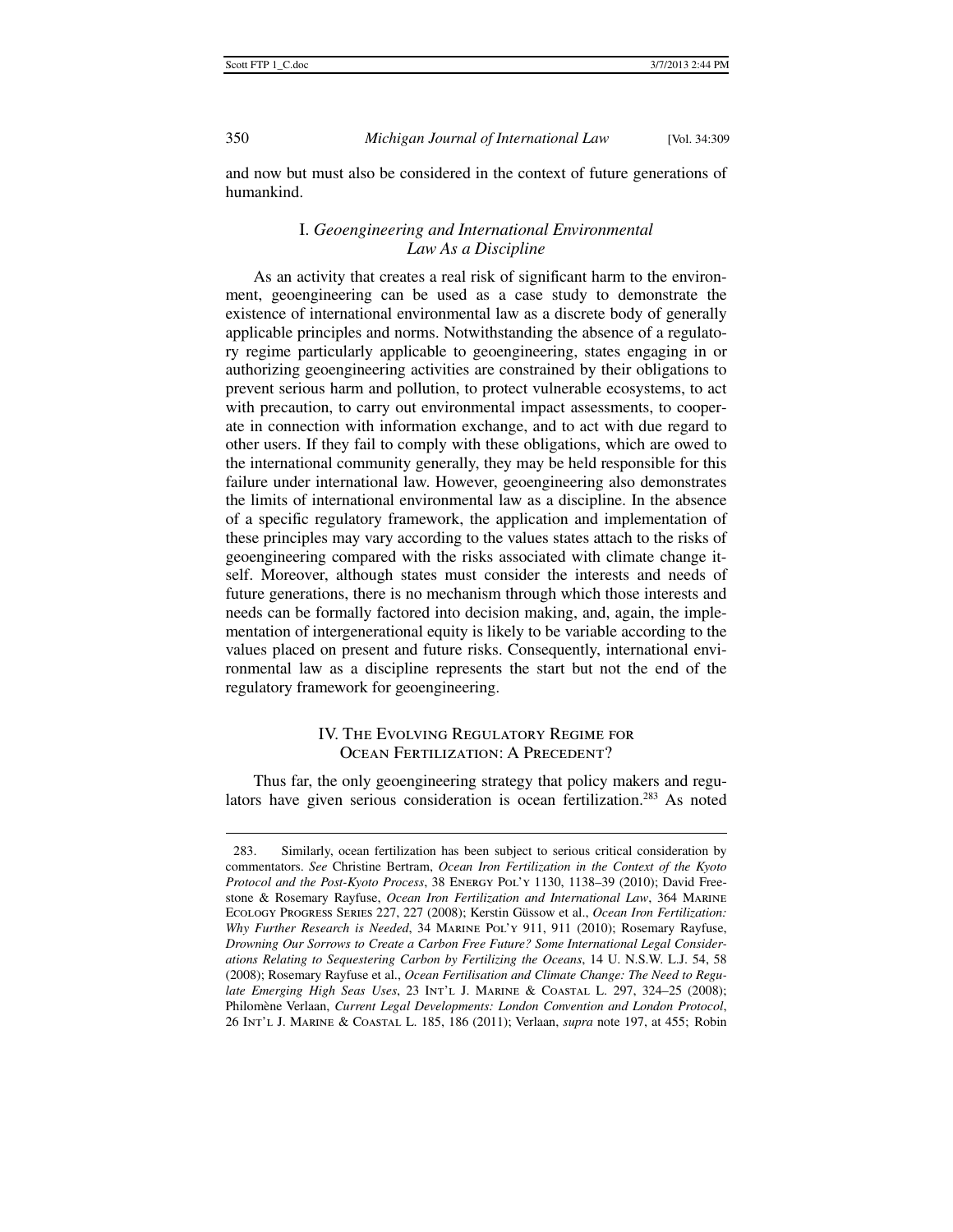above, ocean fertilization for nonscientific purposes has been deemed subject to, and, at the moment, contrary to, the 1972 London Convention and 1996 Protocol.284 Ocean fertilization for legitimate scientific research purposes is permitted on the basis that it constitutes placement for a purpose other than mere disposal under Article III.1(b)(ii) of the 1972 London Convention<sup>285</sup> and Article 1.4.2.2 of the 1996 Protocol,<sup>286</sup> provided that it is carried out in accordance with the Assessment Framework agreed to by the Convention and Protocol parties in 2010.287

The Assessment Framework "provides a tool for assessing proposed activities on a case-by-case basis [in order] to determine" their compatibility with the Convention and Protocol.<sup>288</sup> Pursuant to the Framework, parties must carry out an initial assessment in order to determine whether the activity proposed constitutes an ocean fertilization experiment. Parties must then undertake a full environmental assessment of the activity, including consideration of the site of the proposed experiment, the likely environmental impact of the experiment, and the risks (both known and unknown) associated with it.289 Where experiments are authorized, the Assessment Framework requires parties to put in place procedures to permit monitoring and, where appropriate, facilitate adaptive management with respect to the experiment. Significantly, the Assessment Framework requires parties to act with caution and stipulates that where adverse effects are predicted, projects should be abandoned.<sup>290</sup> The Assessment Framework is a model of precautionary and adaptive management and compares favorably with other instruments providing for environmental impact assessments such as the 1991 Environmental Protocol to the 1959 Antarctic Treaty.<sup>291</sup> Nevertheless, Resolution LC-LP 2 (2010) is not in and of itself binding, and it remains to be seen how the Assessment Framework will be implemented by parties with respect to individual proposed activities.

 $\ddot{ }$ Warner, *Marine Snow Storms: Assessing the Environmental Risks of Ocean Fertilization*, 2009 Carbon & Climate L. Rev. 426, 426–27; Robin Warner, *Preserving a Balanced Ocean: Regulating Climate Change Mitigation Activities in Marine Areas Beyond National Jurisdiction*, 14 AustL. INT'L L.J. 99, 103 (2007); see also Jennie Dean, Iron Fertilization: A *Scientific Review with International Policy Recommendations*, 32 Environs Envtl. L. & Pol'y J. 321, 322 (2009); Harald Ginzky, *Ocean Fertilization As Climate Change Mitigation Measure–Consideration Under International Law, 7 J. EUR. ENVTL. & PLANNING L. 57, 57* (2010); James Edward Peterson, *Can Algae Save Civilization? A Look at Technology, Law, and Policy Regarding Iron Fertilization of the Ocean to Counteract the Greenhouse Effect*, 6 Colo. J. Int'l Envtl. L. & Pol'y 61, 62–64 (1995).

 <sup>284.</sup> LC-LP Resolution LC-LP.1 (2008), *supra* note 178, ¶ 8.

 <sup>285.</sup> *See* 1972 London Convention, *supra* note 202, art III(1)(b)(ii).

 <sup>286. 1996</sup> Protocol to the London Convention, *supra* note 8, art. 1.4.2.2.

 <sup>287.</sup> LC-LP, *Resolution LC-LP.2(2010) on the Assessment Framework for Scientific Research Involving Ocean Fertilization*, ¶ 1.2, LC 32/15 (Oct. 14, 2010); *see id.* § 1.

 <sup>288.</sup> *Id.* ¶ 1.2.

 <sup>289.</sup> *Id.* ¶ 1.3.

 <sup>290.</sup> *Id.* ¶ 1.2.

 <sup>291. 1991</sup> Environmental Protocol, *supra* note 187, pmbl.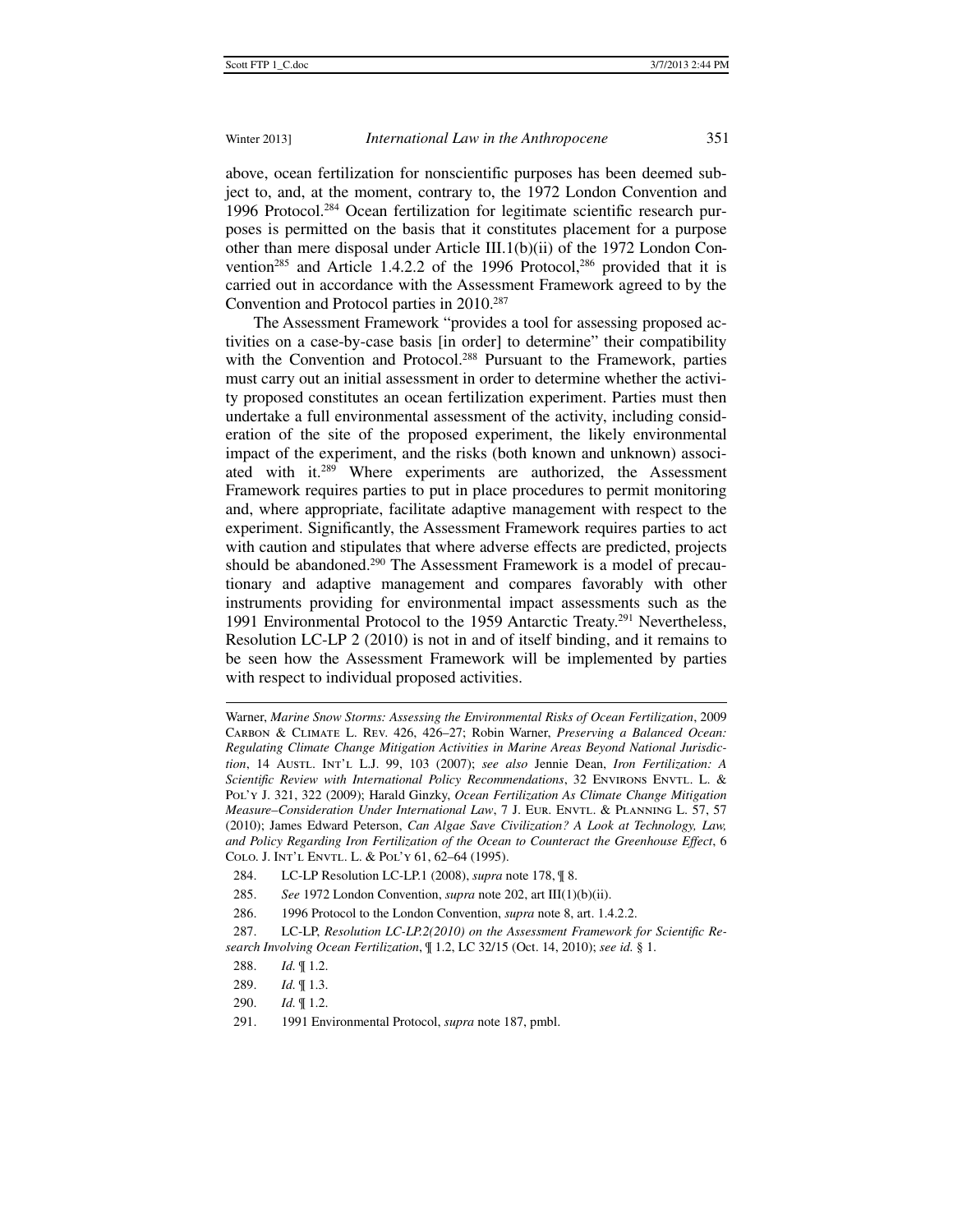The process of developing a regulatory framework for ocean fertilization was initiated in 2008, and, at the beginning of 2012, four regulatory options were under serious consideration by the parties to the 1972 London Convention and 1996 Protocol. The first option comprises an amendment to the 1996 Protocol adding one additional annex designed to regulate ocean fertilization.<sup>292</sup> The second option consists of an amendment to the 1996 Protocol adding two additional annexes that would separate out the principles permitting or prohibiting ocean fertilization from the Assessment Framework, the latter being located in the second annex.<sup>293</sup> The adoption of a resolution interpreting the 1972 London Convention and 1996 Protocol so that it applies to ocean fertilization represents the third option, although it is unclear whether this would be a binding or nonbinding resolution.294 The final option comprises the implementation of, and gathering experience from, the Ocean Fertilization Assessment Framework without the adoption of further regulatory steps.<sup>295</sup> At the 2011 meeting, a number of delegations declared themselves in favor of options one or two,<sup>296</sup> while the United States indicated that it endorsed option four;<sup>297</sup> ultimately, no consensus as to a preferred option was achieved. The terms of reference of the Intersessional Working Group on Ocean Fertilization were consequently revived and revised, and the question of regulation will be revisited in 2012.298

In light of the active interest in ocean fertilization by not only scientists but by private, for-profit operators such as Planktos and Climos,299 binding regulations as opposed to self-regulation are to be preferred. Moreover, despite the presence of Resolution LC-LP.1 (2008), which asserts that ocean fertilization falls within the scope of the dumping regulatory framework,300 it would be desirable to amend these instruments to formally reflect this position. However, options one and two identified by the parties focus on amending the 1996 Protocol rather than the 1972 London Convention *and*

 <sup>292.</sup> *See* Thirty-Third Consultative Meeting of Contracting Parties to the London Convention & Sixth Meeting of Parties to the London Protocol, Montréal, Can., Oct. 17–21, 2011, *Report of the 3rd Meeting of the Intersessional Working Group on Ocean Fertilization*, ¶ 4.1, LC 33/4 (June 20, 2011).

 <sup>293.</sup> *Id.* ¶ 4.2.

 <sup>294.</sup> *See id.* ¶¶ 4.11, 4.13–.15.

 <sup>295.</sup> *Id.* ¶ 4.12.

 <sup>296.</sup> *See* Thirty-Third Consultative Meeting of Contracting Parties to the London Convention & Sixth Meeting of Parties to the London Protocol, Montréal, Canada, Oct. 17–21, 2011, *Report of the Thirty-Third Consultative Meeting of Contracting Parties to the London Convention and the Sixth Meeting of Parties to the London Protocol*, ¶ 4.11, LC 33/15 (Nov. 8, 2011).

 <sup>297.</sup> *Id.* ¶ 4.18, annex 2.

 <sup>298.</sup> *Id.* ¶ 4.23.

 <sup>299.</sup> Marc Gunther, *Dumping Iron*, Fortune (Apr. 16, 2008, 8:24 AM), http://money.cnn.com/2008/04/15/technology/climos.fortune/index.htm.

 <sup>300.</sup> LC-LP Resolution LC-LP.1 (2008), *supra* note 178, ¶ 1.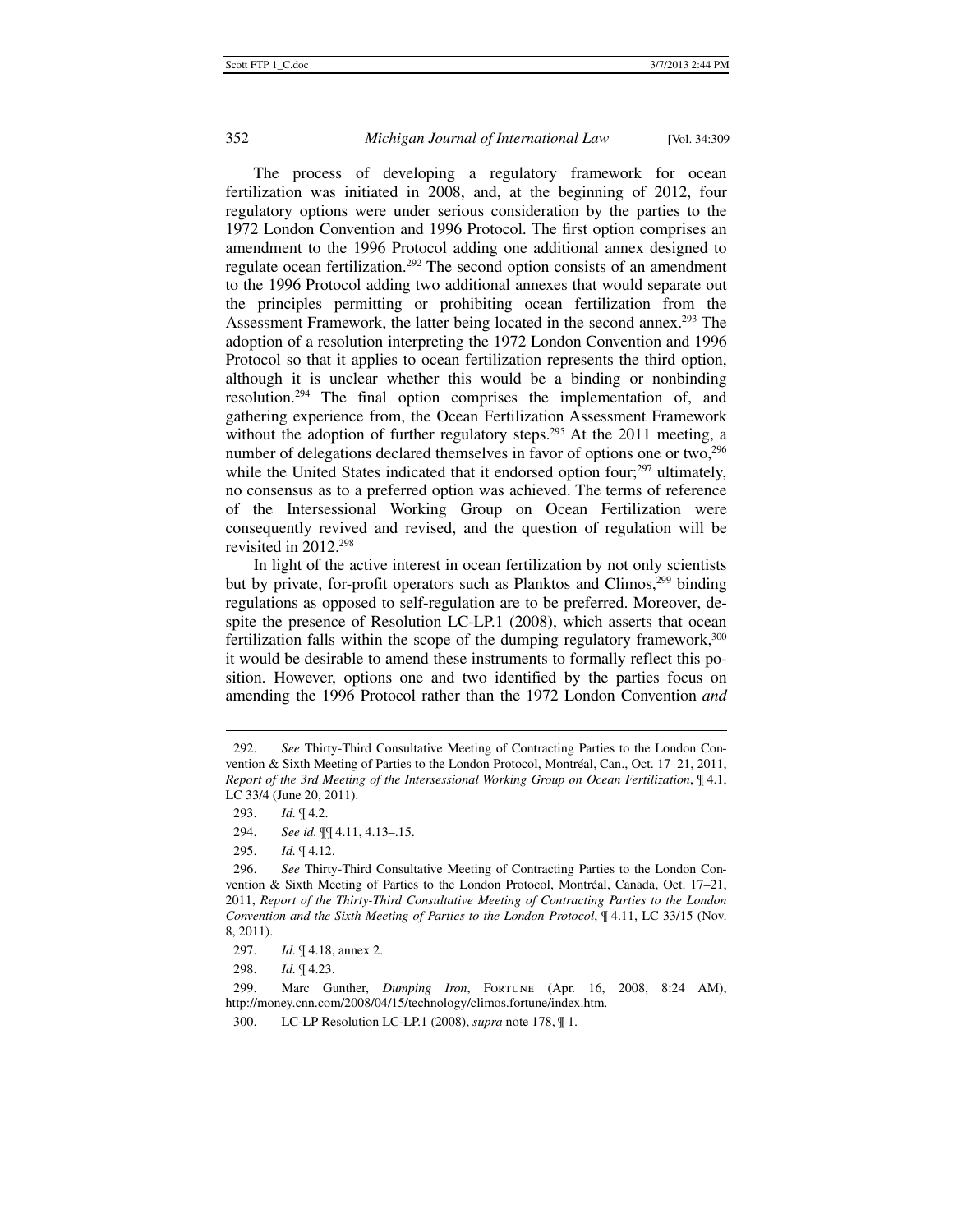Protocol. While an amended 1996 Protocol will bind the forty-one states party to that Protocol, the majority of states, including the United States, will not be bound by the ocean fertilization regulatory regime. As discussed above, the international standards referred to in Article 210 of the LOSC comprise those set out under the 1972 London Convention, and it is not clear at what stage the 1996 Protocol will be treated as superseding the 1972 London Convention for the purposes of the LOSC.<sup>301</sup> Furthermore, the obligations imposed on states under Articles 210 and 216 of the 1982 LOSC apply to *dumping* activities rather than to activities constituting *placement* for a purpose other than dumping.<sup>302</sup>

More generally, the approach of the parties to the 1972 London Convention and 1996 Protocol in separating ocean fertilization research from ocean fertilization deployment is open to criticism. While such research may be undertaken to improve our understanding of ocean circulation and the carbon cycle, the majority of experiments to date have sought to demonstrate the effectiveness (or otherwise) of ocean fertilization as a climate change mitigation measure. These experiments use resources that could be deployed elsewhere and arguably encourage the view that ocean fertilization represents a viable climate change mitigation measure.<sup>303</sup> The parties to the 1972 London Convention and 1996 Protocol have not debated seriously the merits of ocean fertilization or geoengineering more generally in the context of climate change mitigation, and arguably the dumping regime is not an appropriate forum for such a debate. While the Assessment Framework is entirely commendable on its own terms, it assumes without question that scientific research into ocean fertilization as a climate change mitigation measure is a meritorious activity. Given that this debate has yet to take place, this conclusion seems somewhat premature. In short, states need to address the ethical and moral issues associated with climate change mitigation in the Anthropocene *before* attempting to devise detailed regulations authorizing specific activities such as ocean fertilization research.

# V. Regulating Geoengineering in the Anthropocene: A Proposal

International environmental law provides a basic regulatory framework for geoengineering and serves a valuable function in constraining proposals for large-scale deployment that risk significant environmental harm. More specifically, the Assessment Framework designed to control and facilitate ocean fertilization research activities provides a model example of precautionary and adaptive management. However, neither the emerging regulatory

 <sup>301.</sup> *See supra* notes 219–223 and accompanying text.

 <sup>302. 1982</sup> LOSC, *supra* note 184, arts. 210, 216.

 <sup>303.</sup> *See* Stephen M. Gardiner, *Is "Arming the Future" with Geoengineering Really the Lesser Evil?*, *in* Climate Ethics: Essential Readings 284, 289–90 (Stephen Gardiner et al. eds., 2010).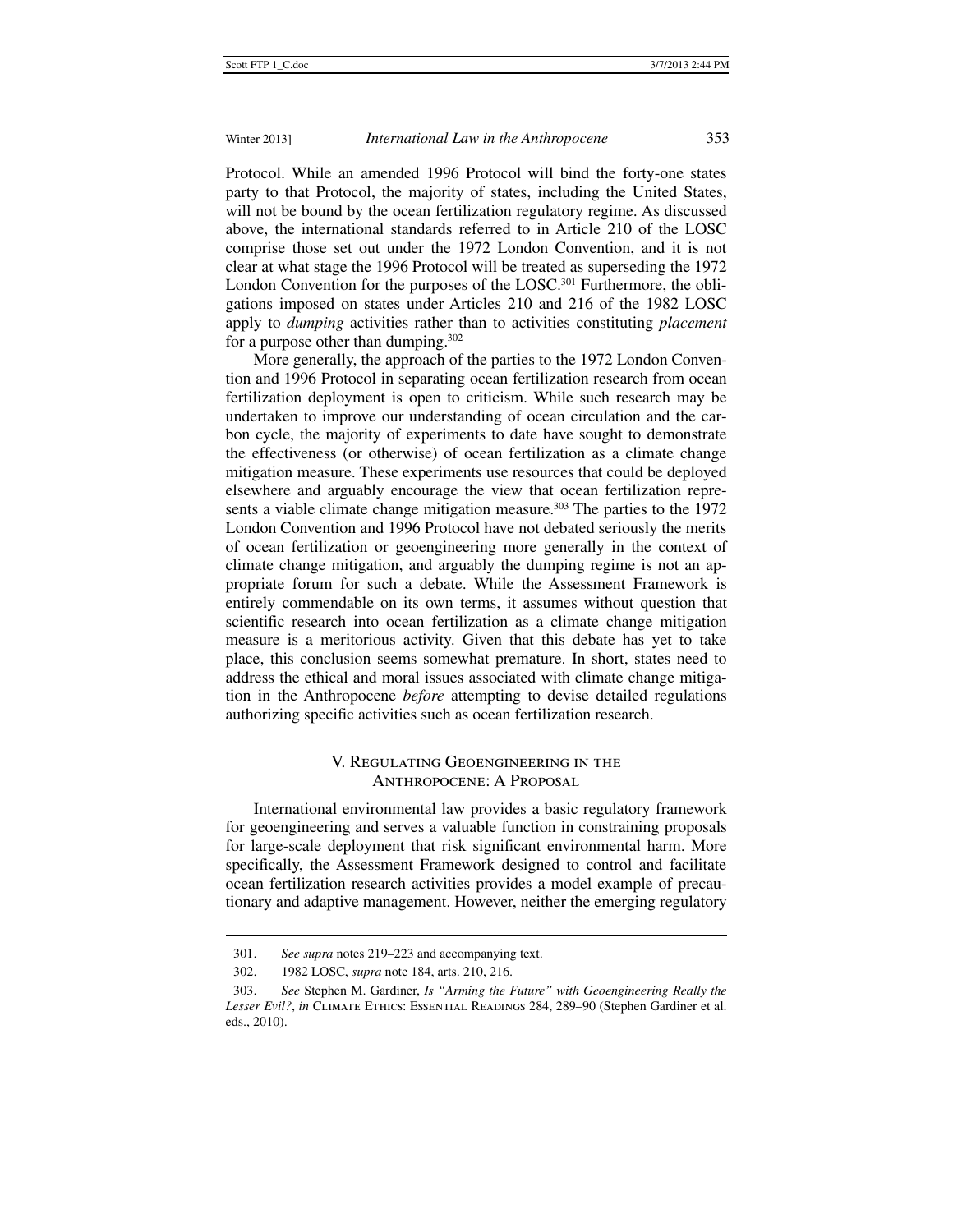framework for ocean fertilization nor international environmental law more generally provide a suitable forum or framework within which key ethical, policy, and legal questions associated with geoengineering for climate change mitigation can be addressed.

Geoengineering is qualitatively different from other mechanisms intended to mitigate or adapt to climate change. Geoengineering technologies and techniques are designed to lower surface temperatures or deliberately alter the carbon cycle on a *global* scale; all states and all peoples are likely to be affected. However, unlike emissions reductions and adaptation, which inherently require collective action in order to succeed, geoengineering technologies can potentially be deployed by a small number of states or even unilaterally by one powerful state acting in what it perceives to be the best interests of *all* states.<sup>304</sup> Moreover, these technologies are such that companies or even wealthy individuals might choose—out of altruism or for profit—to mitigate climate change through geoengineering. There has been not-insignificant private sector interest in ocean fertilization thus far,<sup>305</sup> and Bill Gates is currently providing \$1.5 million per year to study geoengineering options.306 Furthermore, without an appropriate forum to facilitate debate and discussion, the relationship between geoengineering and other mitigation or adaptation mechanisms remains unclear. While no state and few commentators advocate geoengineering as the sole solution to climate change, these technologies arguably present a moral hazard; simply knowing that they are available may cause states and individuals to abandon the costly but necessary emissions reductions required to reduce atmospheric concentrations of greenhouse gases. Finally, the cumulative environmental and political risks associated with geoengineering technologies are potentially on a scale akin to nuclear disaster. Without an appropriate forum to consider these options collectively, in the context of mitigation and adaptation more generally, the international community risks unleashing a twenty-first century version of the Legend of Phaethon.

 <sup>304.</sup> Victor, *supra* note 52, at 324. Not all commentators see this as a particular risk. Joshua Horton argues that the risk of unilateral deployment of geoengineering technologies is in fact a myth because the collective constraints on deployment are likely to operate as an effective deterrent. *See* Joshua B. Horton, *Geoengineering and the Myth of Unilateralism: Pressures and Prospects for International Cooperation*, 4 Stan. J.L. Sci. & Pol'y 56, 59 (2011).

 <sup>305.</sup> Kintisch, *supra* note 12, at 129. Climos, Planktos Science, the Ocean Nourishment Corporation, and Atmocean are companies that have, to varying degrees, initiated and participated in ocean fertilization activities over the last decade. For an entertaining description of the activities of Climos and Planktos, see *id.*; *see also* Margaret Leinen, *Building Relationships Between Scientists and Business in Ocean Iron Fertilization*, 364 Marine Ecology Progress Series 251, 252–54 (2008); Aaron L. Strong et al., *Ocean Fertilization: Science, Policy and Commerce*, 22 Oceanography 236, 237–38, 246–47 (2009).

 <sup>306.</sup> Kintisch, *supra* note 12, at 8–9.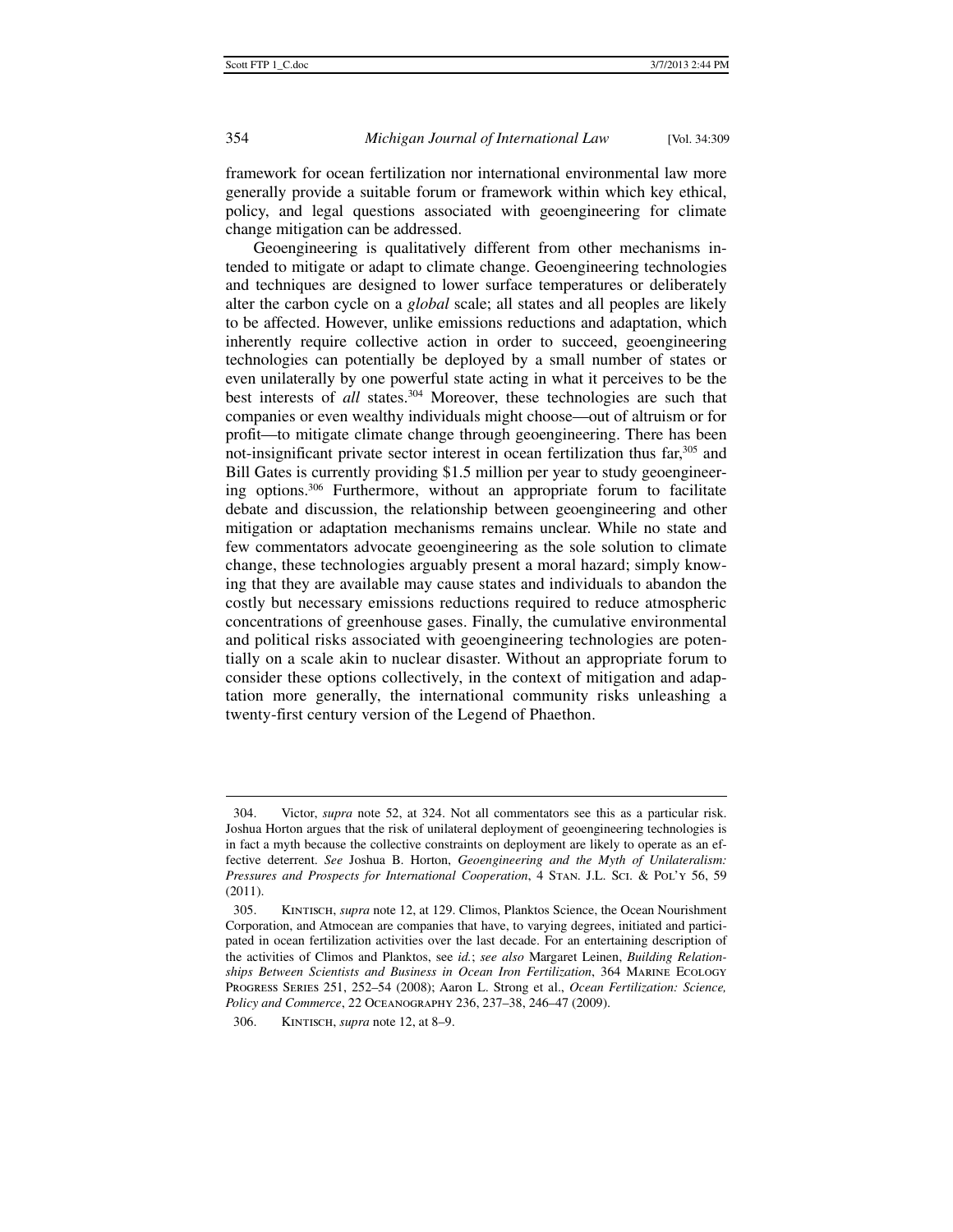### Winter 2013] *International Law in the Anthropocene* 355

In light of the particular challenges posed by geoengineering, selfregulation—whether through an active collaborative research program<sup>307</sup> or through the convening of a scientific conference designed to develop suitable principles of governance<sup>308</sup>—does not represent an appropriate governance mechanism. While there is some scope for institutional collaboration between existing regimes and international bodies with respect to geoengineering,309 the creation of a designated forum for debate and regulatory development with respect to all geoengineering technologies is arguably the most apposite regulatory solution. However, although a standalone designated treaty is prima facie an attractive option, the segregation of geoengineering from climate change mitigation and adaptation more generally is undesirable.

This article advocates the adoption of a geoengineering protocol to the 1992 UNFCCC.310 Although the UNFCCC has, to date, focused on the mitigation-adaptation paradigm, $311$  the climate change framework undoubtedly provides the most appropriate forum from which to debate geoengineering within the context of other responses to climate change such as emissions reductions and adaptation. The 1992 UNFCCC itself has near-universal support and benefits from a policy-making forum (the conference of the parties) as well as associated scientific, technical, and financial bodies.<sup>312</sup> This

 <sup>307.</sup> Precedents for such a research program include the European Organization for Nuclear Research, the Human Genome Project, and InterRidge, a nonprofit organization established to promote the study, use, and protection of midocean ridges. This (non)regulatory framework is advocated by Victor, *supra* note 52, at 325; *cf.* Barrett, *supra* note 80, at 53. It should be noted that the Solar Radiation Management Governance Initiative (SRMGI) was launched by the Royal Society, the Academy of Sciences for the Developing World, and the Environmental Defense Fund following the issue of the Royal Society report on geoengineering in 2009. The goal of SRMGI is to produce a clear set of recommendations for the governance of SRM research. *See* SRMGI, Solar Radiation Management: The Governance of Research 11–13 (2011), *available at* http://www.srmgi.org/files/2012/ 01/DES2391\_SRMGI-report\_web\_11112.pdf; *see also* Richard Elliot Benedick, *Considerations on Governance for Climate Remediation Technologies: Lessons from the "Ozone Hole*,*"* 4 Stan. J.L. Sci. & Pol'y 6, 8 (2011) (advocating the creation of a Climate Remediation Policy Council consisting of scientists, policy makers, and representatives of civil society from twenty-five countries).

 <sup>308.</sup> The Asilomar International Conference on Climate Intervention Technologies was convened in California in 2009 with the purpose of developing principles relevant to geoengineering governance. *See* Margaret Leinen, *The Asilomar International Conference on Climate Intervention Technologies: Background and Overview*, 4 Stan. J.L. Sci. & Pol'y 1, 3 (2011).

 <sup>309.</sup> I have explored the option of informal and formal institutional and regime collaboration with respect to geoengineering elsewhere. *See* Karen N. Scott, *Transboundary Environmental Governance and Emerging Transboundary Threats: Geoengineering in the Marine Environment*, *in* Transboundary Environmental Governance of Inland Coastal and Marine Areas (Simon Marsden & Robin Warner eds., 2012).

 <sup>310.</sup> Albert C. Lin also favors the adoption of a protocol to the UNFCCC, although one that is rather differently constructed than the proposal in this Article. *See* Albert C. Lin, *Geoengineering Governance*, 8 Issues Legal Scholarship 1, 3 (2009).

 <sup>311.</sup> Virgoe, *supra* note 162, at 113.

 <sup>312.</sup> *See* 1992 UNFCCC, *supra* note 32, arts. 9, 11, 24.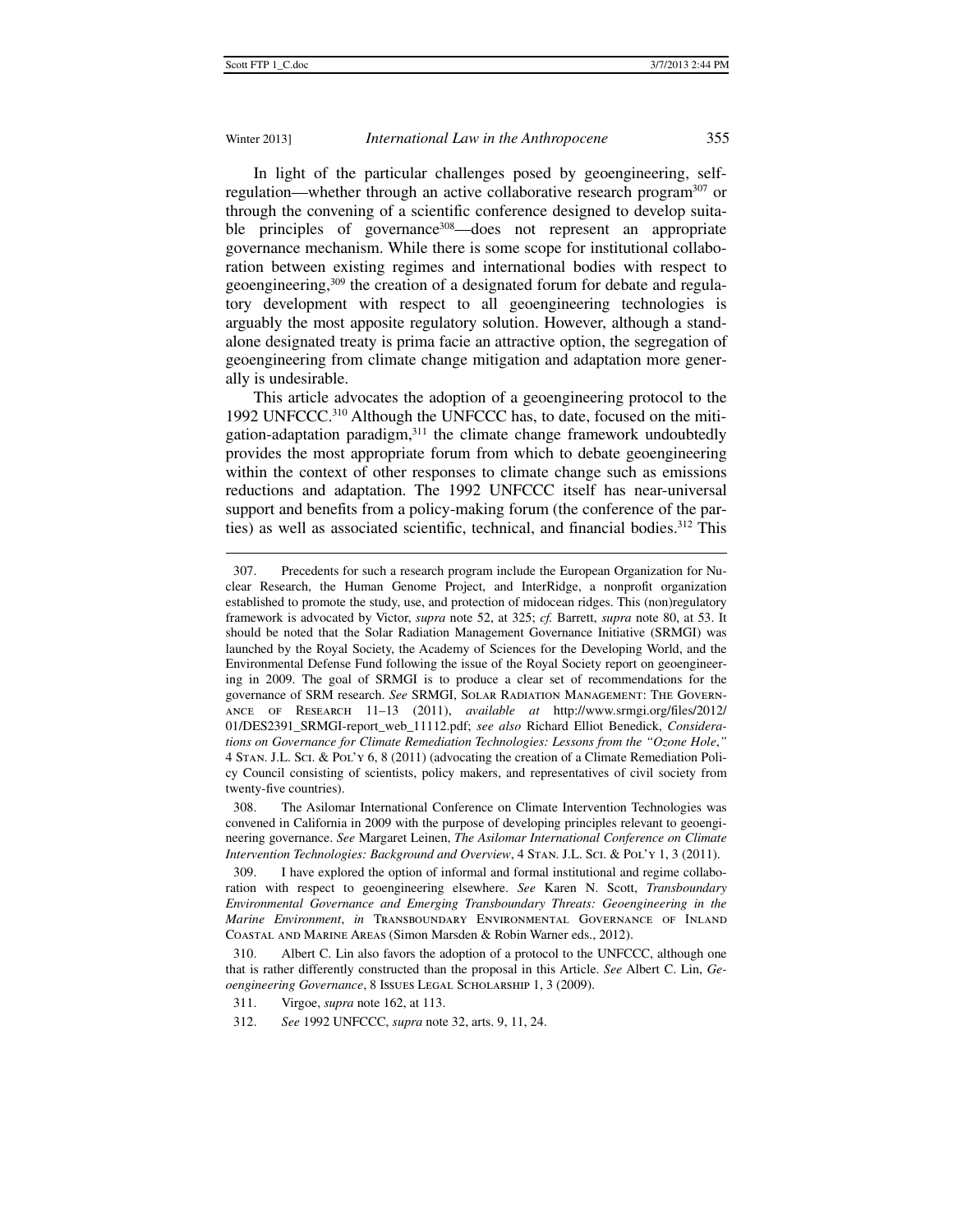j

### 356 *Michigan Journal of International Law* [Vol. 34:309

Article recommends that the geoengineering protocol be structured as a framework instrument, designed to set out general principles and policies applicable to all geoengineering technologies and techniques. Principles might include the following: a statement on when (if at all) geoengineering can be considered appropriate for deployment as a climate change mitigation measure; an articulation of acceptable and unacceptable environmental risks; the precautionary approach; principles relating to cooperation, information exchange, scientific research, and environmental impact assessment; principles setting out the relationship between geoengineering and climate change mitigation and adaptation more generally; and principles relating to state responsibility and individual liability for damage to the environment and the global commons as a result of geoengineering activities. Where geoengineering activities are authorized in principle, it is highly likely that other bodies such as the International Maritime Organization or the U.N. Committee on the Peaceful Uses of Outer Space are better placed than the geoengineering protocol conference of parties to develop detailed regulations designed to protect the environment and the rights of all states. This Article recommends that the task of developing detailed regulations be devolved to the appropriate body, taking into consideration the principles, definitions, and other constraints provided for in the geoengineering protocol. This proposal<sup>313</sup> therefore acknowledges and draws on the expertise developed within a number of international and regional bodies with respect to environmental protection but also provides an overall policy and ethical framework within which that expertise should be exercised.

# Concluding Remarks

Geoengineering constitutes a critical threat to the environment—directly through intended and unintended impacts resulting from the manipulation of the atmosphere, biosphere, and oceans, and indirectly as a consequence of diverting attention and resources from emissions reductions and other measures designed to mitigate and adapt to climate change. As such, geoengineering also poses a regulatory challenge for international environmental law. More significantly, however, geoengineering is symbolic of a much greater challenge to the international community: the Anthropocene. The traditional distinction between humankind and nature and the characterization of the latter as something outside of, or other than, the human sphere no longer accurately reflects the relationship between humankind and the environment in

 <sup>313.</sup> This proposal was developed in a paper presented at the 2011 International Scientific Conference on Problems of Adaptation to Climate Change, sponsored by the Russian Academy of Sciences together with the World Meteorological Organization, U.N. Environment Program, and U.N. Educational, Scientific and Cultural Organization. *See* Karen N. Scott, The Legal and Policy Implications of Geoengineering: An Evaluation (paper presented at the 2011 International Scientific Conference on Problems of Adaptation to Climate Change, Moscow, Rus., Nov. 7–9, 2011) (on file with author). This proposal was noted in the final report of the conference. *See* Frolov, *supra* note 150.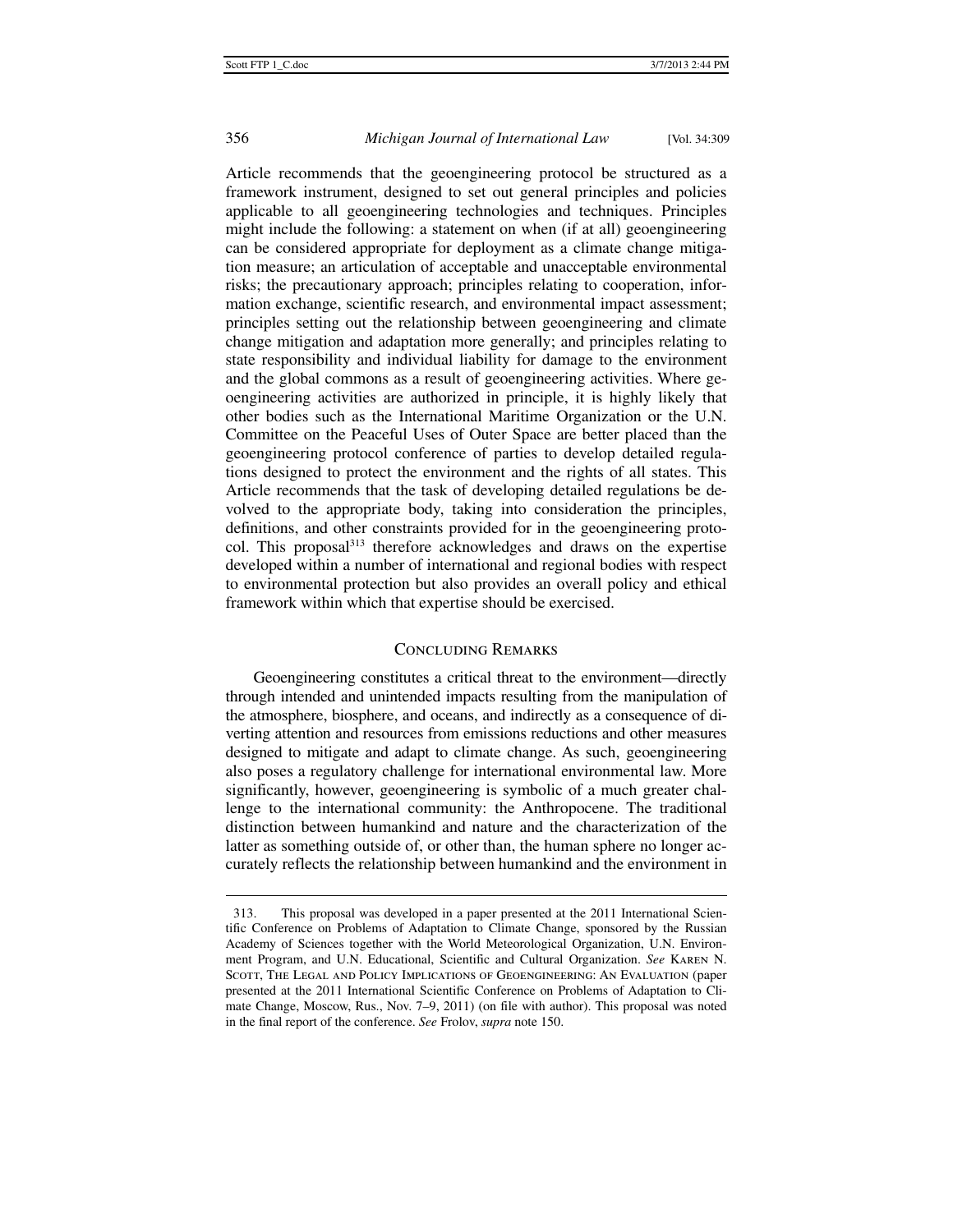the Anthropocene. For lawyers and policy makers, the vital question is whether international environmental law is capable of responding to the integrated composites of "human" and "natural" in the Anthropocene.314

Geoengineering provides an ideal case study to evaluate the scope, extent, and indeed the limits of international environmental law in the Anthropocene. No longer merely the descriptor of a substantive area of international regulation, international environmental law can be said to consist of the norms and principles generally applicable to activities that pose a risk of significant harm to the transboundary or commons environment. The core of these principles comprise prevention of harm; prevention of pollution; protection of vulnerable ecosystems and species; precaution; cooperation, information exchange, and environmental impact assessment; due regard for other states and users; and state responsibility for environmental harm. Other principles such as sustainable development may be added as the discipline matures. This normative core is supplemented and enhanced by detailed obligations that are applicable to particular activities or types of impacts and that are generally found within treaty regimes developed by states. The integration of human and nature that characterizes the Anthropocene has implicitly been recognized by the application of the core principles of international environmental law to *all* activities likely to have a significant impact on the environment, rather than just those activities subject to particular negotiated rules or individual treaty regimes.

Nevertheless, as the case study on geoengineering demonstrates, international environmental law as a discipline has inherent limits. Many of those limits result from significant differences among states in their cultural attitudes toward the environment, risk assessment, and climate change in particular, and, consequently, divergent interpretations of key definitions and thresholds of harm. In the particular case of geoengineering, this Article advocates a regulatory solution that establishes a forum under the 1992 UNFCCC within which fundamental ethical, legal, and policy questions can be debated and the relationship between geoengineering and other responses to climate change can be explored. However, a crucial component of this proposal seeks to develop close connections between the 1992 UNFCCC and other bodies and regimes of relevance to geoengineering—and climate change more generally—in order to develop a coherent, consistent, and, importantly, a preemptive response to geoengineering. Recognizing and exploiting the connections and intersection between environmental and other regimes is arguably central to the development of international environmental law in the Anthropocene.

In recognizing the Anthropocene as a new geological era, we have implicitly accepted the overwhelming impact that humankind has had, and continues to exert, on planet Earth. Responding to this impact constitutes one of the greatest challenges for international law. However, within a relatively short period of time, international environmental law has emerged as a coherent

 <sup>314.</sup> *See* Allenby, *supra* note 46, at 110.